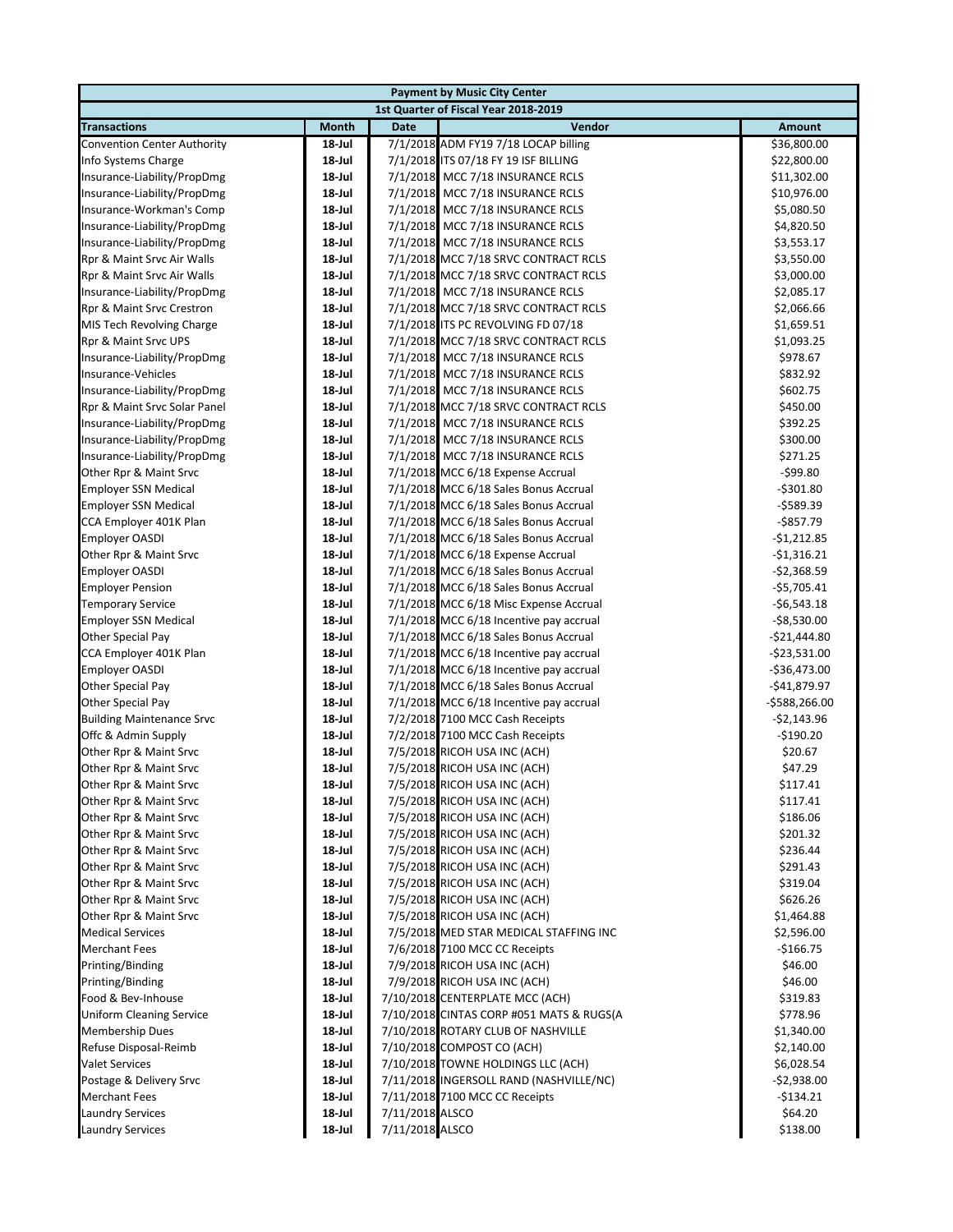|                               |        |                 | <b>Payment by Music City Center</b>      |               |
|-------------------------------|--------|-----------------|------------------------------------------|---------------|
|                               |        |                 | 1st Quarter of Fiscal Year 2018-2019     |               |
| <b>Transactions</b>           | Month  | <b>Date</b>     | Vendor                                   | Amount        |
| <b>Auto Fuel</b>              | 18-Jul |                 | 7/11/2018 WEX (WRIGHT EXPRESS FINANCIAL) | \$218.33      |
| Landscaping Srvc-Indoor       | 18-Jul |                 | 7/11/2018 PLANTS ALIVE (ACH)             | \$510.00      |
| Rent Storage/Safety Box       | 18-Jul |                 | 7/11/2018 CONTRACT CARPETS SALES CO      | \$795.00      |
| <b>Laundry Services</b>       | 18-Jul | 7/11/2018 ALSCO |                                          | \$1,213.63    |
| Landscaping Srvc              | 18-Jul |                 | 7/11/2018 REED LANDSCAPING INC (ACH)     | \$2,800.00    |
| Postage & Delivery Srvc       | 18-Jul |                 | 7/11/2018 INGERSOLL RAND (NASHVILLE/NC)  | \$2,938.00    |
| <b>Legal Services</b>         | 18-Jul |                 | 7/11/2018 BONE MCALLESTER NORTON PLLC    | \$10,000.00   |
| Telephone & Telegraph         | 18-Jul |                 | 7/12/2018 AT&T DATACOMM                  | \$2,135.69    |
| <b>Computer Software</b>      | 18-Jul |                 | 7/12/2018 RESOURCE INFORMATION & CONTROL | \$2,322.76    |
| <b>Internet Services</b>      | 18-Jul |                 | 7/12/2018 AT&T DATACOMM                  | \$5,002.18    |
| <b>Host &amp; Hostess</b>     | 18-Jul |                 | 7/12/2018 MFP BASEBALL / NASH SOUNDS BAS | \$19,800.00   |
| Host & Hostess                | 18-Jul |                 | 7/13/2018 MFP BASEBALL / NASH SOUNDS BAS | $-$19,800.00$ |
| <b>FSA Pre-Tax Savings</b>    | 18-Jul |                 | 7/13/2018 Actual Burden Journal Entries  | \$1.59        |
| <b>FSA Pre-Tax Savings</b>    | 18-Jul |                 | 7/13/2018 Actual Burden Journal Entries  | \$6.70        |
| Cafe Plan Pre-Tax Savings     | 18-Jul |                 | 7/13/2018 Actual Burden Journal Entries  | \$6.89        |
| Overtime Pay                  | 18-Jul |                 | 7/13/2018 Payroll Labor Distribution     | \$8.01        |
| <b>FSA Pre-Tax Savings</b>    | 18-Jul |                 | 7/13/2018 Actual Burden Journal Entries  | \$8.29        |
| <b>FSA Pre-Tax Savings</b>    | 18-Jul |                 | 7/13/2018 Actual Burden Journal Entries  | \$8.29        |
| Cafe Plan Pre-Tax Savings     | 18-Jul |                 | 7/13/2018 Actual Burden Journal Entries  | \$14.52       |
| <b>Employer Dental Group</b>  | 18-Jul |                 | 7/13/2018 Actual Burden Journal Entries  | \$18.01       |
| Cafe Plan Pre-Tax Savings     | 18 Jul |                 | 7/13/2018 Actual Burden Journal Entries  | \$19.90       |
| Overtime Pay                  | 18-Jul |                 | 7/13/2018 Payroll Labor Distribution     | \$20.78       |
| Cafe Plan Pre-Tax Savings     | 18-Jul |                 | 7/13/2018 Actual Burden Journal Entries  | \$20.96       |
| <b>FSA Pre-Tax Savings</b>    | 18-Jul |                 | 7/13/2018 Actual Burden Journal Entries  | \$24.23       |
| Cafe Plan Pre-Tax Savings     | 18 Jul |                 | 7/13/2018 Actual Burden Journal Entries  | \$27.08       |
| <b>Employer SSN Medical</b>   | 18-Jul |                 | 7/13/2018 Actual Burden Journal Entries  | \$27.19       |
| <b>Employer Dental Group</b>  | 18-Jul |                 | 7/13/2018 Actual Burden Journal Entries  | \$28.28       |
| Cafe Plan Pre-Tax Savings     | 18-Jul |                 | 7/13/2018 Actual Burden Journal Entries  | \$29.00       |
| Cafe Plan Pre-Tax Savings     | 18-Jul |                 | 7/13/2018 Actual Burden Journal Entries  | \$30.94       |
| <b>Employer Dental Group</b>  | 18-Jul |                 | 7/13/2018 Actual Burden Journal Entries  | \$32.15       |
| <b>Employer Dental Group</b>  | 18-Jul |                 | 7/13/2018 Actual Burden Journal Entries  | \$32.15       |
| Cafe Plan Pre-Tax Savings     | 18-Jul |                 | 7/13/2018 Actual Burden Journal Entries  | \$33.07       |
| Cafe Plan Pre-Tax Savings     | 18-Jul |                 | 7/13/2018 Actual Burden Journal Entries  | \$33.72       |
| Cafe Plan Pre-Tax Savings     | 18-Jul |                 | 7/13/2018 Actual Burden Journal Entries  | \$35.00       |
| <b>Employer Dental Group</b>  | 18-Jul |                 | 7/13/2018 Actual Burden Journal Entries  | \$36.02       |
| <b>Employer Dental Group</b>  | 18 Jul |                 | 7/13/2018 Actual Burden Journal Entries  | \$36.02       |
| Overtime Pay                  | 18-Jul |                 | 7/13/2018 Payroll Labor Distribution     | \$39.63       |
| <b>Employer Dental Group</b>  | 18-Jul |                 | 7/13/2018 Actual Burden Journal Entries  | \$42.42       |
| Cafe Plan Pre-Tax Savings     | 18-Jul |                 | 7/13/2018 Actual Burden Journal Entries  | \$42.92       |
| Allowance-Cell/Mobile Devices | 18-Jul |                 | 7/13/2018 Payroll Labor Distribution     | \$46.00       |
| Allowance-Cell/Mobile Devices | 18-Jul |                 | 7/13/2018 Payroll Labor Distribution     | \$46.00       |
| Allowance-Cell/Mobile Devices | 18-Jul |                 | 7/13/2018 Payroll Labor Distribution     | \$46.00       |
| <b>Employer Dental Group</b>  | 18 Jul |                 | 7/13/2018 Actual Burden Journal Entries  | \$46.29       |
| Overtime Pay                  | 18 Jul |                 | 7/13/2018 Payroll Labor Distribution     | \$50.30       |
| Overtime Pay                  | 18-Jul |                 | 7/13/2018 Payroll Labor Distribution     | \$50.54       |
| <b>Employer Dental Group</b>  | 18-Jul |                 | 7/13/2018 Actual Burden Journal Entries  | \$54.03       |
| Cafe Plan Pre-Tax Savings     | 18 Jul |                 | 7/13/2018 Actual Burden Journal Entries  | \$55.07       |
| Cafe Plan Pre-Tax Savings     | 18-Jul |                 | 7/13/2018 Actual Burden Journal Entries  | \$56.73       |
| <b>Employer Dental Group</b>  | 18 Jul |                 | 7/13/2018 Actual Burden Journal Entries  | \$69.00       |
| <b>Employer Dental Group</b>  | 18-Jul |                 | 7/13/2018 Actual Burden Journal Entries  | \$70.31       |
| <b>Employer SSN Medical</b>   | 18 Jul |                 | 7/13/2018 Actual Burden Journal Entries  | \$74.59       |
| <b>Employer Pension</b>       | 18 Jul |                 | 7/13/2018 Actual Burden Journal Entries  | \$76.93       |
| <b>Employer Pension</b>       | 18 Jul |                 | 7/13/2018 Actual Burden Journal Entries  | \$76.93       |
| <b>Employer Pension</b>       | 18 Jul |                 | 7/13/2018 Actual Burden Journal Entries  | \$76.95       |
| <b>Employer Dental Group</b>  | 18 Jul |                 | 7/13/2018 Actual Burden Journal Entries  | \$78.44       |
| <b>Employer SSN Medical</b>   | 18 Jul |                 | 7/13/2018 Actual Burden Journal Entries  | \$80.53       |
| <b>Employer Dental Group</b>  | 18 Jul |                 | 7/13/2018 Actual Burden Journal Entries  | \$80.57       |
| <b>Employer SSN Medical</b>   | 18 Jul |                 | 7/13/2018 Actual Burden Journal Entries  | \$84.72       |
| Allowance-Cell/Mobile Devices | 18 Jul |                 | 7/13/2018 Payroll Labor Distribution     | \$92.00       |
| Allowance-Cell/Mobile Devices | 18 Jul |                 | 7/13/2018 Payroll Labor Distribution     | \$92.00       |
| Allowance-Cell/Mobile Devices | 18-Jul |                 | 7/13/2018 Payroll Labor Distribution     | \$92.00       |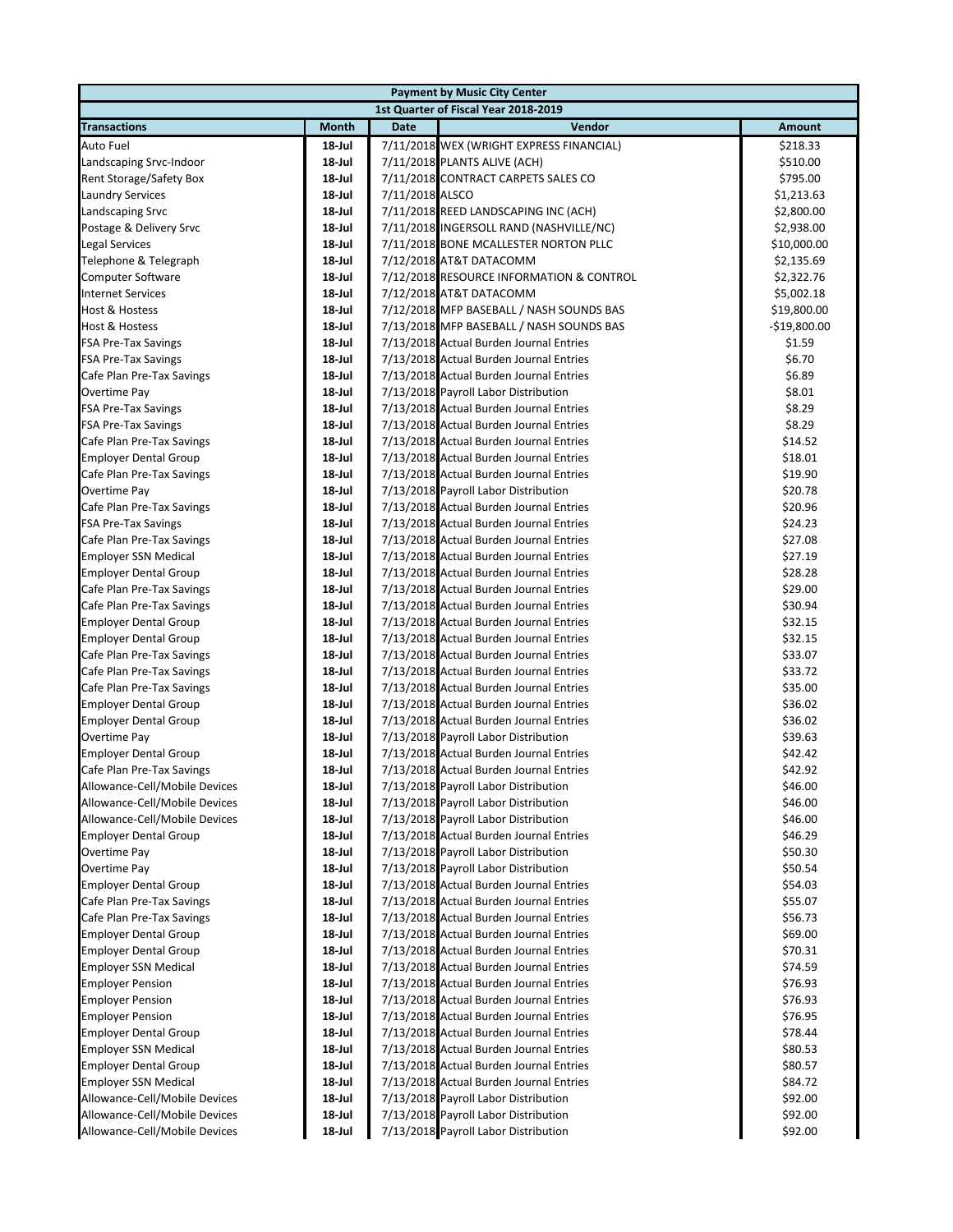|                               |           |      | <b>Payment by Music City Center</b>      |          |
|-------------------------------|-----------|------|------------------------------------------|----------|
|                               |           |      | 1st Quarter of Fiscal Year 2018-2019     |          |
| <b>Transactions</b>           | Month     | Date | Vendor                                   | Amount   |
| Allowance-Cell/Mobile Devices | 18-Jul    |      | 7/13/2018 Payroll Labor Distribution     | \$92.00  |
| Allowance-Cell/Mobile Devices | 18-Jul    |      | 7/13/2018 Payroll Labor Distribution     | \$92.00  |
| Allowance-Cell/Mobile Devices | 18-Jul    |      | 7/13/2018 Payroll Labor Distribution     | \$92.00  |
| Allowance-Cell/Mobile Devices | 18-Jul    |      | 7/13/2018 Payroll Labor Distribution     | \$92.00  |
| Allowance-Cell/Mobile Devices | 18-Jul    |      | 7/13/2018 Payroll Labor Distribution     | \$92.00  |
| Cafe Plan Pre-Tax Savings     | 18-Jul    |      | 7/13/2018 Actual Burden Journal Entries  | \$96.28  |
| <b>Employer SSN Medical</b>   | 18-Jul    |      | 7/13/2018 Actual Burden Journal Entries  | \$99.72  |
| <b>Employer SSN Medical</b>   | 18-Jul    |      | 7/13/2018 Actual Burden Journal Entries  | \$100.75 |
| <b>Employer SSN Medical</b>   | 18-Jul    |      | 7/13/2018 Actual Burden Journal Entries  | \$114.53 |
| <b>Employer OASDI</b>         | 18-Jul    |      | 7/13/2018 Actual Burden Journal Entries  | \$116.23 |
| Overtime Pay                  | 18-Jul    |      | 7/13/2018 Payroll Labor Distribution     | \$117.70 |
| <b>Employer SSN Medical</b>   | 18-Jul    |      | 7/13/2018 Actual Burden Journal Entries  | \$119.14 |
| Overtime Pay                  | 18-Jul    |      | 7/13/2018 Payroll Labor Distribution     | \$120.16 |
| <b>Employer SSN Medical</b>   | 18-Jul    |      | 7/13/2018 Actual Burden Journal Entries  | \$121.81 |
| <b>Employer SSN Medical</b>   | 18-Jul    |      | 7/13/2018 Actual Burden Journal Entries  | \$129.71 |
| Leave Pay                     | 18-Jul    |      | 7/13/2018 Payroll Labor Distribution     | \$129.76 |
| Allowance-Cell/Mobile Devices | 18-Jul    |      | 7/13/2018 Payroll Labor Distribution     | \$138.00 |
| Allowance-Cell/Mobile Devices | 18-Jul    |      | 7/13/2018 Payroll Labor Distribution     | \$138.00 |
| <b>Employer Pension</b>       | 18-Jul    |      | 7/13/2018 Actual Burden Journal Entries  | \$147.46 |
| <b>Employer SSN Medical</b>   | 18-Jul    |      | 7/13/2018 Actual Burden Journal Entries  | \$151.83 |
| Cafe Plan Pre-Tax Savings     | 18-Jul    |      | 7/13/2018 Actual Burden Journal Entries  | \$158.57 |
| Cafe Plan Pre-Tax Savings     | 18-Jul    |      | 7/13/2018 Actual Burden Journal Entries  | \$160.19 |
| CCA Employer 401K Plan        | 18-Jul    |      | 7/13/2018 Actual Burden Journal Entries  | \$167.61 |
| <b>Employer Dental Group</b>  | 18-Jul    |      | 7/13/2018 Actual Burden Journal Entries  | \$168.49 |
| Overtime Pay                  | 18-Jul    |      | 7/13/2018 Payroll Labor Distribution     | \$169.48 |
| <b>Holiday Pay</b>            | 18-Jul    |      | 7/13/2018 Payroll Labor Distribution     | \$201.52 |
| Leave Pay                     | 18-Jul    |      | 7/13/2018 Payroll Labor Distribution     | \$209.60 |
| Allowance-Cell/Mobile Devices | 18-Jul    |      | 7/13/2018 Payroll Labor Distribution     | \$230.00 |
| Allowance-Cell/Mobile Devices | 18-Jul    |      | 7/13/2018 Payroll Labor Distribution     | \$230.00 |
| CCA Employer 401K Plan        | 18-Jul    |      | 7/13/2018 Actual Burden Journal Entries  | \$235.75 |
| CCA Employer 401K Plan        | 18-Jul    |      | 7/13/2018 Actual Burden Journal Entries  | \$241.44 |
| Cafe Plan Pre-Tax Savings     | 18-Jul    |      | 7/13/2018 Actual Burden Journal Entries  | \$242.24 |
| <b>Employer SSN Medical</b>   | 18-Jul    |      | 7/13/2018 Actual Burden Journal Entries  | \$243.28 |
| CCA Employer 401K Plan        | 18-Jul    |      | 7/13/2018 Actual Burden Journal Entries  | \$250.64 |
| CCA Employer 401K Plan        | 18-Jul    |      | 7/13/2018 Actual Burden Journal Entries  | \$252.30 |
| <b>Employer Dental Group</b>  | 18-Jul    |      | 7/13/2018 Actual Burden Journal Entries  | \$253.33 |
| <b>Employer Pension</b>       | 18-Jul    |      | 7/13/2018 Actual Burden Journal Entries  | \$265.15 |
| <b>Employer Group Health</b>  | 18-Jul    |      | 7/13/2018 Actual Burden Journal Entries  | \$270.00 |
| <b>Employer SSN Medical</b>   | 18-Jul    |      | 7/13/2018 Actual Burden Journal Entries  | \$270.07 |
| <b>Employer Dental Group</b>  | 18-Jul    |      | 7/13/2018 Actual Burden Journal Entries  | \$283.80 |
| Overtime Pay                  | 18-Jul    |      | 7/13/2018 Payroll Labor Distribution     | \$284.81 |
| Leave Pay                     | $18$ -Jul |      | 7/13/2018 Payroll Labor Distribution     | \$293.76 |
| Overtime Pay                  | 18-Jul    |      | 7/13/2018 Payroll Labor Distribution     | \$309.95 |
| <b>Holiday Pay</b>            | 18-Jul    |      | 7/13/2018 Payroll Labor Distribution     | \$312.00 |
| <b>Employer SSN Medical</b>   | 18-Jul    |      | 7/13/2018 Actual Burden Journal Entries  | \$313.26 |
| <b>Employer OASDI</b>         | 18-Jul    |      | 7/13/2018 Actual Burden Journal Entries  | \$318.94 |
| Allowance-Cell/Mobile Devices | 18-Jul    |      | 7/13/2018 Payroll Labor Distribution     | \$322.00 |
| Cafe Plan Pre-Tax Savings     | 18-Jul    |      | 7/13/2018 Actual Burden Journal Entries  | \$334.16 |
| <b>Employer OASDI</b>         | 18-Jul    |      | 7/13/2018 Actual Burden Journal Entries  | \$344.34 |
| <b>Employer OASDI</b>         | 18-Jul    |      | 7/13/2018 Actual Burden Journal Entries  | \$362.19 |
| <b>Employer Dental Group</b>  | 18-Jul    |      | 7/13/2018 Actual Burden Journal Entries  | \$366.11 |
| Mngt Cnsltnt Srvc             | 18-Jul    |      | 7/13/2018 WORKFORCE ESSENTIALS INC (DRUG | \$377.00 |
| <b>Employer SSN Medical</b>   | 18-Jul    |      | 7/13/2018 Actual Burden Journal Entries  | \$400.32 |
| CCA Employer 401K Plan        | 18-Jul    |      | 7/13/2018 Actual Burden Journal Entries  | \$405.83 |
| <b>Employer OASDI</b>         | 18-Jul    |      | 7/13/2018 Actual Burden Journal Entries  | \$426.40 |
| <b>Employer OASDI</b>         | 18-Jul    |      | 7/13/2018 Actual Burden Journal Entries  | \$430.76 |
| Overtime Pay                  | 18-Jul    |      | 7/13/2018 Payroll Labor Distribution     | \$448.34 |
| <b>Employer SSN Medical</b>   | 18-Jul    |      | 7/13/2018 Actual Burden Journal Entries  | \$476.96 |
| <b>Employer SSN Medical</b>   | 18-Jul    |      | 7/13/2018 Actual Burden Journal Entries  | \$484.64 |
| <b>Employer OASDI</b>         | 18-Jul    |      | 7/13/2018 Actual Burden Journal Entries  | \$489.64 |
| <b>Employer OASDI</b>         | 18-Jul    |      | 7/13/2018 Actual Burden Journal Entries  | \$509.46 |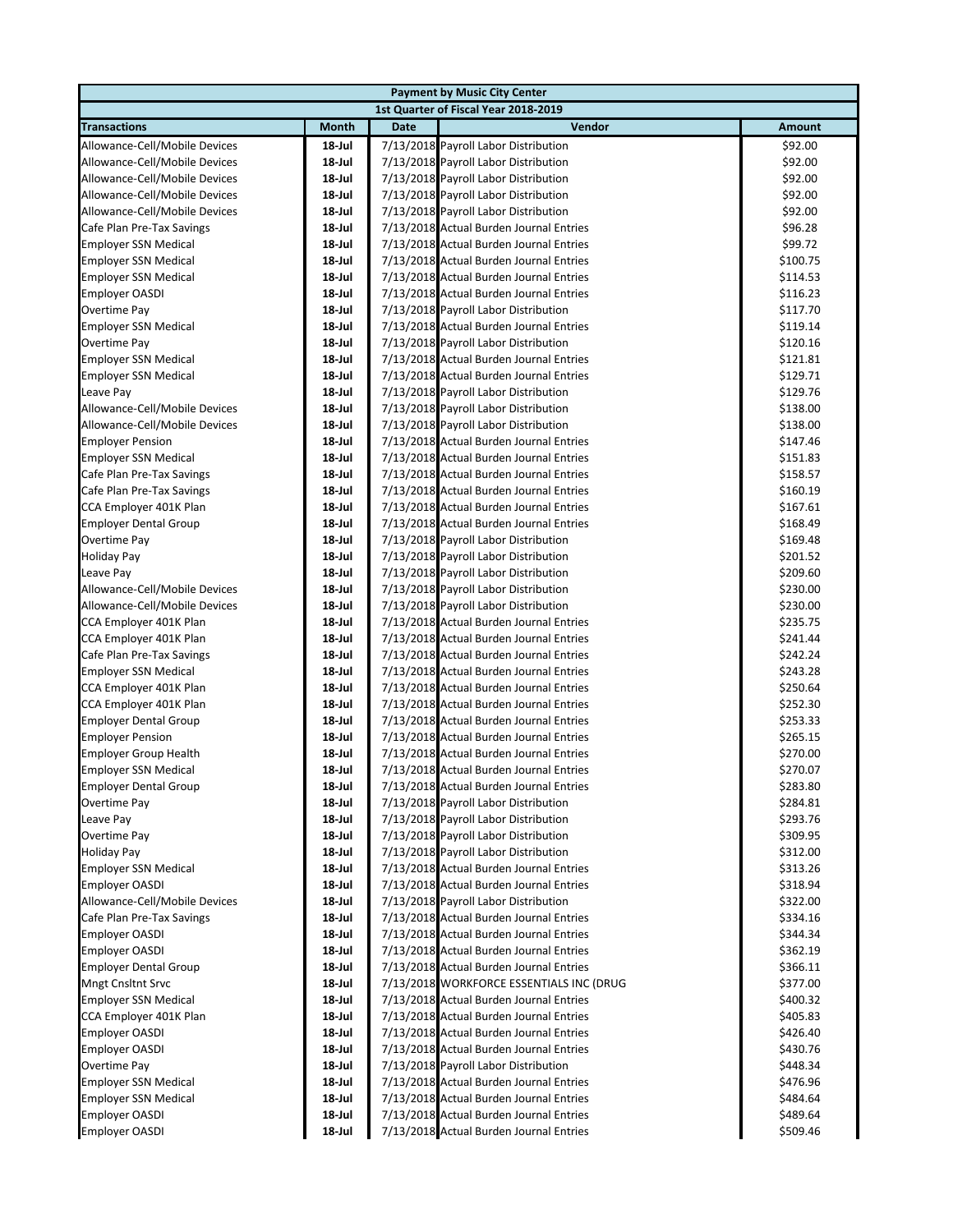|                              |           |             | <b>Payment by Music City Center</b>     |            |
|------------------------------|-----------|-------------|-----------------------------------------|------------|
|                              |           |             | 1st Quarter of Fiscal Year 2018-2019    |            |
| <b>Transactions</b>          | Month     | <b>Date</b> | Vendor                                  | Amount     |
| <b>Employer Dental Group</b> | 18-Jul    |             | 7/13/2018 Actual Burden Journal Entries | \$511.47   |
| <b>Employer OASDI</b>        | 18-Jul    |             | 7/13/2018 Actual Burden Journal Entries | \$520.83   |
| <b>Employer OASDI</b>        | 18-Jul    |             | 7/13/2018 Actual Burden Journal Entries | \$554.65   |
| <b>Employer Group Health</b> | 18-Jul    |             | 7/13/2018 Actual Burden Journal Entries | \$555.00   |
| Leave Pay                    | 18-Jul    |             | 7/13/2018 Payroll Labor Distribution    | \$555.36   |
| Leave Pay                    | 18-Jul    |             | 7/13/2018 Payroll Labor Distribution    | \$565.01   |
| <b>Employer OASDI</b>        | 18-Jul    |             | 7/13/2018 Actual Burden Journal Entries | \$575.91   |
| Holiday Pay                  | 18-Jul    |             | 7/13/2018 Payroll Labor Distribution    | \$583.68   |
| CCA Employer 401K Plan       | 18-Jul    |             | 7/13/2018 Actual Burden Journal Entries | \$584.80   |
| <b>Holiday Pay</b>           | 18 Jul    |             | 7/13/2018 Payroll Labor Distribution    | \$589.36   |
| <b>Holiday Pay</b>           | 18 Jul    |             | 7/13/2018 Payroll Labor Distribution    | \$608.74   |
| <b>Employer SSN Medical</b>  | 18 Jul    |             | 7/13/2018 Actual Burden Journal Entries | \$628.72   |
| <b>Employer OASDI</b>        | 18-Jul    |             | 7/13/2018 Actual Burden Journal Entries | \$649.24   |
| <b>Employer Group Health</b> | 18-Jul    |             | 7/13/2018 Actual Burden Journal Entries | \$678.00   |
| <b>Employer Pension</b>      | 18-Jul    |             | 7/13/2018 Actual Burden Journal Entries | \$684.71   |
| <b>Holiday Pay</b>           | 18-Jul    |             | 7/13/2018 Payroll Labor Distribution    | \$688.48   |
| Leave Pay                    | 18 Jul    |             | 7/13/2018 Payroll Labor Distribution    | \$704.81   |
| <b>Employer Pension</b>      | 18-Jul    |             | 7/13/2018 Actual Burden Journal Entries | \$720.26   |
| Holiday Pay                  | 18-Jul    |             | 7/13/2018 Payroll Labor Distribution    | \$728.73   |
| <b>Holiday Pay</b>           | 18-Jul    |             | 7/13/2018 Payroll Labor Distribution    | \$734.32   |
| <b>Employer Group Health</b> | 18-Jul    |             | 7/13/2018 Actual Burden Journal Entries | \$750.00   |
| Overtime Pay                 | 18-Jul    |             | 7/13/2018 Payroll Labor Distribution    | \$827.63   |
| <b>Holiday Pay</b>           | 18-Jul    |             | 7/13/2018 Payroll Labor Distribution    | \$828.56   |
| <b>Holiday Pay</b>           | 18-Jul    |             | 7/13/2018 Payroll Labor Distribution    | \$884.44   |
| <b>Holiday Pay</b>           | 18-Jul    |             | 7/13/2018 Payroll Labor Distribution    | \$885.76   |
| <b>Employer Pension</b>      | 18-Jul    |             | 7/13/2018 Actual Burden Journal Entries | \$906.15   |
| CCA Employer 401K Plan       | 18-Jul    |             | 7/13/2018 Actual Burden Journal Entries | \$934.51   |
| <b>Employer Group Health</b> | 18-Jul    |             | 7/13/2018 Actual Burden Journal Entries | \$978.00   |
| CCA Employer 401K Plan       | 18-Jul    |             | 7/13/2018 Actual Burden Journal Entries | \$995.26   |
| Leave Pay                    | 18-Jul    |             | 7/13/2018 Payroll Labor Distribution    | \$1,005.93 |
| <b>Employer Group Health</b> | 18-Jul    |             | 7/13/2018 Actual Burden Journal Entries | \$1,035.00 |
| <b>Employer OASDI</b>        | 18-Jul    |             | 7/13/2018 Actual Burden Journal Entries | \$1,040.21 |
| <b>Employer Group Health</b> | 18-Jul    |             | 7/13/2018 Actual Burden Journal Entries | \$1,056.00 |
| CCA Employer 401K Plan       | 18-Jul    |             | 7/13/2018 Actual Burden Journal Entries | \$1,093.25 |
| <b>Employer Pension</b>      | 18 Jul    |             | 7/13/2018 Actual Burden Journal Entries | \$1,096.45 |
| CCA Employer 401K Plan       | 18-Jul    |             | 7/13/2018 Actual Burden Journal Entries | \$1,099.32 |
| Overtime Pay                 | 18-Jul    |             | 7/13/2018 Payroll Labor Distribution    | \$1,112.69 |
| <b>Employer OASDI</b>        | $18$ -Jul |             | 7/13/2018 Actual Burden Journal Entries | \$1,154.72 |
| <b>Employer Group Health</b> | 18-Jul    |             | 7/13/2018 Actual Burden Journal Entries | \$1,233.00 |
| <b>Employer Group Health</b> | 18-Jul    |             | 7/13/2018 Actual Burden Journal Entries | \$1,263.00 |
| Holiday Pay                  | 18 Jul    |             | 7/13/2018 Payroll Labor Distribution    | \$1,280.40 |
| Leave Pay                    | 18 Jul    |             | 7/13/2018 Payroll Labor Distribution    | \$1,340.64 |
| <b>Employer Group Health</b> | 18 Jul    |             | 7/13/2018 Actual Burden Journal Entries | \$1,344.00 |
| Leave Pay                    | 18 Jul    |             | 7/13/2018 Payroll Labor Distribution    | \$1,405.54 |
| Leave Pay                    | 18 Jul    |             | 7/13/2018 Payroll Labor Distribution    | \$1,446.30 |
| <b>Employer Group Health</b> | 18 Jul    |             | 7/13/2018 Actual Burden Journal Entries | \$1,533.00 |
| Overtime Pay                 | 18-Jul    |             | 7/13/2018 Payroll Labor Distribution    | \$1,612.75 |
| <b>Employer OASDI</b>        | 18 Jul    |             | 7/13/2018 Actual Burden Journal Entries | \$1,711.62 |
| Leave Pay                    | 18-Jul    |             | 7/13/2018 Payroll Labor Distribution    | \$1,720.00 |
| <b>Holiday Pay</b>           | 18 Jul    |             | 7/13/2018 Payroll Labor Distribution    | \$1,790.32 |
| Regular Pay                  | 18 Jul    |             | 7/13/2018 Payroll Labor Distribution    | \$1,827.03 |
| Holiday Pay                  | 18 Jul    |             | 7/13/2018 Payroll Labor Distribution    | \$1,829.32 |
| <b>Employer Group Health</b> | 18-Jul    |             | 7/13/2018 Actual Burden Journal Entries | \$1,948.06 |
| Leave Pay                    | 18-Jul    |             | 7/13/2018 Payroll Labor Distribution    | \$1,954.96 |
| <b>Employer OASDI</b>        | 18-Jul    |             | 7/13/2018 Actual Burden Journal Entries | \$2,039.54 |
| <b>Employer OASDI</b>        | 18 Jul    |             | 7/13/2018 Actual Burden Journal Entries | \$2,072.22 |
| Leave Pay                    | 18-Jul    |             | 7/13/2018 Payroll Labor Distribution    | \$2,122.82 |
| <b>Holiday Pay</b>           | 18-Jul    |             | 7/13/2018 Payroll Labor Distribution    | \$2,163.70 |
| <b>Employer Pension</b>      | 18-Jul    |             | 7/13/2018 Actual Burden Journal Entries | \$2,349.92 |
| <b>Holiday Pay</b>           | 18 Jul    |             | 7/13/2018 Payroll Labor Distribution    | \$2,575.76 |
| <b>Employer Group Health</b> | 18-Jul    |             | 7/13/2018 Actual Burden Journal Entries | \$2,670.97 |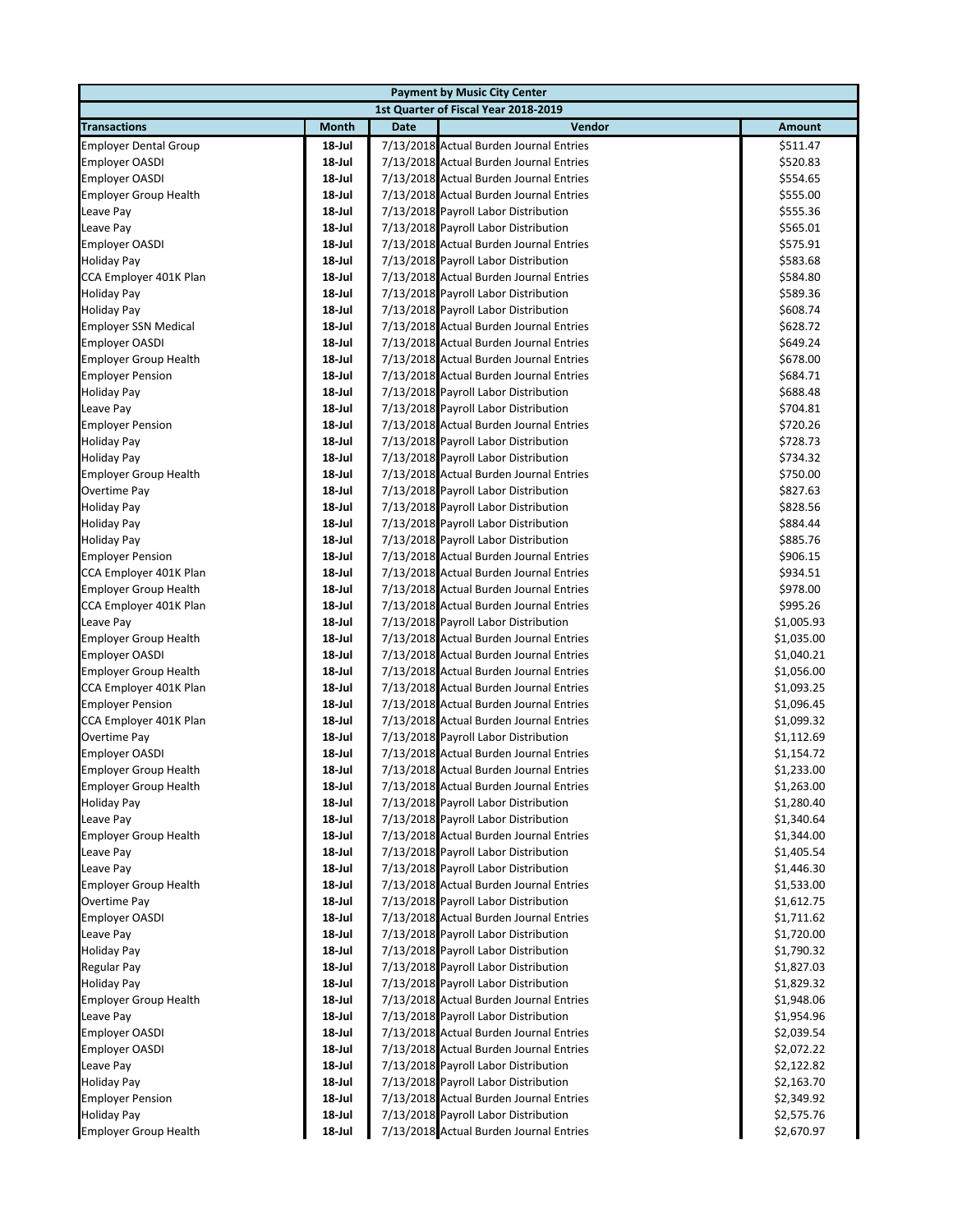|                                 |              |                 | <b>Payment by Music City Center</b>      |             |
|---------------------------------|--------------|-----------------|------------------------------------------|-------------|
|                                 |              |                 | 1st Quarter of Fiscal Year 2018-2019     |             |
| <b>Transactions</b>             | <b>Month</b> | <b>Date</b>     | Vendor                                   | Amount      |
| <b>Employer OASDI</b>           | 18 Jul       |                 | 7/13/2018 Actual Burden Journal Entries  | \$2,688.27  |
| <b>Employer Pension</b>         | 18-Jul       |                 | 7/13/2018 Actual Burden Journal Entries  | \$2,721.24  |
| <b>Employer Group Health</b>    | 18-Jul       |                 | 7/13/2018 Actual Burden Journal Entries  | \$3,150.00  |
| Leave Pay                       | $18$ -Jul    |                 | 7/13/2018 Payroll Labor Distribution     | \$3,225.74  |
| <b>Holiday Pay</b>              | $18$ -Jul    |                 | 7/13/2018 Payroll Labor Distribution     | \$3,471.24  |
| Regular Pay                     | 18-Jul       |                 | 7/13/2018 Payroll Labor Distribution     | \$3,584.24  |
| Leave Pay                       | 18-Jul       |                 | 7/13/2018 Payroll Labor Distribution     | \$3,591.52  |
| Leave Pay                       | $18$ -Jul    |                 | 7/13/2018 Payroll Labor Distribution     | \$3,942.25  |
| <b>Holiday Pay</b>              | 18-Jul       |                 | 7/13/2018 Payroll Labor Distribution     | \$4,651.94  |
| Regular Pay                     | 18-Jul       |                 | 7/13/2018 Payroll Labor Distribution     | \$4,658.60  |
| <b>Regular Pay</b>              | 18-Jul       |                 | 7/13/2018 Payroll Labor Distribution     | \$5,253.12  |
| Regular Pay                     | 18-Jul       |                 | 7/13/2018 Payroll Labor Distribution     | \$5,899.25  |
| <b>Employer Group Health</b>    | 18-Jul       |                 | 7/13/2018 Actual Burden Journal Entries  | \$5,946.00  |
| <b>Employer Group Health</b>    | 18-Jul       |                 | 7/13/2018 Actual Burden Journal Entries  | \$5,970.00  |
| <b>Regular Pay</b>              | 18-Jul       |                 | 7/13/2018 Payroll Labor Distribution     | \$6,053.52  |
| <b>Regular Pay</b>              | $18$ -Jul    |                 | 7/13/2018 Payroll Labor Distribution     | \$6,085.74  |
| <b>Regular Pay</b>              | 18-Jul       |                 | 7/13/2018 Payroll Labor Distribution     | \$6,972.84  |
| <b>Regular Pay</b>              | 18-Jul       |                 | 7/13/2018 Payroll Labor Distribution     | \$7,227.01  |
| <b>Regular Pay</b>              | 18-Jul       |                 | 7/13/2018 Payroll Labor Distribution     | \$7,816.56  |
| <b>Employer Group Health</b>    | 18-Jul       |                 | 7/13/2018 Actual Burden Journal Entries  | \$8,391.00  |
| <b>Regular Pay</b>              | 18-Jul       |                 | 7/13/2018 Payroll Labor Distribution     | \$8,920.86  |
| <b>Employer Group Health</b>    | $18$ -Jul    |                 | 7/13/2018 Actual Burden Journal Entries  | \$12,333.97 |
| <b>Regular Pay</b>              | 18-Jul       |                 | 7/13/2018 Payroll Labor Distribution     | \$13,913.23 |
| <b>Regular Pay</b>              | $18$ -Jul    |                 | 7/13/2018 Payroll Labor Distribution     | \$15,807.84 |
| Regular Pay                     | $18$ -Jul    |                 | 7/13/2018 Payroll Labor Distribution     | \$19,628.55 |
| Regular Pay                     | $18$ -Jul    |                 | 7/13/2018 Payroll Labor Distribution     | \$22,384.39 |
| <b>Regular Pay</b>              | 18-Jul       |                 | 7/13/2018 Payroll Labor Distribution     | \$27,923.91 |
| Regular Pay                     | 18-Jul       |                 | 7/13/2018 Payroll Labor Distribution     | \$31,904.19 |
| <b>Regular Pay</b>              | $18$ -Jul    |                 | 7/13/2018 Payroll Labor Distribution     | \$37,381.83 |
| <b>Merchant Fees</b>            | $18$ -Jul    |                 | 7/17/2018 MCC RCLS 07/18                 | $-$131.40$  |
| <b>Laundry Services</b>         | 18-Jul       | 7/17/2018 ALSCO |                                          | \$64.20     |
| <b>Laundry Services</b>         | 18-Jul       | 7/17/2018 ALSCO |                                          | \$64.20     |
| Host & Hostess                  | $18$ -Jul    |                 | 7/17/2018 NASHVILLE CONVENTION & VISITOR | \$192.33    |
| <b>Medical Services</b>         | 18-Jul       |                 | 7/17/2018 MED STAR MEDICAL STAFFING INC  | \$237.50    |
| <b>Laundry Services</b>         | 18-Jul       | 7/17/2018 ALSCO |                                          | \$888.38    |
| <b>Medical Services</b>         | 18-Jul       |                 | 7/17/2018 MED STAR MEDICAL STAFFING INC  | \$1,187.50  |
| <b>Laundry Services</b>         | 18-Jul       | 7/17/2018 ALSCO |                                          | \$1,509.76  |
| <b>Merchant Fees</b>            | 18-Jul       |                 | 7/19/2018 7100 MCC CC Receipts           | $-$ \$47.15 |
| <b>Security Services</b>        | 18-Jul       |                 | 7/19/2018 ELITE SHOW SERVICES INC (ACH)  | \$759.63    |
| <b>Temporary Service</b>        | 18-Jul       |                 | 7/19/2018 LOOMIS FARGO & CO              | \$1,232.15  |
| <b>Medical Services</b>         | 18-Jul       |                 | 7/19/2018 MED STAR MEDICAL STAFFING INC  | \$1,300.00  |
| <b>Security Services</b>        | 18-Jul       |                 | 7/19/2018 ELITE SHOW SERVICES INC (ACH)  | \$1,545.23  |
| <b>Temporary Service</b>        | 18-Jul       |                 | 7/19/2018 ELITE SHOW SERVICES INC (ACH)  | \$1,916.13  |
| <b>HHold &amp; Jnitr Supply</b> | 18-Jul       |                 | 7/20/2018 GUY BROWN INTERIORS LLC (ACH)  | \$140.00    |
| Auto Oil/Lubricants             | 18-Jul       |                 | 7/20/2018 FERRELLGAS (ACH)               | \$387.84    |
| <b>HHold &amp; Jnitr Supply</b> | 18-Jul       |                 | 7/20/2018 GUY BROWN INTERIORS LLC (ACH)  | \$566.67    |
| Insurance-Unemployment Comp     | 18-Jul       |                 | 7/20/2018 TN DEPT OF LABOR/WORKFORCE DEV | \$1,086.14  |
| <b>HHold &amp; Jnitr Supply</b> | 18-Jul       |                 | 7/20/2018 GUY BROWN INTERIORS LLC (ACH)  | \$2,680.00  |
| <b>Uniform Cleaning Service</b> | 18-Jul       |                 | 7/23/2018 CINTAS CORP #051 MATS & RUGS(A | \$756.82    |
| Janitorial Srvc                 | 18-Jul       |                 | 7/23/2018 INDUSTRIAL STAFFING OF TN (ACH | \$2,739.80  |
| <b>Temporary Service</b>        | 18-Jul       |                 | 7/23/2018 INDUSTRIAL STAFFING OF TN (ACH | \$2,892.75  |
| <b>Merchant Fees</b>            | 18-Jul       |                 | 7/24/2018 7100 MCC CC Receipts           | $-$ \$9.20  |
| <b>Host &amp; Hostess</b>       | 18-Jul       |                 | 7/24/2018 OMNI NASHVILLE LLC (ACH)       | \$65.66     |
| Other Rpr & Maint Srvc          | 18-Jul       |                 | 7/24/2018 RICOH USA INC (ACH)            | \$202.00    |
| Telephone & Telegraph           | 18-Jul       |                 | 7/24/2018 AT&T CIRCUITS                  | \$349.20    |
| Rpr & Maint Srvc Elev/Escel     | 18-Jul       |                 | 7/24/2018 NASHVILLE MACHINE ELEVATOR CO  | \$14,489.19 |
| <b>Merchant Fees</b>            | 18-Jul       |                 | 7/25/2018 7100 MCC CC Receipts           | -\$221.04   |
| <b>FSA Pre-Tax Savings</b>      | 18-Jul       |                 | 7/27/2018 Actual Burden Journal Entries  | \$1.59      |
| Overtime Pay                    | 18-Jul       |                 | 7/27/2018 Payroll Labor Distribution     | \$5.52      |
| <b>FSA Pre-Tax Savings</b>      | 18-Jul       |                 | 7/27/2018 Actual Burden Journal Entries  | \$6.70      |
| Cafe Plan Pre-Tax Savings       | 18-Jul       |                 | 7/27/2018 Actual Burden Journal Entries  | \$6.89      |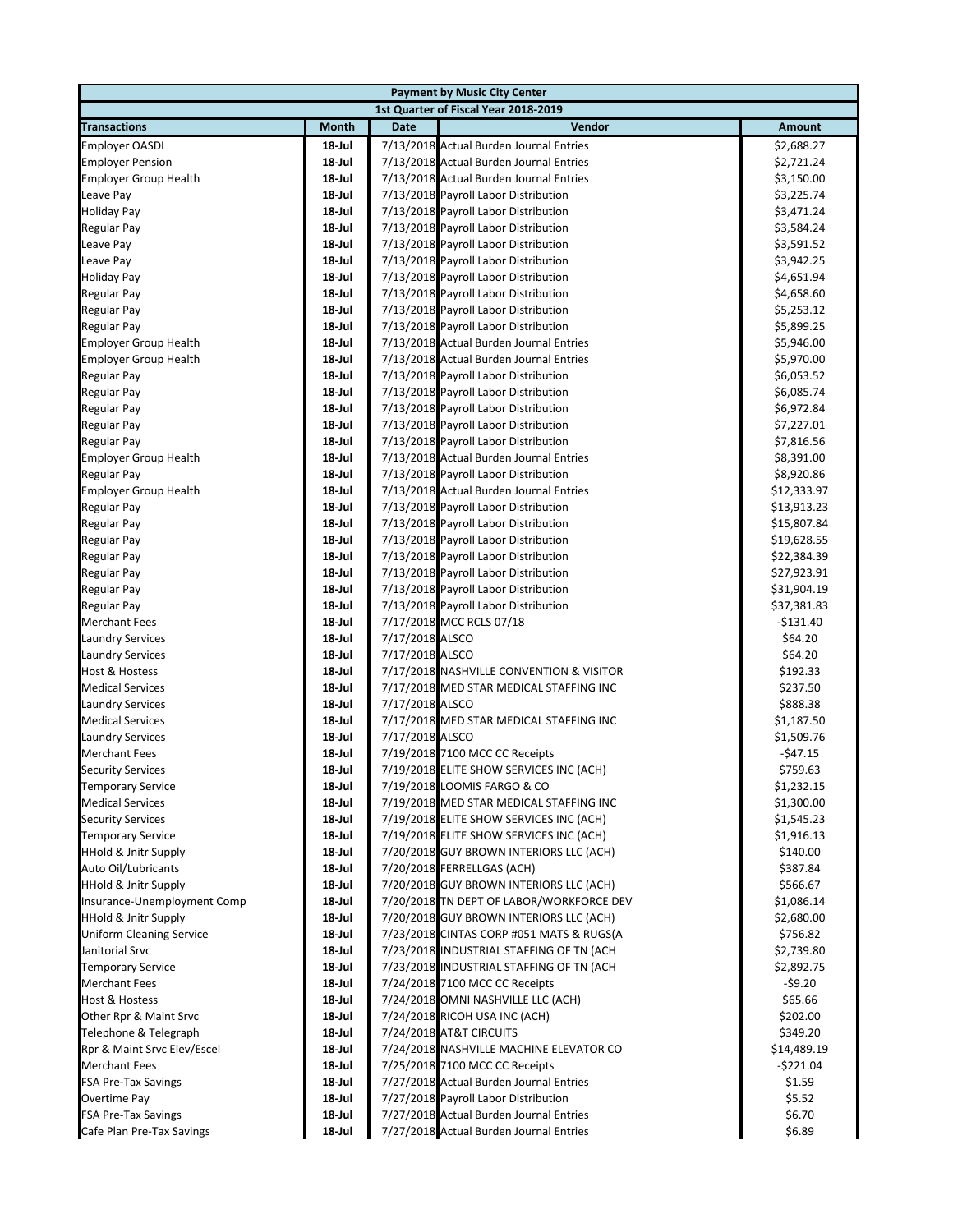|                              |           |             | <b>Payment by Music City Center</b>     |          |
|------------------------------|-----------|-------------|-----------------------------------------|----------|
|                              |           |             | 1st Quarter of Fiscal Year 2018-2019    |          |
| <b>Transactions</b>          | Month     | <b>Date</b> | Vendor                                  | Amount   |
| <b>FSA Pre-Tax Savings</b>   | 18-Jul    |             | 7/27/2018 Actual Burden Journal Entries | \$8.29   |
| <b>FSA Pre-Tax Savings</b>   | 18-Jul    |             | 7/27/2018 Actual Burden Journal Entries | \$8.29   |
| Overtime Pay                 | 18-Jul    |             | 7/27/2018 Payroll Labor Distribution    | \$13.35  |
| <b>Employer Group Life</b>   | 18-Jul    |             | 7/27/2018 Actual Burden Journal Entries | \$14.20  |
| Cafe Plan Pre-Tax Savings    | 18-Jul    |             | 7/27/2018 Actual Burden Journal Entries | \$14.52  |
| <b>Employer Dental Group</b> | 18-Jul    |             | 7/27/2018 Actual Burden Journal Entries | \$18.01  |
| Cafe Plan Pre-Tax Savings    | 18-Jul    |             | 7/27/2018 Actual Burden Journal Entries | \$19.90  |
| Cafe Plan Pre-Tax Savings    | 18-Jul    |             | 7/27/2018 Actual Burden Journal Entries | \$20.96  |
| <b>FSA Pre-Tax Savings</b>   | $18$ -Jul |             | 7/27/2018 Actual Burden Journal Entries | \$24.23  |
| Cafe Plan Pre-Tax Savings    | $18$ -Jul |             | 7/27/2018 Actual Burden Journal Entries | \$27.08  |
| <b>Employer Dental Group</b> | 18-Jul    |             | 7/27/2018 Actual Burden Journal Entries | \$28.28  |
| <b>Employer Group Life</b>   | $18$ -Jul |             | 7/27/2018 Actual Burden Journal Entries | \$28.40  |
| <b>Employer Group Life</b>   | $18$ -Jul |             | 7/27/2018 Actual Burden Journal Entries | \$28.40  |
| Cafe Plan Pre-Tax Savings    | 18-Jul    |             | 7/27/2018 Actual Burden Journal Entries | \$29.00  |
| <b>Employer SSN Medical</b>  | $18$ -Jul |             | 7/27/2018 Actual Burden Journal Entries | \$30.31  |
| Cafe Plan Pre-Tax Savings    | $18$ -Jul |             | 7/27/2018 Actual Burden Journal Entries | \$30.94  |
| <b>Employer Dental Group</b> | $18$ -Jul |             | 7/27/2018 Actual Burden Journal Entries | \$32.15  |
| <b>Employer Dental Group</b> | 18-Jul    |             | 7/27/2018 Actual Burden Journal Entries | \$32.15  |
| Cafe Plan Pre-Tax Savings    | 18-Jul    |             | 7/27/2018 Actual Burden Journal Entries | \$33.07  |
| Cafe Plan Pre-Tax Savings    | 18-Jul    |             | 7/27/2018 Actual Burden Journal Entries | \$33.72  |
| Cafe Plan Pre-Tax Savings    | 18-Jul    |             | 7/27/2018 Actual Burden Journal Entries | \$35.00  |
| <b>Employer Dental Group</b> | 18-Jul    |             | 7/27/2018 Actual Burden Journal Entries | \$36.02  |
| <b>Employer Dental Group</b> | 18-Jul    |             | 7/27/2018 Actual Burden Journal Entries | \$36.02  |
| <b>Employer Dental Group</b> | 18-Jul    |             | 7/27/2018 Actual Burden Journal Entries | \$42.42  |
| <b>Employer Group Life</b>   | 18-Jul    |             | 7/27/2018 Actual Burden Journal Entries | \$42.60  |
| <b>Employer Group Life</b>   | 18-Jul    |             | 7/27/2018 Actual Burden Journal Entries | \$42.60  |
| <b>Employer Group Life</b>   | 18-Jul    |             | 7/27/2018 Actual Burden Journal Entries | \$42.60  |
| <b>Employer Group Life</b>   | 18-Jul    |             | 7/27/2018 Actual Burden Journal Entries | \$42.60  |
| <b>Employer Group Life</b>   | 18-Jul    |             | 7/27/2018 Actual Burden Journal Entries | \$42.60  |
| <b>Employer Group Life</b>   | 18-Jul    |             | 7/27/2018 Actual Burden Journal Entries | \$42.60  |
| Cafe Plan Pre-Tax Savings    | 18-Jul    |             | 7/27/2018 Actual Burden Journal Entries | \$42.92  |
| <b>Employer Dental Group</b> | 18-Jul    |             | 7/27/2018 Actual Burden Journal Entries | \$46.29  |
| Overtime Pay                 | 18-Jul    |             | 7/27/2018 Payroll Labor Distribution    | \$47.16  |
| <b>Employer Dental Group</b> | $18$ -Jul |             | 7/27/2018 Actual Burden Journal Entries | \$54.03  |
| Cafe Plan Pre-Tax Savings    | 18-Jul    |             | 7/27/2018 Actual Burden Journal Entries | \$55.06  |
| Cafe Plan Pre-Tax Savings    | 18-Jul    |             | 7/27/2018 Actual Burden Journal Entries | \$56.75  |
| <b>Employer Group Life</b>   | 18-Jul    |             | 7/27/2018 Actual Burden Journal Entries | \$61.54  |
| <b>Employer Group Life</b>   | $18$ -Jul |             | 7/27/2018 Actual Burden Journal Entries | \$61.54  |
| <b>Employer Dental Group</b> | 18-Jul    |             | 7/27/2018 Actual Burden Journal Entries | \$69.02  |
| <b>Employer Dental Group</b> | 18 Jul    |             | 7/27/2018 Actual Burden Journal Entries | \$70.31  |
| <b>Employer Group Life</b>   | 18-Jul    |             | 7/27/2018 Actual Burden Journal Entries | \$71.00  |
| <b>Employer SSN Medical</b>  | 18-Jul    |             | 7/27/2018 Actual Burden Journal Entries | \$75.35  |
| <b>Employer Pension</b>      | 18-Jul    |             | 7/27/2018 Actual Burden Journal Entries | \$77.82  |
| <b>Employer Pension</b>      | 18-Jul    |             | 7/27/2018 Actual Burden Journal Entries | \$77.82  |
| <b>Employer Pension</b>      | 18-Jul    |             | 7/27/2018 Actual Burden Journal Entries | \$77.92  |
| <b>Employer Dental Group</b> | 18-Jul    |             | 7/27/2018 Actual Burden Journal Entries | \$78.44  |
| <b>Employer SSN Medical</b>  | 18-Jul    |             | 7/27/2018 Actual Burden Journal Entries | \$79.19  |
| <b>Employer Dental Group</b> | 18-Jul    |             | 7/27/2018 Actual Burden Journal Entries | \$80.57  |
| <b>Employer SSN Medical</b>  | 18-Jul    |             | 7/27/2018 Actual Burden Journal Entries | \$82.70  |
| <b>Employer Group Life</b>   | 18-Jul    |             | 7/27/2018 Actual Burden Journal Entries | \$89.93  |
| Overtime Pay                 | 18-Jul    |             | 7/27/2018 Payroll Labor Distribution    | \$92.82  |
| Cafe Plan Pre-Tax Savings    | 18-Jul    |             | 7/27/2018 Actual Burden Journal Entries | \$96.28  |
| <b>Employer SSN Medical</b>  | 18-Jul    |             | 7/27/2018 Actual Burden Journal Entries | \$99.40  |
| Overtime Pay                 | 18-Jul    |             | 7/27/2018 Payroll Labor Distribution    | \$103.02 |
| <b>Employer SSN Medical</b>  | 18-Jul    |             | 7/27/2018 Actual Burden Journal Entries | \$113.74 |
| <b>Cable Television</b>      | 18-Jul    |             | 7/27/2018 AT&T CIRCUITS                 | \$118.74 |
| <b>Employer SSN Medical</b>  | 18-Jul    |             | 7/27/2018 Actual Burden Journal Entries | \$119.35 |
| <b>Employer SSN Medical</b>  | 18-Jul    |             | 7/27/2018 Actual Burden Journal Entries | \$122.75 |
| <b>Employer Pension</b>      | 18-Jul    |             | 7/27/2018 Actual Burden Journal Entries | \$127.85 |
| <b>Employer SSN Medical</b>  | 18-Jul    |             | 7/27/2018 Actual Burden Journal Entries | \$129.17 |
| <b>Employer OASDI</b>        | 18-Jul    |             | 7/27/2018 Actual Burden Journal Entries | \$129.62 |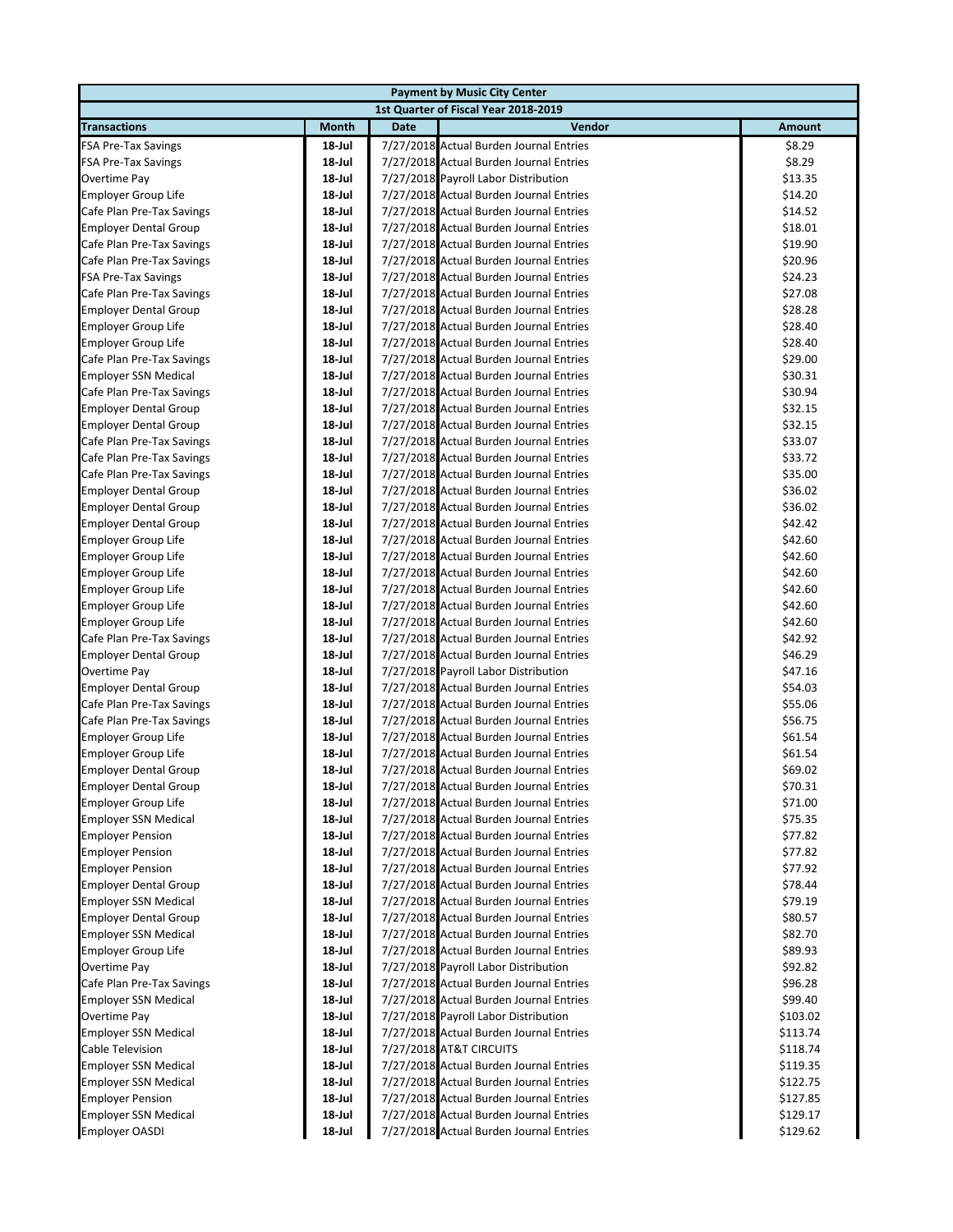|                              |           |                 | <b>Payment by Music City Center</b>     |          |
|------------------------------|-----------|-----------------|-----------------------------------------|----------|
|                              |           |                 | 1st Quarter of Fiscal Year 2018-2019    |          |
| <b>Transactions</b>          | Month     | <b>Date</b>     | Vendor                                  | Amount   |
| <b>Employer Group Life</b>   | 18-Jul    |                 | 7/27/2018 Actual Burden Journal Entries | \$142.00 |
| <b>Employer SSN Medical</b>  | 18-Jul    |                 | 7/27/2018 Actual Burden Journal Entries | \$152.57 |
| Cafe Plan Pre-Tax Savings    | 18-Jul    |                 | 7/27/2018 Actual Burden Journal Entries | \$158.56 |
| Cafe Plan Pre-Tax Savings    | 18-Jul    |                 | 7/27/2018 Actual Burden Journal Entries | \$160.19 |
| <b>Employer Dental Group</b> | 18-Jul    |                 | 7/27/2018 Actual Burden Journal Entries | \$168.49 |
| CCA Employer 401K Plan       | 18-Jul    |                 | 7/27/2018 Actual Burden Journal Entries | \$170.73 |
| Overtime Pay                 | 18-Jul    |                 | 7/27/2018 Payroll Labor Distribution    | \$184.05 |
| <b>Holiday Pay</b>           | 18-Jul    |                 | 7/27/2018 Payroll Labor Distribution    | \$191.76 |
| Overtime Pay                 | $18$ -Jul |                 | 7/27/2018 Payroll Labor Distribution    | \$218.43 |
| CCA Employer 401K Plan       | $18$ -Jul |                 | 7/27/2018 Actual Burden Journal Entries | \$219.21 |
| <b>Employer SSN Medical</b>  | 18-Jul    |                 | 7/27/2018 Actual Burden Journal Entries | \$226.90 |
| <b>Holiday Pay</b>           | $18$ -Jul |                 | 7/27/2018 Payroll Labor Distribution    | \$227.12 |
| <b>Employer Group Life</b>   | $18$ -Jul |                 | 7/27/2018 Actual Burden Journal Entries | \$227.20 |
| CCA Employer 401K Plan       | 18-Jul    |                 | 7/27/2018 Actual Burden Journal Entries | \$235.75 |
| Cafe Plan Pre-Tax Savings    | $18$ -Jul |                 | 7/27/2018 Actual Burden Journal Entries | \$242.25 |
| CCA Employer 401K Plan       | $18$ -Jul |                 | 7/27/2018 Actual Burden Journal Entries | \$243.04 |
| CCA Employer 401K Plan       | $18$ -Jul |                 | 7/27/2018 Actual Burden Journal Entries | \$245.53 |
| Leave Pay                    | $18$ -Jul |                 | 7/27/2018 Payroll Labor Distribution    | \$247.12 |
| <b>Employer Dental Group</b> | 18-Jul    |                 | 7/27/2018 Actual Burden Journal Entries | \$253.33 |
| <b>Internet Services</b>     | 18-Jul    |                 | 7/27/2018 COMCAST (ACH)                 | \$254.85 |
| <b>Employer Group Life</b>   | 18-Jul    |                 | 7/27/2018 Actual Burden Journal Entries | \$260.33 |
| <b>Employer Group Health</b> | 18-Jul    |                 | 7/27/2018 Actual Burden Journal Entries | \$270.00 |
| <b>Employer Dental Group</b> | 18-Jul    |                 | 7/27/2018 Actual Burden Journal Entries | \$283.79 |
| Overtime Pay                 | 18-Jul    |                 | 7/27/2018 Payroll Labor Distribution    | \$285.25 |
| <b>Employer Pension</b>      | 18-Jul    |                 | 7/27/2018 Actual Burden Journal Entries | \$291.81 |
| <b>Employer Group Life</b>   | 18-Jul    |                 | 7/27/2018 Actual Burden Journal Entries | \$302.22 |
| <b>Employer SSN Medical</b>  | 18-Jul    |                 | 7/27/2018 Actual Burden Journal Entries | \$306.79 |
| Tuition                      | 18-Jul    |                 | 7/27/2018 AMERICAN NATL RED CROSS (ACH) | \$308.00 |
| <b>Employer OASDI</b>        | 18-Jul    |                 | 7/27/2018 Actual Burden Journal Entries | \$322.22 |
| Cafe Plan Pre-Tax Savings    | 18-Jul    |                 | 7/27/2018 Actual Burden Journal Entries | \$334.15 |
| <b>Employer OASDI</b>        | 18-Jul    |                 | 7/27/2018 Actual Burden Journal Entries | \$338.64 |
| Overtime Pay                 | 18-Jul    |                 | 7/27/2018 Payroll Labor Distribution    | \$349.51 |
| <b>Employer OASDI</b>        | 18-Jul    |                 | 7/27/2018 Actual Burden Journal Entries | \$353.63 |
| Leave Pay                    | $18$ -Jul |                 | 7/27/2018 Payroll Labor Distribution    | \$356.40 |
| Overtime Pay                 | 18-Jul    |                 | 7/27/2018 Payroll Labor Distribution    | \$357.27 |
| <b>Employer Dental Group</b> | 18-Jul    |                 | 7/27/2018 Actual Burden Journal Entries | \$366.10 |
| <b>Holiday Pay</b>           | 18-Jul    |                 | 7/27/2018 Payroll Labor Distribution    | \$368.40 |
| <b>Employer SSN Medical</b>  | $18$ -Jul |                 | 7/27/2018 Actual Burden Journal Entries | \$400.95 |
| CCA Employer 401K Plan       | 18-Jul    |                 | 7/27/2018 Actual Burden Journal Entries | \$409.31 |
| Employer OASDI               | 18-Jul    |                 | 7/27/2018 Actual Burden Journal Entries | \$425.05 |
| <b>Employer SSN Medical</b>  | 18-Jul    |                 | 7/27/2018 Actual Burden Journal Entries | \$430.75 |
| <b>Cable Television</b>      | 18-Jul    |                 | 7/27/2018 COMCAST (ACH)                 | \$450.76 |
| Leave Pay                    | 18-Jul    |                 | 7/27/2018 Payroll Labor Distribution    | \$473.28 |
| Holiday Pay                  | 18-Jul    |                 | 7/27/2018 Payroll Labor Distribution    | \$477.12 |
| <b>Employer SSN Medical</b>  | 18-Jul    |                 | 7/27/2018 Actual Burden Journal Entries | \$478.27 |
| <b>Employer SSN Medical</b>  | 18-Jul    |                 | 7/27/2018 Actual Burden Journal Entries | \$479.32 |
| <b>Employer OASDI</b>        | 18-Jul    |                 | 7/27/2018 Actual Burden Journal Entries | \$486.41 |
| <b>Employer Group Life</b>   | 18-Jul    |                 | 7/27/2018 Actual Burden Journal Entries | \$487.53 |
| <b>Employer OASDI</b>        | 18-Jul    |                 | 7/27/2018 Actual Burden Journal Entries | \$510.31 |
| <b>Employer Dental Group</b> | 18-Jul    |                 | 7/27/2018 Actual Burden Journal Entries | \$511.47 |
| Employer OASDI               | 18-Jul    |                 | 7/27/2018 Actual Burden Journal Entries | \$524.82 |
| CCA Employer 401K Plan       | 18-Jul    |                 | 7/27/2018 Actual Burden Journal Entries | \$540.47 |
| <b>Employer OASDI</b>        | 18-Jul    |                 | 7/27/2018 Actual Burden Journal Entries | \$552.26 |
| <b>Employer Group Health</b> | 18-Jul    |                 | 7/27/2018 Actual Burden Journal Entries | \$555.00 |
| Leave Pay                    | 18-Jul    |                 | 7/27/2018 Payroll Labor Distribution    | \$572.08 |
| <b>Employer OASDI</b>        | 18-Jul    |                 | 7/27/2018 Actual Burden Journal Entries | \$572.79 |
| <b>Holiday Pay</b>           | 18-Jul    |                 | 7/27/2018 Payroll Labor Distribution    | \$603.60 |
| <b>Laundry Services</b>      | 18-Jul    | 7/27/2018 ALSCO |                                         | \$621.38 |
| Overtime Pay                 | 18-Jul    |                 | 7/27/2018 Payroll Labor Distribution    | \$633.07 |
| <b>Employer SSN Medical</b>  | 18-Jul    |                 | 7/27/2018 Actual Burden Journal Entries | \$646.24 |
| <b>Employer OASDI</b>        | 18-Jul    |                 | 7/27/2018 Actual Burden Journal Entries | \$652.32 |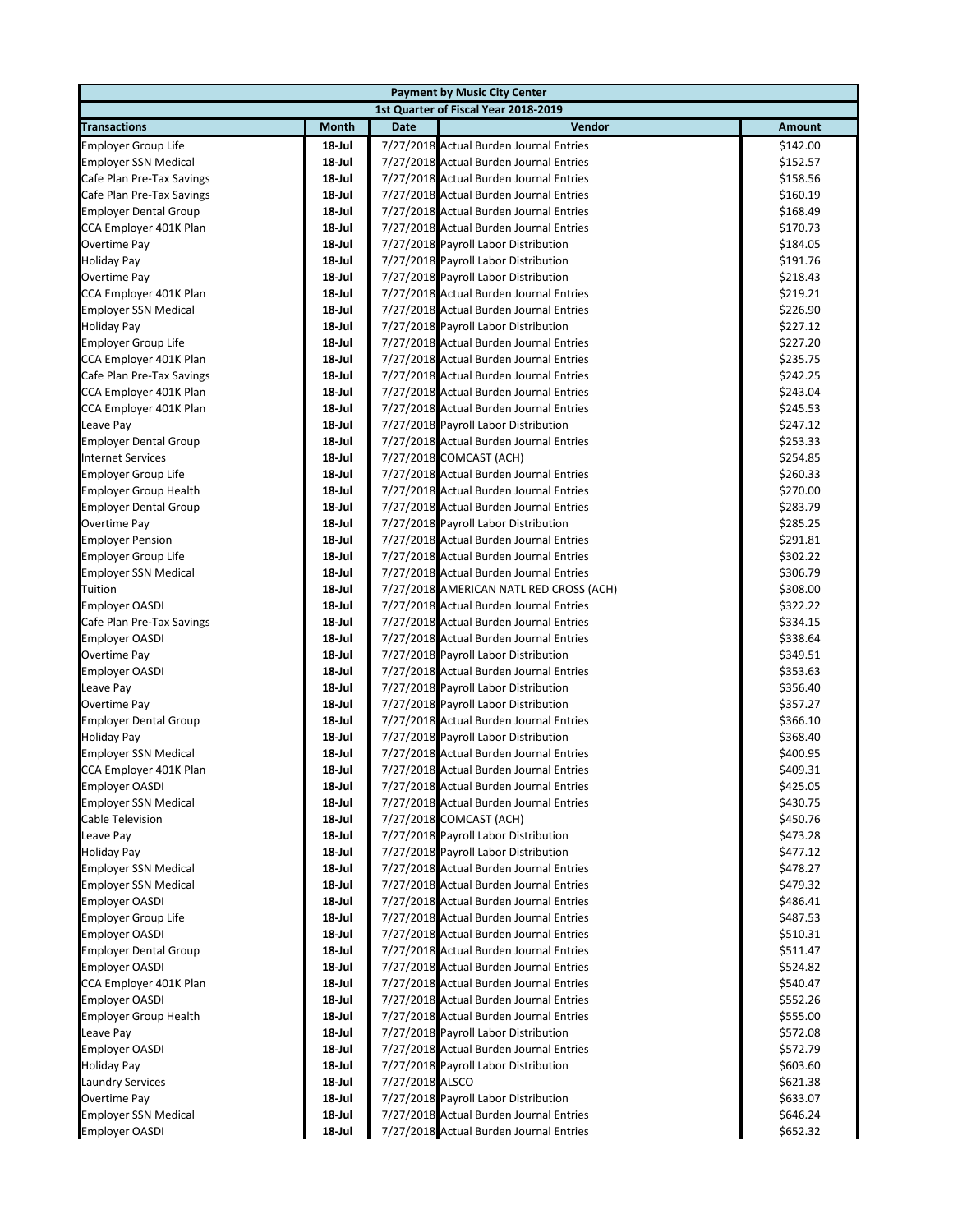|                                                |                     |                 | <b>Payment by Music City Center</b>                                                |                          |
|------------------------------------------------|---------------------|-----------------|------------------------------------------------------------------------------------|--------------------------|
|                                                |                     |                 | 1st Quarter of Fiscal Year 2018-2019                                               |                          |
| <b>Transactions</b>                            | Month               | <b>Date</b>     | Vendor                                                                             | Amount                   |
| <b>Employer Group Health</b>                   | 18-Jul              |                 | 7/27/2018 Actual Burden Journal Entries                                            | \$678.00                 |
| <b>Employer Pension</b>                        | 18-Jul              |                 | 7/27/2018 Actual Burden Journal Entries                                            | \$691.22                 |
| <b>Employer Pension</b>                        | $18$ -Jul           |                 | 7/27/2018 Actual Burden Journal Entries                                            | \$720.26                 |
| <b>Employer Group Health</b>                   | 18-Jul              |                 | 7/27/2018 Actual Burden Journal Entries                                            | \$750.00                 |
| Leave Pay                                      | $18$ -Jul           |                 | 7/27/2018 Payroll Labor Distribution                                               | \$778.80                 |
| <b>Employer SSN Medical</b>                    | 18-Jul              |                 | 7/27/2018 Actual Burden Journal Entries                                            | \$873.98                 |
| <b>Laundry Services</b>                        | $18$ -Jul           | 7/27/2018 ALSCO |                                                                                    | \$888.38                 |
| <b>Employer Pension</b>                        | 18-Jul              |                 | 7/27/2018 Actual Burden Journal Entries                                            | \$906.15                 |
| CCA Employer 401K Plan                         | $18$ -Jul           |                 | 7/27/2018 Actual Burden Journal Entries                                            | \$968.46                 |
| <b>Employer OASDI</b>                          | $18$ -Jul           |                 | 7/27/2018 Actual Burden Journal Entries                                            | \$970.27                 |
| <b>Employer Group Health</b>                   | 18-Jul              |                 | 7/27/2018 Actual Burden Journal Entries                                            | \$978.00                 |
| CCA Employer 401K Plan                         | $18$ -Jul           |                 | 7/27/2018 Actual Burden Journal Entries                                            | \$987.77                 |
| <b>Employer Group Health</b>                   | 18-Jul              |                 | 7/27/2018 Actual Burden Journal Entries                                            | \$1,035.00               |
| <b>Employer Group Health</b>                   | 18-Jul              |                 | 7/27/2018 Actual Burden Journal Entries                                            | \$1,056.00               |
| CCA Employer 401K Plan                         | 18-Jul              |                 | 7/27/2018 Actual Burden Journal Entries                                            | \$1,097.28               |
| <b>Employer Pension</b>                        | 18-Jul              |                 | 7/27/2018 Actual Burden Journal Entries                                            | \$1,115.74               |
| CCA Employer 401K Plan                         | 18-Jul              |                 | 7/27/2018 Actual Burden Journal Entries                                            | \$1,118.86               |
| Leave Pay                                      | 18-Jul              |                 | 7/27/2018 Payroll Labor Distribution                                               | \$1,154.96               |
| <b>Employer Group Health</b>                   | 18-Jul              |                 | 7/27/2018 Actual Burden Journal Entries                                            | \$1,233.00               |
| Overtime Pay                                   | 18-Jul              |                 | 7/27/2018 Payroll Labor Distribution                                               | \$1,240.85               |
| <b>Employer Group Health</b>                   | 18-Jul              |                 | 7/27/2018 Actual Burden Journal Entries                                            | \$1,263.00               |
| <b>Mngt Cnsltnt Srvc</b>                       | 18-Jul              |                 | 7/27/2018 CUSHION EMPLOYER SER (ACH)                                               | \$1,267.00               |
| <b>Employer Group Health</b>                   | 18-Jul              |                 | 7/27/2018 Actual Burden Journal Entries                                            | \$1,344.08               |
| Overtime Pay                                   | $18$ -Jul           |                 | 7/27/2018 Payroll Labor Distribution                                               | \$1,478.13               |
| <b>Laundry Services</b>                        | $18$ -Jul           | 7/27/2018 ALSCO |                                                                                    | \$1,509.76               |
| <b>Employer Group Health</b>                   | 18-Jul              |                 | 7/27/2018 Actual Burden Journal Entries                                            | \$1,533.00               |
| Leave Pay                                      | 18-Jul              |                 | 7/27/2018 Payroll Labor Distribution                                               | \$1,548.32               |
| <b>Medical Services</b>                        | $18$ -Jul           |                 | 7/27/2018 MED STAR MEDICAL STAFFING INC                                            | \$1,550.00               |
| Leave Pay                                      | 18-Jul              |                 | 7/27/2018 Payroll Labor Distribution                                               | \$1,664.88               |
| <b>Employer OASDI</b>                          | $18$ -Jul           |                 | 7/27/2018 Actual Burden Journal Entries                                            | \$1,714.37               |
| <b>Employer OASDI</b>                          | 18-Jul              |                 | 7/27/2018 Actual Burden Journal Entries                                            | \$1,841.93               |
| <b>Employer Group Health</b>                   | $18$ -Jul           |                 | 7/27/2018 Actual Burden Journal Entries                                            | \$1,948.20               |
| Regular Pay                                    | 18-Jul              |                 | 7/27/2018 Payroll Labor Distribution                                               | \$2,015.20               |
| <b>Employer OASDI</b><br><b>Employer OASDI</b> | $18$ -Jul<br>18-Jul |                 | 7/27/2018 Actual Burden Journal Entries<br>7/27/2018 Actual Burden Journal Entries | \$2,044.96<br>\$2,049.49 |
| Leave Pay                                      | 18-Jul              |                 | 7/27/2018 Payroll Labor Distribution                                               | \$2,072.16               |
| Leave Pay                                      | 18-Jul              |                 | 7/27/2018 Payroll Labor Distribution                                               | \$2,345.20               |
| <b>Employer Group Health</b>                   | 18-Jul              |                 | 7/27/2018 Actual Burden Journal Entries                                            | \$2,670.90               |
| <b>Employer Pension</b>                        | 18-Jul              |                 | 7/27/2018 Actual Burden Journal Entries                                            | \$2,677.53               |
| Employer OASDI                                 | 18-Jul              |                 | 7/27/2018 Actual Burden Journal Entries                                            | \$2,763.32               |
| Leave Pay                                      | 18-Jul              |                 | 7/27/2018 Payroll Labor Distribution                                               | \$2,791.52               |
| <b>Employer Group Health</b>                   | 18-Jul              |                 | 7/27/2018 Actual Burden Journal Entries                                            | \$3,150.00               |
| Overtime Pay                                   | 18-Jul              |                 | 7/27/2018 Payroll Labor Distribution                                               | \$3,179.37               |
| Leave Pay                                      | 18-Jul              |                 | 7/27/2018 Payroll Labor Distribution                                               | \$3,203.49               |
| Regular Pay                                    | 18-Jul              |                 | 7/27/2018 Payroll Labor Distribution                                               | \$3,499.53               |
| <b>Employer OASDI</b>                          | 18-Jul              |                 | 7/27/2018 Actual Burden Journal Entries                                            | \$3,737.03               |
| Regular Pay                                    | 18-Jul              |                 | 7/27/2018 Payroll Labor Distribution                                               | \$3,776.52               |
| Leave Pay                                      | 18-Jul              |                 | 7/27/2018 Payroll Labor Distribution                                               | \$3,804.11               |
| Leave Pay                                      | 18-Jul              |                 | 7/27/2018 Payroll Labor Distribution                                               | \$3,909.44               |
| <b>Regular Pay</b>                             | 18-Jul              |                 | 7/27/2018 Payroll Labor Distribution                                               | \$4,628.66               |
| <b>Regular Pay</b>                             | 18-Jul              |                 | 7/27/2018 Payroll Labor Distribution                                               | \$5,537.20               |
| <b>Regular Pay</b>                             | 18-Jul              |                 | 7/27/2018 Payroll Labor Distribution                                               | \$5,836.80               |
| <b>Employer Group Health</b>                   | 18-Jul              |                 | 7/27/2018 Actual Burden Journal Entries                                            | \$5,946.00               |
| <b>Employer Group Health</b>                   | 18-Jul              |                 | 7/27/2018 Actual Burden Journal Entries                                            | \$5,969.96               |
| <b>Temporary Service</b>                       | 18-Jul              |                 | 7/27/2018 ELITE SHOW SERVICES INC (ACH)                                            | \$6,261.73               |
| Leave Pay                                      | 18-Jul              |                 | 7/27/2018 Payroll Labor Distribution                                               | \$6,993.01               |
| <b>Regular Pay</b>                             | 18-Jul              |                 | 7/27/2018 Payroll Labor Distribution                                               | \$7,000.07               |
| <b>Regular Pay</b>                             | 18-Jul              |                 | 7/27/2018 Payroll Labor Distribution                                               | \$7,343.20               |
| <b>Employer Pension</b>                        | 18-Jul              |                 | 7/27/2018 Actual Burden Journal Entries                                            | \$7,517.90               |
| <b>Regular Pay</b>                             | 18-Jul              |                 | 7/27/2018 Payroll Labor Distribution                                               | \$8,307.80               |
| Regular Pay                                    | 18-Jul              |                 | 7/27/2018 Payroll Labor Distribution                                               | \$8,384.32               |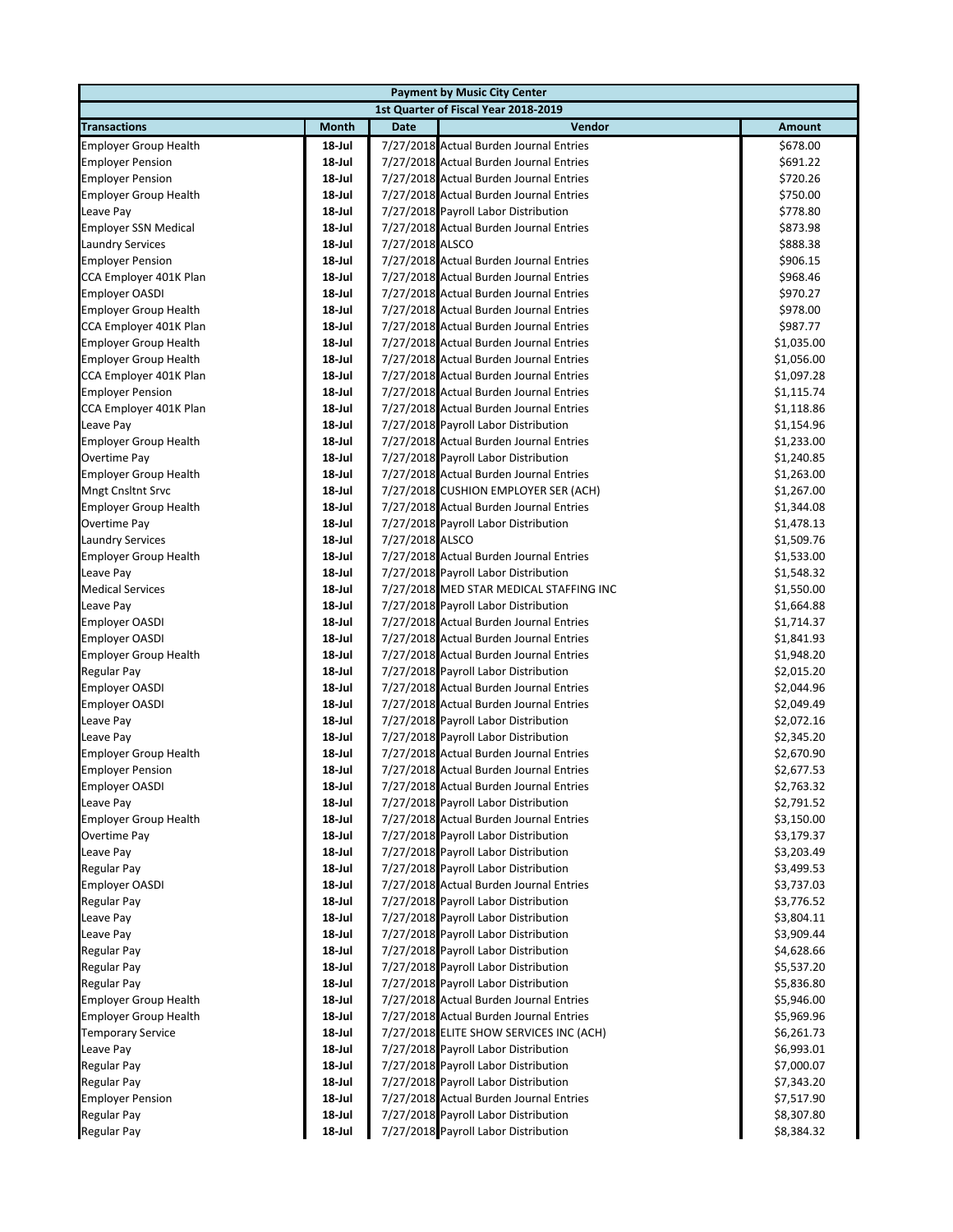|                                                                 |                     |                 | <b>Payment by Music City Center</b>                                                  |                      |
|-----------------------------------------------------------------|---------------------|-----------------|--------------------------------------------------------------------------------------|----------------------|
|                                                                 |                     |                 | 1st Quarter of Fiscal Year 2018-2019                                                 |                      |
| <b>Transactions</b>                                             | Month               | <b>Date</b>     | Vendor                                                                               | Amount               |
| <b>Employer Group Health</b>                                    | 18-Jul              |                 | 7/27/2018 Actual Burden Journal Entries                                              | \$8,390.96           |
| Regular Pay                                                     | $18$ -Jul           |                 | 7/27/2018 Payroll Labor Distribution                                                 | \$9,282.67           |
| Regular Pay                                                     | $18$ -Jul           |                 | 7/27/2018 Payroll Labor Distribution                                                 | \$12,050.19          |
| <b>Employer Group Health</b>                                    | $18$ -Jul           |                 | 7/27/2018 Actual Burden Journal Entries                                              | \$12,333.90          |
| <b>Regular Pay</b>                                              | $18$ -Jul           |                 | 7/27/2018 Payroll Labor Distribution                                                 | \$13,419.63          |
| Regular Pay                                                     | 18-Jul              |                 | 7/27/2018 Payroll Labor Distribution                                                 | \$20,872.01          |
| Other Special Pay                                               | $18$ -Jul           |                 | 7/27/2018 Payroll Labor Distribution                                                 | \$21,444.80          |
| Regular Pay                                                     | $18$ -Jul           |                 | 7/27/2018 Payroll Labor Distribution                                                 | \$28,659.36          |
| <b>Regular Pay</b>                                              | $18$ -Jul           |                 | 7/27/2018 Payroll Labor Distribution                                                 | \$32,204.57          |
| <b>Regular Pay</b>                                              | $18$ -Jul           |                 | 7/27/2018 Payroll Labor Distribution                                                 | \$33,168.86          |
| Other Special Pay                                               | 18-Jul              |                 | 7/27/2018 Payroll Labor Distribution                                                 | \$41,879.97          |
| Regular Pay                                                     | $18$ -Jul           |                 | 7/27/2018 Payroll Labor Distribution                                                 | \$41,954.44          |
| Software License                                                | $18$ -Jul           |                 | 7/27/2018 PRESIDIO NETWORKED SOLUTIONS I                                             | \$44,400.86          |
| Telephone & Telegraph                                           | 18-Jul              |                 | 7/30/2018 AT&T (PO BOX 105320)(105262)(7                                             | \$300.00             |
| <b>Temporary Service</b>                                        | 18-Jul              |                 | 7/30/2018 ELITE SHOW SERVICES INC (ACH)                                              | \$4,244.05           |
| <b>Mngt Cnsltnt Srvc</b>                                        | $18$ -Jul           |                 | 7/31/2018 MCC 7/18 Misc A/R Entry                                                    | $-$17,085.00$        |
| <b>Medical Services</b>                                         | 18-Jul              |                 | 7/31/2018 MCC PV#5436658 08/09/2018 Corr                                             | $-$5,020.00$         |
| Water                                                           | 18-Jul              |                 | 7/31/2018 W&S/06 18/ WATER IDB                                                       | $-53,599.51$         |
| <b>Temporary Service</b>                                        | 18-Jul              |                 | 7/31/2018 July Temp Labor Reclass                                                    | $-$2,699.56$         |
| Gas                                                             | 18-Jul              |                 | 7/31/2018 PIEDMONT NATURAL GAS CO (METRO                                             | $-52,398.43$         |
| Other Rpr & Maint Srvc                                          | $18$ -Jul           |                 | 7/31/2018 MCC 7/18 Misc A/R Entry                                                    | $-$1,464.88$         |
| <b>NSF Checks</b>                                               | $18$ -Jul           |                 | 7/31/2018 MCC 7/18 Rev Rcls                                                          | $-5330.69$           |
| Printing/Binding                                                | 18-Jul              |                 | 7/31/2018 MCC 7/18 Misc A/R Entry                                                    | $-546.00$            |
| <b>Temporary Service</b>                                        | $18$ -Jul           |                 | 7/31/2018 ELITE SHOW SERVICES INC (ACH)                                              | $-534.00$            |
| <b>Employee Local Travel/Park</b>                               | 18-Jul              |                 | 7/31/2018 PINNACLE NATIONAL BANK (MCC CC                                             | \$4.00               |
| <b>Employee Local Travel/Park</b>                               | 18-Jul              |                 | 7/31/2018 MCC PCC MUSIC CITY CENTER                                                  | \$6.72               |
| <b>Employee Local Travel/Park</b>                               | 18-Jul              |                 | 7/31/2018 MCC PCC MUSIC CITY CENTER                                                  | \$13.00              |
| <b>Employee Local Travel/Park</b>                               | $18$ -Jul           |                 | 7/31/2018 MCC PCC MUSIC CITY CENTER                                                  | \$15.00              |
| Registration                                                    | $18$ -Jul           |                 | 7/31/2018 PINNACLE NATIONAL BANK (MCC CC                                             | \$35.00              |
| <b>Internet Services</b>                                        | $18$ -Jul           |                 | 7/31/2018 AT&T MOBILITY (REMIT)                                                      | \$35.25              |
| Host & Hostess                                                  | 18-Jul              |                 | 7/31/2018 PINNACLE NATIONAL BANK (MCC CC                                             | \$41.96              |
| <b>Mngt Cnsltnt Srvc</b>                                        | $18$ -Jul           |                 | 7/31/2018 PINNACLE NATIONAL BANK (MCC CC                                             | \$45.00              |
| Food & Ice                                                      | 18-Jul              |                 | 7/31/2018 CENTERPLATE MCC (ACH)                                                      | \$45.90              |
| Food & Ice                                                      | $18$ -Jul           |                 | 7/31/2018 CENTERPLATE MCC (ACH)                                                      | \$50.34              |
| Food & Ice                                                      | $18$ -Jul           |                 | 7/31/2018 CENTERPLATE MCC (ACH)                                                      | \$51.45              |
| <b>Laundry Services</b>                                         | 18-Jul              | 7/31/2018 ALSCO |                                                                                      | \$64.20              |
| <b>Small Equipment Supply</b>                                   | 18-Jul              |                 | 7/31/2018 PINNACLE NATIONAL BANK (MCC CC                                             | \$67.50              |
| Food & Ice                                                      | 18 Jul              |                 | 7/31/2018 CENTERPLATE MCC (ACH)                                                      | \$92.80              |
| Other Rpr & Maint Srvc                                          | $18$ -Jul           |                 | 7/31/2018 WIRELESS PLUS INC (ACH)                                                    | \$99.80              |
| Laundry Services                                                | 18-Jul              | 7/31/2018 ALSCO |                                                                                      | \$129.80             |
| Food & Bev-Inhouse                                              | 18-Jul              |                 | 7/31/2018 CENTERPLATE MCC (ACH)                                                      | \$133.31             |
| Software License                                                | 18-Jul              |                 | 7/31/2018 PINNACLE NATIONAL BANK (MCC CC                                             | \$157.58             |
| <b>Internet Services</b>                                        | 18-Jul              |                 | 7/31/2018 AT&T MOBILITY (REMIT)                                                      | \$173.01             |
| Food & Bev-Inhouse                                              | 18-Jul              |                 | 7/31/2018 CENTERPLATE MCC (ACH)                                                      | \$192.86             |
| Other Rpr & Maint Srvc                                          | 18-Jul              |                 | 7/31/2018 NASHVILLE MACHINE ELEVATOR CO                                              | \$208.00             |
| Employee Out-of-town Travel                                     | 18-Jul              |                 | 7/31/2018 PUTMAN, ELISA D.                                                           | \$212.06             |
| <b>Building Maintenance Srvc</b>                                | 18-Jul              |                 | 7/31/2018 ISENHOUR DOOR PRODUCTS INC (AC                                             | \$225.00             |
| Other Rpr & Maint Srvc                                          | 18-Jul<br>18-Jul    |                 | 7/31/2018 JOHNSON CONTROLS INC/CARDKEY (<br>7/31/2018 FIN 7.17.18-7.31.18            | \$277.61             |
| <b>NSF Checks</b>                                               |                     |                 |                                                                                      | \$330.69             |
| <b>Uniform Cleaning Service</b>                                 | 18-Jul<br>$18$ -Jul |                 | 7/31/2018 CINTAS CORP #051 MATS & RUGS(A                                             | \$375.48             |
| <b>Employee Air Travel</b>                                      |                     |                 | 7/31/2018 PINNACLE NATIONAL BANK (MCC CC                                             | \$376.96             |
| <b>Computer Software</b>                                        | 18-Jul              |                 | 7/31/2018 NET TANGO INC (ACH)                                                        | \$400.00             |
| Food & Bev-Inhouse                                              | 18-Jul<br>18-Jul    |                 | 7/31/2018 CENTERPLATE MCC (ACH)<br>7/31/2018 NASHVILLE MACHINE ELEVATOR CO           | \$410.95             |
| Other Rpr & Maint Srvc                                          | 18-Jul              |                 | 7/31/2018 PINNACLE NATIONAL BANK (MCC CC                                             | \$416.00             |
| <b>Membership Dues</b>                                          | 18-Jul              |                 |                                                                                      | \$485.00             |
| <b>Mngt Cnsltnt Srvc</b>                                        |                     |                 | 7/31/2018 INQUIRIES SCREENING (ACH)                                                  | \$501.50             |
| Employee Out-of-town Travel                                     | 18-Jul<br>18-Jul    |                 | 7/31/2018 PINNACLE NATIONAL BANK (MCC CC<br>7/31/2018 ISENHOUR DOOR PRODUCTS INC (AC | \$686.66<br>\$825.00 |
| <b>Building Maintenance Srvc</b><br>Employee Out-of-town Travel | 18-Jul              |                 | 7/31/2018 STARKS, CHARLES L                                                          |                      |
| <b>Temporary Service</b>                                        | 18-Jul              |                 | 7/31/2018 ELITE SHOW SERVICES INC (ACH)                                              | \$934.56<br>\$938.18 |
| <b>Medical Services</b>                                         | 18-Jul              |                 |                                                                                      |                      |
|                                                                 |                     |                 | 7/31/2018 MED STAR MEDICAL STAFFING INC                                              | \$1,075.00           |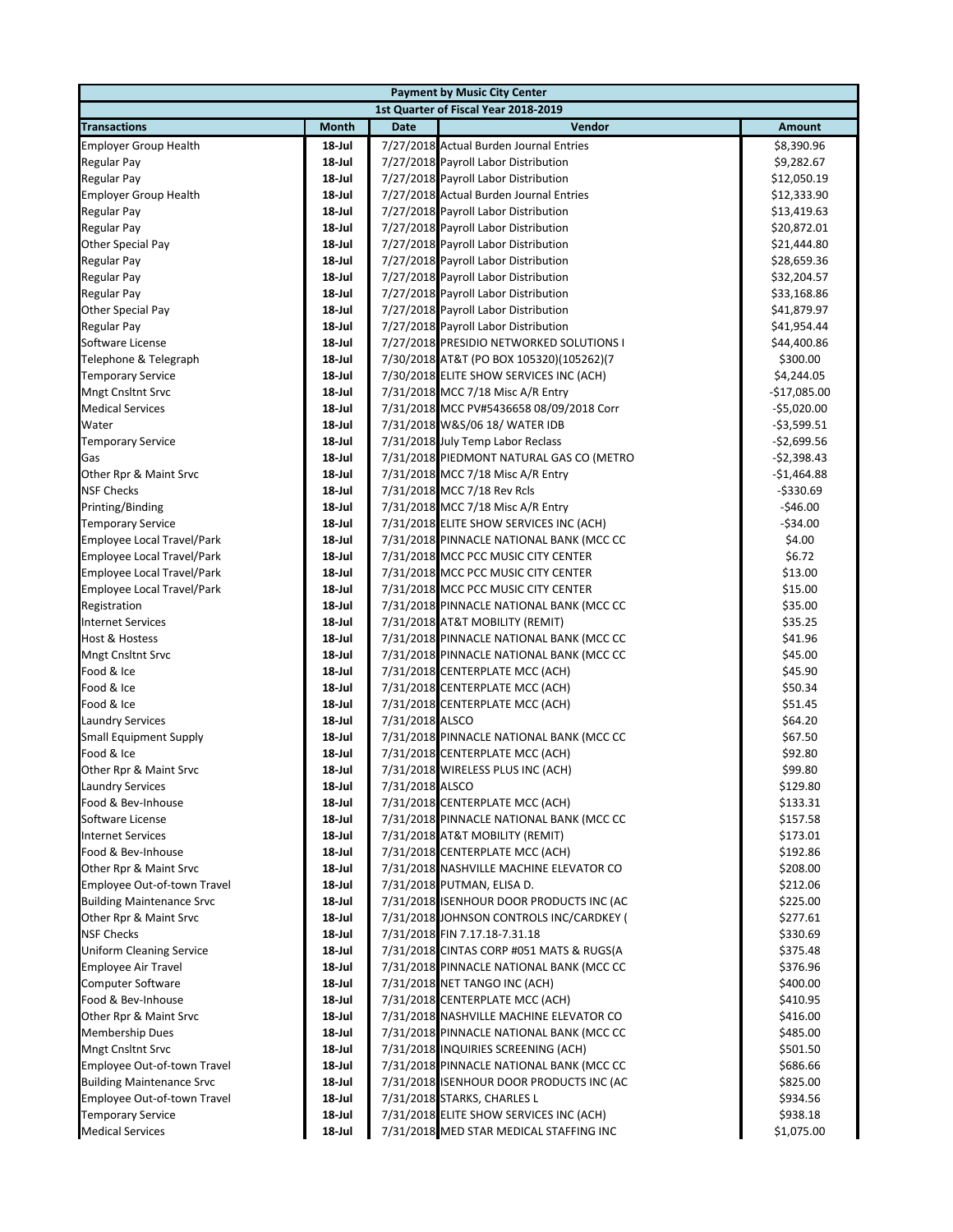|                                    |              | <b>Payment by Music City Center</b>                                          |               |
|------------------------------------|--------------|------------------------------------------------------------------------------|---------------|
|                                    |              | 1st Quarter of Fiscal Year 2018-2019                                         |               |
| <b>Transactions</b>                | <b>Month</b> | <b>Date</b><br>Vendor                                                        | <b>Amount</b> |
| Registration                       | 18-Jul       | 7/31/2018 AMERICAN SOCIETY OF ASSOC EXEC                                     | \$1,099.00    |
| Rpr & Maint Srvc Sprinkler         | 18-Jul       | 7/31/2018 FIRE PRO LLC (ACH)                                                 | \$1,312.00    |
| Registration                       | 18-Jul       | 7/31/2018 PINNACLE NATIONAL BANK (MCC CC                                     | \$1,316.00    |
| Other Rpr & Maint Srvc             | 18-Jul       | 7/31/2018 NASHVILLE MACHINE ELEVATOR CO                                      | \$1,316.21    |
| Stormwater                         | 18-Jul       | 7/31/2018 W&S/ July 2018/ STORM IDB                                          | \$1,320.00    |
| <b>Medical Services</b>            | 18-Jul       | 7/31/2018 MED STAR MEDICAL STAFFING INC                                      | \$1,400.00    |
| Pest Control Srvc                  | 18-Jul       | 7/31/2018 MIDDLE TN EXTERMINATING (ACH)                                      | \$1,407.00    |
| <b>Building Maintenance Srvc</b>   | 18-Jul       | 7/31/2018 ISENHOUR DOOR PRODUCTS INC (AC                                     | \$1,410.00    |
| Employee Out-of-town Travel        | 18-Jul       | 7/31/2018 PINNACLE NATIONAL BANK (MCC CC                                     | \$1,510.65    |
| <b>Building Maintenance Srvc</b>   | 18-Jul       | 7/31/2018 ISENHOUR DOOR PRODUCTS INC (AC                                     | \$1,840.46    |
| <b>Rent Equipment</b>              | 18-Jul       | 7/31/2018 AT&T MOBILITY II LLC                                               | \$2,000.00    |
| Other Rpr & Maint Srvc             | 18-Jul       | 7/31/2018 ELITTE SEPTIC TANK SVC INC                                         | \$2,500.00    |
| Gas                                | 18-Jul       | 7/31/2018 PIEDMONT NATURAL GAS CO (METRO                                     | \$2,582.55    |
| Other Rpr & Maint Srvc             | 18-Jul       | 7/31/2018 AVERUS INC (ACH)                                                   | \$2,671.15    |
| <b>Temporary Service-Reimb</b>     | 18-Jul       | 7/31/2018 July Temp Labor Reclass                                            | \$2,699.56    |
| <b>Uniform Cleaning Service</b>    | 18-Jul       | 7/31/2018 CINTAS CORP #051 MATS & RUGS(A                                     | \$2,739.14    |
| Telephone & Telegraph              | $18$ -Jul    | 7/31/2018 AT&T CIRCUITS                                                      | \$3,418.18    |
| <b>Mngt Cnsltnt Srvc</b>           | 18-Jul       | 7/31/2018 COMMONWEALTH DEVELOPMENT GRP I                                     | \$3,527.50    |
| Water                              | 18-Jul       | 7/31/2018 W&S/06 18/ WATER IDB                                               | \$3,599.51    |
| Water                              | 18-Jul       | 7/31/2018 W&S /JUL 2018/WATER IDB                                            | \$3,599.51    |
| Water                              | 18-Jul       | 7/31/2018 W&S/ July 2018/ SEWER IDB                                          | \$3,684.22    |
| Other Rpr & Maint Srvc             | 18-Jul       | 7/31/2018 MERRYMAN-FARR LLC (ACH)                                            | \$4,142.00    |
| Refuse Disposal-Reimb              | 18-Jul       | 7/31/2018 REPUBLIC SVCS NASH /ALLIED WAS                                     | \$4,786.37    |
| <b>Medical Services</b>            | 18-Jul       | 7/31/2018 ELITE SHOW SERVICES INC (ACH)                                      | \$5,020.00    |
| <b>Security Services</b>           | 18-Jul       | 7/31/2018 MCC PV#5436658 08/09/2018 Corr                                     | \$5,020.00    |
| <b>Security Services</b>           | 18-Jul       | 7/31/2018 ELITE SHOW SERVICES INC (ACH)                                      | \$5,022.86    |
| <b>Security Services</b>           | 18-Jul       | 7/31/2018 ELITE SHOW SERVICES INC (ACH)                                      | \$5,833.40    |
| <b>Temporary Service</b>           | 18-Jul       | 7/31/2018 ELITE SHOW SERVICES INC (ACH)                                      | \$6,225.72    |
| <b>Temporary Service</b>           | 18-Jul       | 7/31/2018 ELITE SHOW SERVICES INC (ACH)                                      | \$6,577.18    |
| <b>Temporary Service</b>           | 18-Jul       | 7/31/2018 INDUSTRIAL STAFFING OF TN (ACH                                     | \$6,958.03    |
| <b>Temporary Service</b>           | 18-Jul       | 7/31/2018 INDUSTRIAL STAFFING OF TN (ACH                                     | \$9,462.95    |
| <b>Temporary Service</b>           | 18-Jul       | 7/31/2018 INDUSTRIAL STAFFING OF TN (ACH                                     | \$10,566.86   |
| Janitorial Srvc                    | 18-Jul       | 7/31/2018 INDUSTRIAL STAFFING OF TN (ACH                                     | \$11,695.09   |
| Janitorial Srvc                    | 18-Jul       | 7/31/2018 INDUSTRIAL STAFFING OF TN (ACH                                     | \$12,490.83   |
| Janitorial Srvc                    | 18-Jul       | 7/31/2018 INDUSTRIAL STAFFING OF TN (ACH                                     | \$13,180.31   |
| <b>Mngt Cnsltnt Srvc</b>           | 18-Jul       | 7/31/2018 COMMONWEALTH DEVELOPMENT GRP I                                     | \$17,085.00   |
| Electric                           | 18-Jul       | 7/31/2018 NASHVILLE ELECTRIC SERVICE CO                                      | \$136,325.65  |
| <b>July Total</b>                  | $18$ -Jul    |                                                                              | \$631,997.64  |
| <b>Convention Center Authority</b> | 18-Aug       | 8/1/2018 ADM FY19 8/18 LOCAP billing                                         | \$36,800.00   |
| Info Systems Charge                | 18 Aug       | 8/1/2018 ITS 08/18 FY 19 ISF BILLING                                         | \$22,800.00   |
| Insurance-Liability/PropDmg        | 18-Aug       | 8/1/2018 MCC 8/18 INSURANCE RCLS                                             | \$11,302.00   |
| Insurance-Liability/PropDmg        | 18 Aug       | 8/1/2018 MCC 8/18 INSURANCE RCLS                                             | \$271.25      |
| Insurance-Liability/PropDmg        | 18-Aug       | 8/1/2018 MCC 8/18 INSURANCE RCLS                                             | \$10,976.00   |
| Insurance-Liability/PropDmg        | 18 Aug       | 8/1/2018 MCC 8/18 INSURANCE RCLS                                             | \$4,820.50    |
| Insurance-Liability/PropDmg        | 18-Aug       | 8/1/2018 MCC 8/18 INSURANCE RCLS                                             | \$602.75      |
| Insurance-Liability/PropDmg        | 18 Aug       | 8/1/2018 MCC 8/18 INSURANCE RCLS                                             | \$392.25      |
| Insurance-Liability/PropDmg        | 18 Aug       | 8/1/2018 MCC 8/18 INSURANCE RCLS                                             | \$3,553.17    |
| Insurance-Liability/PropDmg        | 18 Aug       | 8/1/2018 MCC 8/18 INSURANCE RCLS                                             | \$2,085.17    |
| Insurance-Liability/PropDmg        | 18 Aug       | 8/1/2018 MCC 8/18 INSURANCE RCLS                                             | \$978.67      |
| Insurance-Liability/PropDmg        | 18 Aug       | 8/1/2018 MCC 8/18 INSURANCE RCLS                                             | \$300.00      |
| Insurance-Vehicles                 | 18-Aug       | 8/1/2018 MCC 8/18 INSURANCE RCLS                                             | \$832.92      |
| Insurance-Workman's Comp           | 18-Aug       | 8/1/2018 MCC 8/18 INSURANCE RCLS                                             | \$5,080.50    |
| Landscaping Srvc                   | 18 Aug       | 8/1/2018 REED LANDSCAPING INC (ACH)                                          | \$2,800.00    |
| MIS Tech Revolving Charge          | 18 Aug       | 8/1/2018 ITS PC REVOLVING FD 08/18                                           | \$1,659.51    |
| Refuse Disposal-Reimb              | 18-Aug       | 8/1/2018 COMPOST CO (ACH)                                                    | \$2,140.00    |
| Rpr & Maint Srvc Air Walls         | 18-Aug       | 8/1/2018 MCC 8/18 SRVC CONTRACT RCLS                                         | \$3,550.00    |
| Rpr & Maint Srvc Air Walls         | 18-Aug       | 8/1/2018 MCC 8/18 SRVC CONTRACT RCLS                                         | \$3,000.00    |
| Rpr & Maint Srvc Crestron          | 18-Aug       | 8/1/2018 MCC 8/18 SRVC CONTRACT RCLS<br>8/1/2018 MCC 8/18 SRVC CONTRACT RCLS | \$2,066.66    |
| Rpr & Maint Srvc Solar Panel       | 18-Aug       |                                                                              | \$450.00      |
| Rpr & Maint Srvc UPS               | 18-Aug       | 8/1/2018 MCC 8/18 SRVC CONTRACT RCLS                                         | \$1,093.25    |
| Tuition                            | 18-Aug       | 8/1/2018 RUTGERS THE STATE UNIVERSITY (                                      | \$3,482.75    |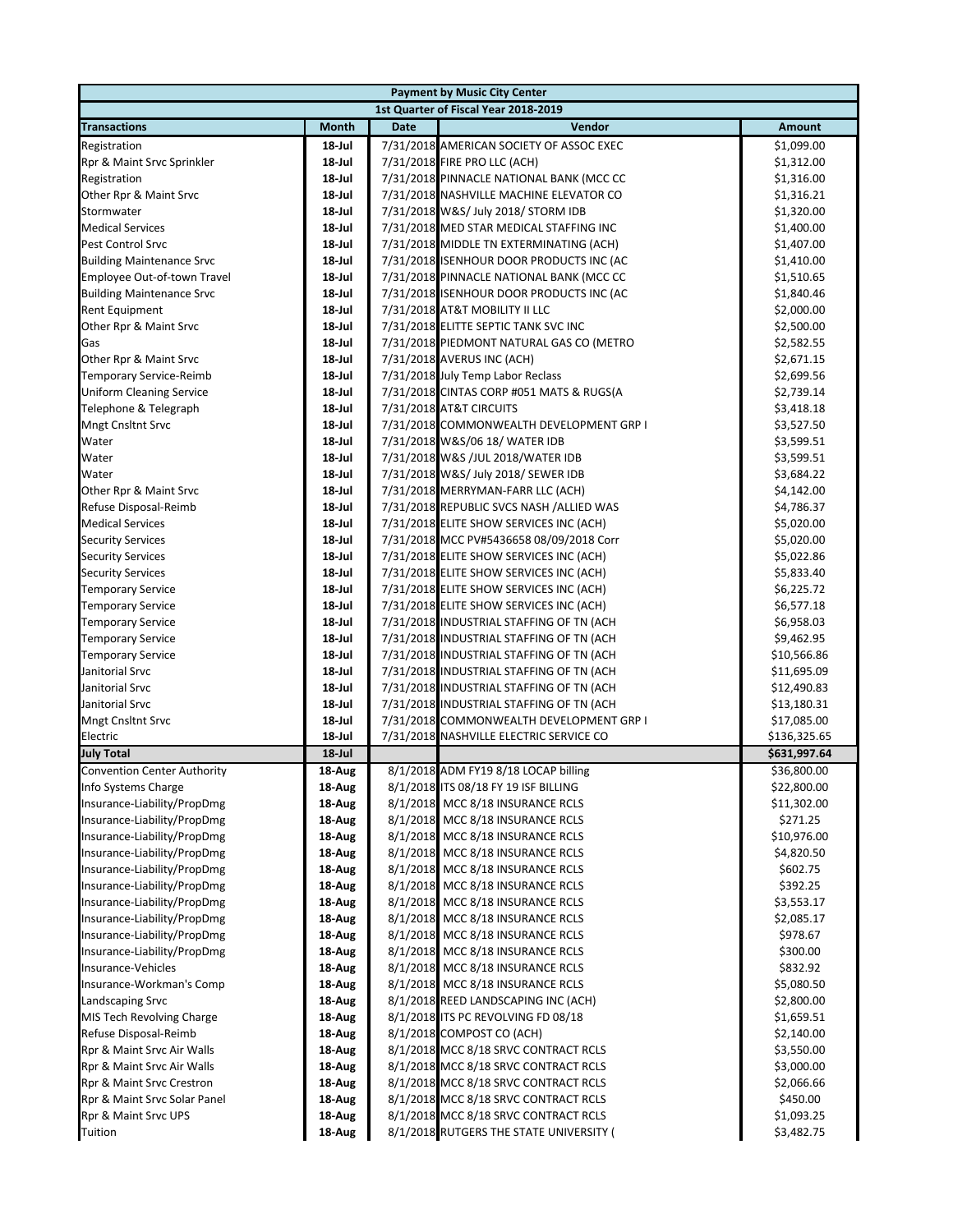|                                                                |                  | <b>Payment by Music City Center</b>                                                |                     |
|----------------------------------------------------------------|------------------|------------------------------------------------------------------------------------|---------------------|
|                                                                |                  | 1st Quarter of Fiscal Year 2018-2019                                               |                     |
| <b>Transactions</b>                                            | Month            | Vendor<br>Date                                                                     | <b>Amount</b>       |
| <b>Merchant Fees</b>                                           | 18 Aug           | 8/3/2018 7100 MCC CC Receipts                                                      | $-511.50$           |
| Landscaping Srvc-Indoor                                        | 18-Aug           | 8/6/2018 PLANTS ALIVE (ACH)                                                        | \$510.00            |
| <b>Laundry Services</b>                                        | 18-Aug           | 8/6/2018 ALSCO                                                                     | \$621.38            |
| <b>Host &amp; Hostess</b>                                      | 18-Aug           | 8/7/2018 OMNI MANAGEMENT LLC (ACH)                                                 | \$92.65             |
| <b>Legal Services</b>                                          | 18-Aug           | 8/7/2018 BONE MCALLESTER NORTON PLLC                                               | \$10,000.00         |
| <b>Merchant Fees</b>                                           | 18-Aug           | 8/8/2018 7100 MCC CC Receipts                                                      | $-535.65$           |
| <b>Electrical Supply</b>                                       | 18-Aug           | 8/9/2018 WILLIAMS WHOLESALE SUPPLY OF N                                            | $-$175.00$          |
| Postage & Delivery Srvc                                        | 18-Aug           | 8/9/2018 BLINK MARKETING INC (ACH)                                                 | $-518.32$           |
| <b>Promotion-Goods</b>                                         | 18-Aug           | 8/9/2018 BLINK MARKETING INC (ACH)                                                 | $-572.00$           |
| <b>Promotion-Goods</b>                                         | 18-Aug           | 8/9/2018 BLINK MARKETING INC (ACH)                                                 | $-531.88$           |
| <b>Promotion-Goods</b>                                         | 18-Aug           | 8/9/2018 BLINK MARKETING INC (ACH)                                                 | $-548.02$           |
| <b>Promotion-Goods</b>                                         | 18-Aug           | 8/9/2018 BLINK MARKETING INC (ACH)                                                 | -\$66.74            |
| <b>Promotion-Goods</b>                                         | 18-Aug           | 8/9/2018 BLINK MARKETING INC (ACH)                                                 | $-$47.60$           |
| <b>Small Equipment Supply</b>                                  | 18-Aug           | 8/9/2018 W W GRAINGER (P#)                                                         | -\$212.58           |
| <b>Uniform Cleaning Service</b>                                | 18-Aug           | 8/9/2018 CINTAS CORP #051 MATS & RUGS(A                                            | \$1,267.80          |
| Allowance-Cell/Mobile Devices                                  | 18-Aug           | 8/10/2018 Payroll Labor Distribution                                               | \$322.00            |
| Allowance-Cell/Mobile Devices                                  | 18-Aug           | 8/10/2018 Payroll Labor Distribution                                               | \$92.00             |
| Allowance-Cell/Mobile Devices                                  | 18-Aug           | 8/10/2018 Payroll Labor Distribution                                               | \$92.00             |
| Allowance-Cell/Mobile Devices<br>Allowance-Cell/Mobile Devices | 18-Aug<br>18-Aug | 8/10/2018 Payroll Labor Distribution<br>8/10/2018 Payroll Labor Distribution       | \$138.00<br>\$46.00 |
| Allowance-Cell/Mobile Devices                                  |                  | 8/10/2018 Payroll Labor Distribution                                               | \$92.00             |
| Allowance-Cell/Mobile Devices                                  | 18-Aug<br>18-Aug | 8/10/2018 Payroll Labor Distribution                                               | \$230.00            |
| Allowance-Cell/Mobile Devices                                  | 18-Aug           | 8/10/2018 Payroll Labor Distribution                                               | \$46.00             |
| Allowance-Cell/Mobile Devices                                  | 18-Aug           | 8/10/2018 Payroll Labor Distribution                                               | \$46.00             |
| Allowance-Cell/Mobile Devices                                  | 18-Aug           | 8/10/2018 Payroll Labor Distribution                                               | \$230.00            |
| Allowance-Cell/Mobile Devices                                  | 18-Aug           | 8/10/2018 Payroll Labor Distribution                                               | \$138.00            |
| Allowance-Cell/Mobile Devices                                  | 18-Aug           | 8/10/2018 Payroll Labor Distribution                                               | \$92.00             |
| Allowance-Cell/Mobile Devices                                  | 18-Aug           | 8/10/2018 Payroll Labor Distribution                                               | \$92.00             |
| Allowance-Cell/Mobile Devices                                  | 18-Aug           | 8/10/2018 Payroll Labor Distribution                                               | \$92.00             |
| Allowance-Cell/Mobile Devices                                  | 18-Aug           | 8/10/2018 Payroll Labor Distribution                                               | \$92.00             |
| Allowance-Cell/Mobile Devices                                  | 18-Aug           | 8/10/2018 Payroll Labor Distribution                                               | \$92.00             |
| Cafe Plan Pre-Tax Savings                                      | 18-Aug           | 8/10/2018 Actual Burden Journal Entries                                            | \$167.19            |
| Cafe Plan Pre-Tax Savings                                      | 18-Aug           | 8/10/2018 Actual Burden Journal Entries                                            | \$27.08             |
| Cafe Plan Pre-Tax Savings                                      | 18-Aug           | 8/10/2018 Actual Burden Journal Entries                                            | \$158.56            |
| Cafe Plan Pre-Tax Savings                                      | 18-Aug           | 8/10/2018 Actual Burden Journal Entries                                            | \$348.05            |
| Cafe Plan Pre-Tax Savings                                      | 18-Aug           | 8/10/2018 Actual Burden Journal Entries                                            | \$20.96             |
| Cafe Plan Pre-Tax Savings                                      | 18-Aug           | 8/10/2018 Actual Burden Journal Entries                                            | \$55.07             |
| Cafe Plan Pre-Tax Savings                                      | 18-Aug           | 8/10/2018 Actual Burden Journal Entries                                            | \$29.00             |
| Cafe Plan Pre-Tax Savings                                      | 18-Aug           | 8/10/2018 Actual Burden Journal Entries                                            | \$242.36            |
| Cafe Plan Pre-Tax Savings                                      | 18 Aug           | 8/10/2018 Actual Burden Journal Entries                                            | \$30.94             |
| Cafe Plan Pre-Tax Savings                                      | 18-Aug           | 8/10/2018 Actual Burden Journal Entries                                            | \$41.11             |
| Cafe Plan Pre-Tax Savings                                      | 18-Aug           | 8/10/2018 Actual Burden Journal Entries                                            | \$6.89              |
| Cafe Plan Pre-Tax Savings                                      | 18-Aug           | 8/10/2018 Actual Burden Journal Entries                                            | \$42.92             |
| Cafe Plan Pre-Tax Savings                                      | 18-Aug           | 8/10/2018 Actual Burden Journal Entries                                            | \$14.52             |
| Cafe Plan Pre-Tax Savings                                      | 18-Aug           | 8/10/2018 Actual Burden Journal Entries                                            | \$59.53             |
| Cafe Plan Pre-Tax Savings<br>Cafe Plan Pre-Tax Savings         | 18-Aug<br>18-Aug | 8/10/2018 Actual Burden Journal Entries<br>8/10/2018 Actual Burden Journal Entries | \$19.90<br>\$35.00  |
| Cafe Plan Pre-Tax Savings                                      | 18-Aug           | 8/10/2018 Actual Burden Journal Entries                                            | \$33.07             |
| Cafe Plan Pre-Tax Savings                                      | 18-Aug           | 8/10/2018 Actual Burden Journal Entries                                            | \$56.73             |
| CCA Employer 401K Plan                                         | 18-Aug           | 8/10/2018 Actual Burden Journal Entries                                            | \$994.61            |
| CCA Employer 401K Plan                                         | 18-Aug           | 8/10/2018 Actual Burden Journal Entries                                            | \$1,105.71          |
| CCA Employer 401K Plan                                         | 18-Aug           | 8/10/2018 Actual Burden Journal Entries                                            | \$1,139.06          |
| CCA Employer 401K Plan                                         | 18-Aug           | 8/10/2018 Actual Burden Journal Entries                                            | \$404.66            |
| CCA Employer 401K Plan                                         | 18-Aug           | 8/10/2018 Actual Burden Journal Entries                                            | \$1,065.30          |
| CCA Employer 401K Plan                                         | 18-Aug           | 8/10/2018 Actual Burden Journal Entries                                            | \$241.90            |
| CCA Employer 401K Plan                                         | 18-Aug           | 8/10/2018 Actual Burden Journal Entries                                            | \$225.76            |
| CCA Employer 401K Plan                                         | 18-Aug           | 8/10/2018 Actual Burden Journal Entries                                            | \$235.75            |
| CCA Employer 401K Plan                                         | 18-Aug           | 8/10/2018 Actual Burden Journal Entries                                            | \$421.90            |
| CCA Employer 401K Plan                                         | 18-Aug           | 8/10/2018 Actual Burden Journal Entries                                            | \$242.88            |
| CCA Employer 401K Plan                                         | 18-Aug           | 8/10/2018 Actual Burden Journal Entries                                            | \$169.60            |
| <b>Employer Dental Group</b>                                   | 18-Aug           | 8/10/2018 Actual Burden Journal Entries                                            | \$281.61            |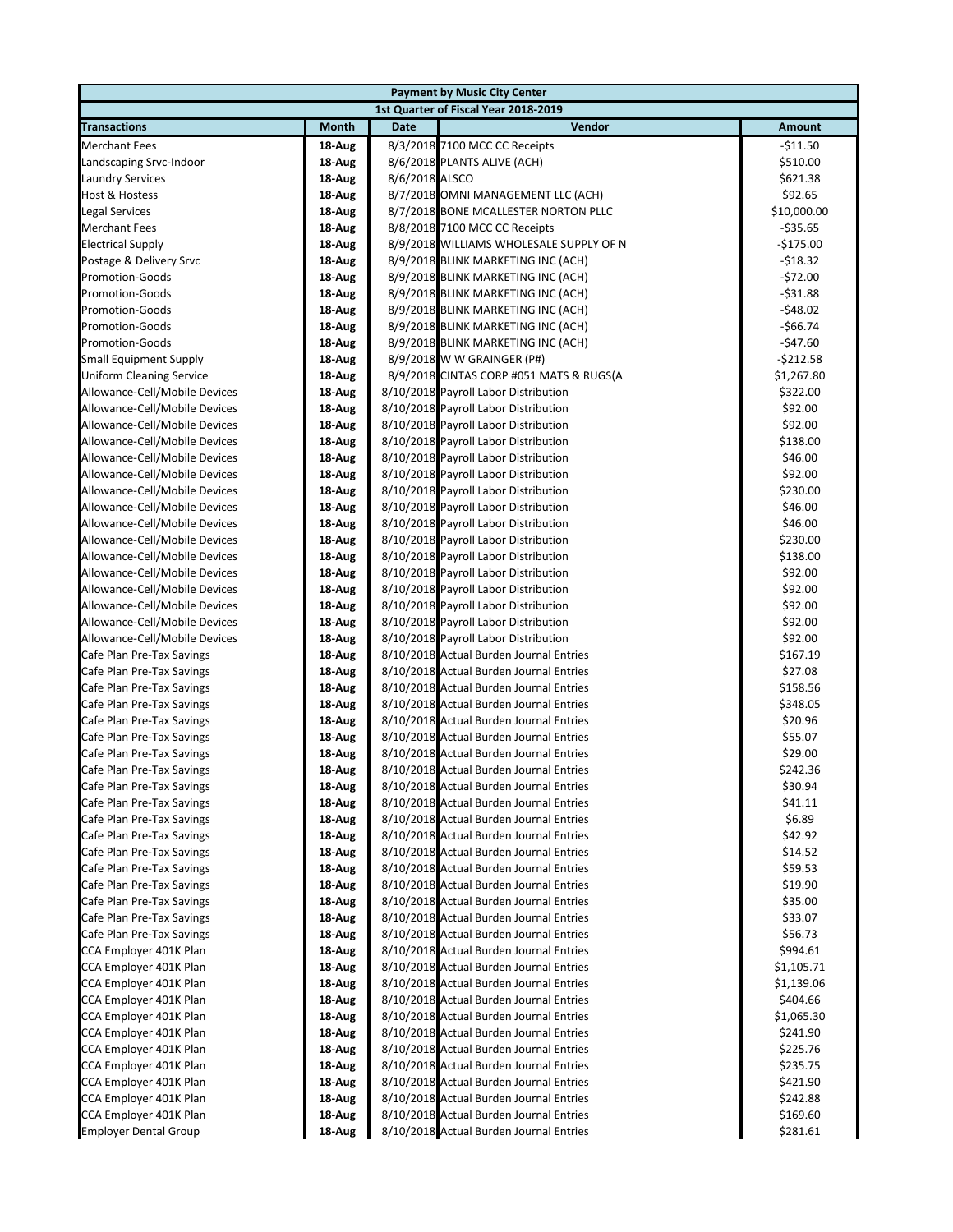| 1st Quarter of Fiscal Year 2018-2019<br><b>Date</b><br>Vendor<br><b>Transactions</b><br>Month<br><b>Amount</b><br>8/10/2018 Actual Burden Journal Entries<br>\$28.28<br><b>Employer Dental Group</b><br>18-Aug<br><b>Employer Dental Group</b><br>18-Aug<br>8/10/2018 Actual Burden Journal Entries<br>\$283.79<br>8/10/2018 Actual Burden Journal Entries<br>\$547.49<br><b>Employer Dental Group</b><br>18-Aug<br>8/10/2018 Actual Burden Journal Entries<br>\$18.01<br><b>Employer Dental Group</b><br>18-Aug<br>8/10/2018 Actual Burden Journal Entries<br>\$80.57<br><b>Employer Dental Group</b><br>18-Aug<br>\$36.02<br><b>Employer Dental Group</b><br>18-Aug<br>8/10/2018 Actual Burden Journal Entries<br>\$384.11<br><b>Employer Dental Group</b><br>18-Aug<br>8/10/2018 Actual Burden Journal Entries<br>8/10/2018 Actual Burden Journal Entries<br>\$42.42<br><b>Employer Dental Group</b><br>18-Aug<br>8/10/2018 Actual Burden Journal Entries<br>\$87.03<br><b>Employer Dental Group</b><br>18-Aug<br>8/10/2018 Actual Burden Journal Entries<br>\$14.14<br><b>Employer Dental Group</b><br>18-Aug<br>\$78.44<br><b>Employer Dental Group</b><br>8/10/2018 Actual Burden Journal Entries<br>18-Aug<br>8/10/2018 Actual Burden Journal Entries<br>\$36.02<br><b>Employer Dental Group</b><br>18-Aug<br>8/10/2018 Actual Burden Journal Entries<br><b>Employer Dental Group</b><br>18-Aug<br>\$150.48<br>\$32.15<br><b>Employer Dental Group</b><br>18-Aug<br>8/10/2018 Actual Burden Journal Entries<br>8/10/2018 Actual Burden Journal Entries<br><b>Employer Dental Group</b><br>18-Aug<br>\$54.03<br>8/10/2018 Actual Burden Journal Entries<br>\$46.29<br><b>Employer Dental Group</b><br>18-Aug<br>8/10/2018 Actual Burden Journal Entries<br>\$70.31<br><b>Employer Dental Group</b><br>18-Aug<br><b>Employer Group Health</b><br>18-Aug<br>8/10/2018 Actual Burden Journal Entries<br>\$6,486.00<br><b>Employer Group Health</b><br>8/10/2018 Actual Burden Journal Entries<br>\$978.00<br>18-Aug<br>8/10/2018 Actual Burden Journal Entries<br><b>Employer Group Health</b><br>18-Aug<br>\$5,969.96<br>8/10/2018 Actual Burden Journal Entries<br><b>Employer Group Health</b><br>18-Aug<br>\$12,874.03<br>8/10/2018 Actual Burden Journal Entries<br>\$750.00<br><b>Employer Group Health</b><br>18-Aug<br><b>Employer Group Health</b><br>18-Aug<br>8/10/2018 Actual Burden Journal Entries<br>\$2,671.03<br>8/10/2018 Actual Burden Journal Entries<br><b>Employer Group Health</b><br>18-Aug<br>\$1,035.00<br>8/10/2018 Actual Burden Journal Entries<br><b>Employer Group Health</b><br>18-Aug<br>\$8,390.96<br>8/10/2018 Actual Burden Journal Entries<br><b>Employer Group Health</b><br>18-Aug<br>\$1,056.00<br>8/10/2018 Actual Burden Journal Entries<br>\$1,629.08<br><b>Employer Group Health</b><br>18-Aug<br>8/10/2018 Actual Burden Journal Entries<br><b>Employer Group Health</b><br>18-Aug<br>\$270.00<br>8/10/2018 Actual Burden Journal Entries<br>\$1,533.00<br><b>Employer Group Health</b><br>18-Aug<br>8/10/2018 Actual Burden Journal Entries<br>\$555.00<br><b>Employer Group Health</b><br>18-Aug<br><b>Employer Group Health</b><br>18-Aug<br>8/10/2018 Actual Burden Journal Entries<br>\$2,400.00<br><b>Employer Group Health</b><br>8/10/2018 Actual Burden Journal Entries<br>\$678.00<br>18-Aug<br>8/10/2018 Actual Burden Journal Entries<br><b>Employer Group Health</b><br>18-Aug<br>\$1,263.00<br>8/10/2018 Actual Burden Journal Entries<br><b>Employer Group Health</b><br>18-Aug<br>\$1,233.00<br>8/10/2018 Actual Burden Journal Entries<br><b>Employer Group Health</b><br>18-Aug<br>\$1,947.94<br>8/10/2018 Actual Burden Journal Entries<br><b>Employer OASDI</b><br>\$1,859.69<br>18-Aug<br>8/10/2018 Actual Burden Journal Entries<br><b>Employer OASDI</b><br>18-Aug<br>\$344.35<br>8/10/2018 Actual Burden Journal Entries<br><b>Employer OASDI</b><br>18-Aug<br>\$2,091.84<br>8/10/2018 Actual Burden Journal Entries<br>\$2,886.03<br><b>Employer OASDI</b><br>18-Aug |
|-----------------------------------------------------------------------------------------------------------------------------------------------------------------------------------------------------------------------------------------------------------------------------------------------------------------------------------------------------------------------------------------------------------------------------------------------------------------------------------------------------------------------------------------------------------------------------------------------------------------------------------------------------------------------------------------------------------------------------------------------------------------------------------------------------------------------------------------------------------------------------------------------------------------------------------------------------------------------------------------------------------------------------------------------------------------------------------------------------------------------------------------------------------------------------------------------------------------------------------------------------------------------------------------------------------------------------------------------------------------------------------------------------------------------------------------------------------------------------------------------------------------------------------------------------------------------------------------------------------------------------------------------------------------------------------------------------------------------------------------------------------------------------------------------------------------------------------------------------------------------------------------------------------------------------------------------------------------------------------------------------------------------------------------------------------------------------------------------------------------------------------------------------------------------------------------------------------------------------------------------------------------------------------------------------------------------------------------------------------------------------------------------------------------------------------------------------------------------------------------------------------------------------------------------------------------------------------------------------------------------------------------------------------------------------------------------------------------------------------------------------------------------------------------------------------------------------------------------------------------------------------------------------------------------------------------------------------------------------------------------------------------------------------------------------------------------------------------------------------------------------------------------------------------------------------------------------------------------------------------------------------------------------------------------------------------------------------------------------------------------------------------------------------------------------------------------------------------------------------------------------------------------------------------------------------------------------------------------------------------------------------------------------------------------------------------------------------------------------------------------------------------------------------------------------------------------------------------------------------------------------------------------------------------------------------------------------------------------------------------------------------------------------------------------|
|                                                                                                                                                                                                                                                                                                                                                                                                                                                                                                                                                                                                                                                                                                                                                                                                                                                                                                                                                                                                                                                                                                                                                                                                                                                                                                                                                                                                                                                                                                                                                                                                                                                                                                                                                                                                                                                                                                                                                                                                                                                                                                                                                                                                                                                                                                                                                                                                                                                                                                                                                                                                                                                                                                                                                                                                                                                                                                                                                                                                                                                                                                                                                                                                                                                                                                                                                                                                                                                                                                                                                                                                                                                                                                                                                                                                                                                                                                                                                                                                                                               |
|                                                                                                                                                                                                                                                                                                                                                                                                                                                                                                                                                                                                                                                                                                                                                                                                                                                                                                                                                                                                                                                                                                                                                                                                                                                                                                                                                                                                                                                                                                                                                                                                                                                                                                                                                                                                                                                                                                                                                                                                                                                                                                                                                                                                                                                                                                                                                                                                                                                                                                                                                                                                                                                                                                                                                                                                                                                                                                                                                                                                                                                                                                                                                                                                                                                                                                                                                                                                                                                                                                                                                                                                                                                                                                                                                                                                                                                                                                                                                                                                                                               |
|                                                                                                                                                                                                                                                                                                                                                                                                                                                                                                                                                                                                                                                                                                                                                                                                                                                                                                                                                                                                                                                                                                                                                                                                                                                                                                                                                                                                                                                                                                                                                                                                                                                                                                                                                                                                                                                                                                                                                                                                                                                                                                                                                                                                                                                                                                                                                                                                                                                                                                                                                                                                                                                                                                                                                                                                                                                                                                                                                                                                                                                                                                                                                                                                                                                                                                                                                                                                                                                                                                                                                                                                                                                                                                                                                                                                                                                                                                                                                                                                                                               |
|                                                                                                                                                                                                                                                                                                                                                                                                                                                                                                                                                                                                                                                                                                                                                                                                                                                                                                                                                                                                                                                                                                                                                                                                                                                                                                                                                                                                                                                                                                                                                                                                                                                                                                                                                                                                                                                                                                                                                                                                                                                                                                                                                                                                                                                                                                                                                                                                                                                                                                                                                                                                                                                                                                                                                                                                                                                                                                                                                                                                                                                                                                                                                                                                                                                                                                                                                                                                                                                                                                                                                                                                                                                                                                                                                                                                                                                                                                                                                                                                                                               |
|                                                                                                                                                                                                                                                                                                                                                                                                                                                                                                                                                                                                                                                                                                                                                                                                                                                                                                                                                                                                                                                                                                                                                                                                                                                                                                                                                                                                                                                                                                                                                                                                                                                                                                                                                                                                                                                                                                                                                                                                                                                                                                                                                                                                                                                                                                                                                                                                                                                                                                                                                                                                                                                                                                                                                                                                                                                                                                                                                                                                                                                                                                                                                                                                                                                                                                                                                                                                                                                                                                                                                                                                                                                                                                                                                                                                                                                                                                                                                                                                                                               |
|                                                                                                                                                                                                                                                                                                                                                                                                                                                                                                                                                                                                                                                                                                                                                                                                                                                                                                                                                                                                                                                                                                                                                                                                                                                                                                                                                                                                                                                                                                                                                                                                                                                                                                                                                                                                                                                                                                                                                                                                                                                                                                                                                                                                                                                                                                                                                                                                                                                                                                                                                                                                                                                                                                                                                                                                                                                                                                                                                                                                                                                                                                                                                                                                                                                                                                                                                                                                                                                                                                                                                                                                                                                                                                                                                                                                                                                                                                                                                                                                                                               |
|                                                                                                                                                                                                                                                                                                                                                                                                                                                                                                                                                                                                                                                                                                                                                                                                                                                                                                                                                                                                                                                                                                                                                                                                                                                                                                                                                                                                                                                                                                                                                                                                                                                                                                                                                                                                                                                                                                                                                                                                                                                                                                                                                                                                                                                                                                                                                                                                                                                                                                                                                                                                                                                                                                                                                                                                                                                                                                                                                                                                                                                                                                                                                                                                                                                                                                                                                                                                                                                                                                                                                                                                                                                                                                                                                                                                                                                                                                                                                                                                                                               |
|                                                                                                                                                                                                                                                                                                                                                                                                                                                                                                                                                                                                                                                                                                                                                                                                                                                                                                                                                                                                                                                                                                                                                                                                                                                                                                                                                                                                                                                                                                                                                                                                                                                                                                                                                                                                                                                                                                                                                                                                                                                                                                                                                                                                                                                                                                                                                                                                                                                                                                                                                                                                                                                                                                                                                                                                                                                                                                                                                                                                                                                                                                                                                                                                                                                                                                                                                                                                                                                                                                                                                                                                                                                                                                                                                                                                                                                                                                                                                                                                                                               |
|                                                                                                                                                                                                                                                                                                                                                                                                                                                                                                                                                                                                                                                                                                                                                                                                                                                                                                                                                                                                                                                                                                                                                                                                                                                                                                                                                                                                                                                                                                                                                                                                                                                                                                                                                                                                                                                                                                                                                                                                                                                                                                                                                                                                                                                                                                                                                                                                                                                                                                                                                                                                                                                                                                                                                                                                                                                                                                                                                                                                                                                                                                                                                                                                                                                                                                                                                                                                                                                                                                                                                                                                                                                                                                                                                                                                                                                                                                                                                                                                                                               |
|                                                                                                                                                                                                                                                                                                                                                                                                                                                                                                                                                                                                                                                                                                                                                                                                                                                                                                                                                                                                                                                                                                                                                                                                                                                                                                                                                                                                                                                                                                                                                                                                                                                                                                                                                                                                                                                                                                                                                                                                                                                                                                                                                                                                                                                                                                                                                                                                                                                                                                                                                                                                                                                                                                                                                                                                                                                                                                                                                                                                                                                                                                                                                                                                                                                                                                                                                                                                                                                                                                                                                                                                                                                                                                                                                                                                                                                                                                                                                                                                                                               |
|                                                                                                                                                                                                                                                                                                                                                                                                                                                                                                                                                                                                                                                                                                                                                                                                                                                                                                                                                                                                                                                                                                                                                                                                                                                                                                                                                                                                                                                                                                                                                                                                                                                                                                                                                                                                                                                                                                                                                                                                                                                                                                                                                                                                                                                                                                                                                                                                                                                                                                                                                                                                                                                                                                                                                                                                                                                                                                                                                                                                                                                                                                                                                                                                                                                                                                                                                                                                                                                                                                                                                                                                                                                                                                                                                                                                                                                                                                                                                                                                                                               |
|                                                                                                                                                                                                                                                                                                                                                                                                                                                                                                                                                                                                                                                                                                                                                                                                                                                                                                                                                                                                                                                                                                                                                                                                                                                                                                                                                                                                                                                                                                                                                                                                                                                                                                                                                                                                                                                                                                                                                                                                                                                                                                                                                                                                                                                                                                                                                                                                                                                                                                                                                                                                                                                                                                                                                                                                                                                                                                                                                                                                                                                                                                                                                                                                                                                                                                                                                                                                                                                                                                                                                                                                                                                                                                                                                                                                                                                                                                                                                                                                                                               |
|                                                                                                                                                                                                                                                                                                                                                                                                                                                                                                                                                                                                                                                                                                                                                                                                                                                                                                                                                                                                                                                                                                                                                                                                                                                                                                                                                                                                                                                                                                                                                                                                                                                                                                                                                                                                                                                                                                                                                                                                                                                                                                                                                                                                                                                                                                                                                                                                                                                                                                                                                                                                                                                                                                                                                                                                                                                                                                                                                                                                                                                                                                                                                                                                                                                                                                                                                                                                                                                                                                                                                                                                                                                                                                                                                                                                                                                                                                                                                                                                                                               |
|                                                                                                                                                                                                                                                                                                                                                                                                                                                                                                                                                                                                                                                                                                                                                                                                                                                                                                                                                                                                                                                                                                                                                                                                                                                                                                                                                                                                                                                                                                                                                                                                                                                                                                                                                                                                                                                                                                                                                                                                                                                                                                                                                                                                                                                                                                                                                                                                                                                                                                                                                                                                                                                                                                                                                                                                                                                                                                                                                                                                                                                                                                                                                                                                                                                                                                                                                                                                                                                                                                                                                                                                                                                                                                                                                                                                                                                                                                                                                                                                                                               |
|                                                                                                                                                                                                                                                                                                                                                                                                                                                                                                                                                                                                                                                                                                                                                                                                                                                                                                                                                                                                                                                                                                                                                                                                                                                                                                                                                                                                                                                                                                                                                                                                                                                                                                                                                                                                                                                                                                                                                                                                                                                                                                                                                                                                                                                                                                                                                                                                                                                                                                                                                                                                                                                                                                                                                                                                                                                                                                                                                                                                                                                                                                                                                                                                                                                                                                                                                                                                                                                                                                                                                                                                                                                                                                                                                                                                                                                                                                                                                                                                                                               |
|                                                                                                                                                                                                                                                                                                                                                                                                                                                                                                                                                                                                                                                                                                                                                                                                                                                                                                                                                                                                                                                                                                                                                                                                                                                                                                                                                                                                                                                                                                                                                                                                                                                                                                                                                                                                                                                                                                                                                                                                                                                                                                                                                                                                                                                                                                                                                                                                                                                                                                                                                                                                                                                                                                                                                                                                                                                                                                                                                                                                                                                                                                                                                                                                                                                                                                                                                                                                                                                                                                                                                                                                                                                                                                                                                                                                                                                                                                                                                                                                                                               |
|                                                                                                                                                                                                                                                                                                                                                                                                                                                                                                                                                                                                                                                                                                                                                                                                                                                                                                                                                                                                                                                                                                                                                                                                                                                                                                                                                                                                                                                                                                                                                                                                                                                                                                                                                                                                                                                                                                                                                                                                                                                                                                                                                                                                                                                                                                                                                                                                                                                                                                                                                                                                                                                                                                                                                                                                                                                                                                                                                                                                                                                                                                                                                                                                                                                                                                                                                                                                                                                                                                                                                                                                                                                                                                                                                                                                                                                                                                                                                                                                                                               |
|                                                                                                                                                                                                                                                                                                                                                                                                                                                                                                                                                                                                                                                                                                                                                                                                                                                                                                                                                                                                                                                                                                                                                                                                                                                                                                                                                                                                                                                                                                                                                                                                                                                                                                                                                                                                                                                                                                                                                                                                                                                                                                                                                                                                                                                                                                                                                                                                                                                                                                                                                                                                                                                                                                                                                                                                                                                                                                                                                                                                                                                                                                                                                                                                                                                                                                                                                                                                                                                                                                                                                                                                                                                                                                                                                                                                                                                                                                                                                                                                                                               |
|                                                                                                                                                                                                                                                                                                                                                                                                                                                                                                                                                                                                                                                                                                                                                                                                                                                                                                                                                                                                                                                                                                                                                                                                                                                                                                                                                                                                                                                                                                                                                                                                                                                                                                                                                                                                                                                                                                                                                                                                                                                                                                                                                                                                                                                                                                                                                                                                                                                                                                                                                                                                                                                                                                                                                                                                                                                                                                                                                                                                                                                                                                                                                                                                                                                                                                                                                                                                                                                                                                                                                                                                                                                                                                                                                                                                                                                                                                                                                                                                                                               |
|                                                                                                                                                                                                                                                                                                                                                                                                                                                                                                                                                                                                                                                                                                                                                                                                                                                                                                                                                                                                                                                                                                                                                                                                                                                                                                                                                                                                                                                                                                                                                                                                                                                                                                                                                                                                                                                                                                                                                                                                                                                                                                                                                                                                                                                                                                                                                                                                                                                                                                                                                                                                                                                                                                                                                                                                                                                                                                                                                                                                                                                                                                                                                                                                                                                                                                                                                                                                                                                                                                                                                                                                                                                                                                                                                                                                                                                                                                                                                                                                                                               |
|                                                                                                                                                                                                                                                                                                                                                                                                                                                                                                                                                                                                                                                                                                                                                                                                                                                                                                                                                                                                                                                                                                                                                                                                                                                                                                                                                                                                                                                                                                                                                                                                                                                                                                                                                                                                                                                                                                                                                                                                                                                                                                                                                                                                                                                                                                                                                                                                                                                                                                                                                                                                                                                                                                                                                                                                                                                                                                                                                                                                                                                                                                                                                                                                                                                                                                                                                                                                                                                                                                                                                                                                                                                                                                                                                                                                                                                                                                                                                                                                                                               |
|                                                                                                                                                                                                                                                                                                                                                                                                                                                                                                                                                                                                                                                                                                                                                                                                                                                                                                                                                                                                                                                                                                                                                                                                                                                                                                                                                                                                                                                                                                                                                                                                                                                                                                                                                                                                                                                                                                                                                                                                                                                                                                                                                                                                                                                                                                                                                                                                                                                                                                                                                                                                                                                                                                                                                                                                                                                                                                                                                                                                                                                                                                                                                                                                                                                                                                                                                                                                                                                                                                                                                                                                                                                                                                                                                                                                                                                                                                                                                                                                                                               |
|                                                                                                                                                                                                                                                                                                                                                                                                                                                                                                                                                                                                                                                                                                                                                                                                                                                                                                                                                                                                                                                                                                                                                                                                                                                                                                                                                                                                                                                                                                                                                                                                                                                                                                                                                                                                                                                                                                                                                                                                                                                                                                                                                                                                                                                                                                                                                                                                                                                                                                                                                                                                                                                                                                                                                                                                                                                                                                                                                                                                                                                                                                                                                                                                                                                                                                                                                                                                                                                                                                                                                                                                                                                                                                                                                                                                                                                                                                                                                                                                                                               |
|                                                                                                                                                                                                                                                                                                                                                                                                                                                                                                                                                                                                                                                                                                                                                                                                                                                                                                                                                                                                                                                                                                                                                                                                                                                                                                                                                                                                                                                                                                                                                                                                                                                                                                                                                                                                                                                                                                                                                                                                                                                                                                                                                                                                                                                                                                                                                                                                                                                                                                                                                                                                                                                                                                                                                                                                                                                                                                                                                                                                                                                                                                                                                                                                                                                                                                                                                                                                                                                                                                                                                                                                                                                                                                                                                                                                                                                                                                                                                                                                                                               |
|                                                                                                                                                                                                                                                                                                                                                                                                                                                                                                                                                                                                                                                                                                                                                                                                                                                                                                                                                                                                                                                                                                                                                                                                                                                                                                                                                                                                                                                                                                                                                                                                                                                                                                                                                                                                                                                                                                                                                                                                                                                                                                                                                                                                                                                                                                                                                                                                                                                                                                                                                                                                                                                                                                                                                                                                                                                                                                                                                                                                                                                                                                                                                                                                                                                                                                                                                                                                                                                                                                                                                                                                                                                                                                                                                                                                                                                                                                                                                                                                                                               |
|                                                                                                                                                                                                                                                                                                                                                                                                                                                                                                                                                                                                                                                                                                                                                                                                                                                                                                                                                                                                                                                                                                                                                                                                                                                                                                                                                                                                                                                                                                                                                                                                                                                                                                                                                                                                                                                                                                                                                                                                                                                                                                                                                                                                                                                                                                                                                                                                                                                                                                                                                                                                                                                                                                                                                                                                                                                                                                                                                                                                                                                                                                                                                                                                                                                                                                                                                                                                                                                                                                                                                                                                                                                                                                                                                                                                                                                                                                                                                                                                                                               |
|                                                                                                                                                                                                                                                                                                                                                                                                                                                                                                                                                                                                                                                                                                                                                                                                                                                                                                                                                                                                                                                                                                                                                                                                                                                                                                                                                                                                                                                                                                                                                                                                                                                                                                                                                                                                                                                                                                                                                                                                                                                                                                                                                                                                                                                                                                                                                                                                                                                                                                                                                                                                                                                                                                                                                                                                                                                                                                                                                                                                                                                                                                                                                                                                                                                                                                                                                                                                                                                                                                                                                                                                                                                                                                                                                                                                                                                                                                                                                                                                                                               |
|                                                                                                                                                                                                                                                                                                                                                                                                                                                                                                                                                                                                                                                                                                                                                                                                                                                                                                                                                                                                                                                                                                                                                                                                                                                                                                                                                                                                                                                                                                                                                                                                                                                                                                                                                                                                                                                                                                                                                                                                                                                                                                                                                                                                                                                                                                                                                                                                                                                                                                                                                                                                                                                                                                                                                                                                                                                                                                                                                                                                                                                                                                                                                                                                                                                                                                                                                                                                                                                                                                                                                                                                                                                                                                                                                                                                                                                                                                                                                                                                                                               |
|                                                                                                                                                                                                                                                                                                                                                                                                                                                                                                                                                                                                                                                                                                                                                                                                                                                                                                                                                                                                                                                                                                                                                                                                                                                                                                                                                                                                                                                                                                                                                                                                                                                                                                                                                                                                                                                                                                                                                                                                                                                                                                                                                                                                                                                                                                                                                                                                                                                                                                                                                                                                                                                                                                                                                                                                                                                                                                                                                                                                                                                                                                                                                                                                                                                                                                                                                                                                                                                                                                                                                                                                                                                                                                                                                                                                                                                                                                                                                                                                                                               |
|                                                                                                                                                                                                                                                                                                                                                                                                                                                                                                                                                                                                                                                                                                                                                                                                                                                                                                                                                                                                                                                                                                                                                                                                                                                                                                                                                                                                                                                                                                                                                                                                                                                                                                                                                                                                                                                                                                                                                                                                                                                                                                                                                                                                                                                                                                                                                                                                                                                                                                                                                                                                                                                                                                                                                                                                                                                                                                                                                                                                                                                                                                                                                                                                                                                                                                                                                                                                                                                                                                                                                                                                                                                                                                                                                                                                                                                                                                                                                                                                                                               |
|                                                                                                                                                                                                                                                                                                                                                                                                                                                                                                                                                                                                                                                                                                                                                                                                                                                                                                                                                                                                                                                                                                                                                                                                                                                                                                                                                                                                                                                                                                                                                                                                                                                                                                                                                                                                                                                                                                                                                                                                                                                                                                                                                                                                                                                                                                                                                                                                                                                                                                                                                                                                                                                                                                                                                                                                                                                                                                                                                                                                                                                                                                                                                                                                                                                                                                                                                                                                                                                                                                                                                                                                                                                                                                                                                                                                                                                                                                                                                                                                                                               |
|                                                                                                                                                                                                                                                                                                                                                                                                                                                                                                                                                                                                                                                                                                                                                                                                                                                                                                                                                                                                                                                                                                                                                                                                                                                                                                                                                                                                                                                                                                                                                                                                                                                                                                                                                                                                                                                                                                                                                                                                                                                                                                                                                                                                                                                                                                                                                                                                                                                                                                                                                                                                                                                                                                                                                                                                                                                                                                                                                                                                                                                                                                                                                                                                                                                                                                                                                                                                                                                                                                                                                                                                                                                                                                                                                                                                                                                                                                                                                                                                                                               |
|                                                                                                                                                                                                                                                                                                                                                                                                                                                                                                                                                                                                                                                                                                                                                                                                                                                                                                                                                                                                                                                                                                                                                                                                                                                                                                                                                                                                                                                                                                                                                                                                                                                                                                                                                                                                                                                                                                                                                                                                                                                                                                                                                                                                                                                                                                                                                                                                                                                                                                                                                                                                                                                                                                                                                                                                                                                                                                                                                                                                                                                                                                                                                                                                                                                                                                                                                                                                                                                                                                                                                                                                                                                                                                                                                                                                                                                                                                                                                                                                                                               |
|                                                                                                                                                                                                                                                                                                                                                                                                                                                                                                                                                                                                                                                                                                                                                                                                                                                                                                                                                                                                                                                                                                                                                                                                                                                                                                                                                                                                                                                                                                                                                                                                                                                                                                                                                                                                                                                                                                                                                                                                                                                                                                                                                                                                                                                                                                                                                                                                                                                                                                                                                                                                                                                                                                                                                                                                                                                                                                                                                                                                                                                                                                                                                                                                                                                                                                                                                                                                                                                                                                                                                                                                                                                                                                                                                                                                                                                                                                                                                                                                                                               |
|                                                                                                                                                                                                                                                                                                                                                                                                                                                                                                                                                                                                                                                                                                                                                                                                                                                                                                                                                                                                                                                                                                                                                                                                                                                                                                                                                                                                                                                                                                                                                                                                                                                                                                                                                                                                                                                                                                                                                                                                                                                                                                                                                                                                                                                                                                                                                                                                                                                                                                                                                                                                                                                                                                                                                                                                                                                                                                                                                                                                                                                                                                                                                                                                                                                                                                                                                                                                                                                                                                                                                                                                                                                                                                                                                                                                                                                                                                                                                                                                                                               |
|                                                                                                                                                                                                                                                                                                                                                                                                                                                                                                                                                                                                                                                                                                                                                                                                                                                                                                                                                                                                                                                                                                                                                                                                                                                                                                                                                                                                                                                                                                                                                                                                                                                                                                                                                                                                                                                                                                                                                                                                                                                                                                                                                                                                                                                                                                                                                                                                                                                                                                                                                                                                                                                                                                                                                                                                                                                                                                                                                                                                                                                                                                                                                                                                                                                                                                                                                                                                                                                                                                                                                                                                                                                                                                                                                                                                                                                                                                                                                                                                                                               |
|                                                                                                                                                                                                                                                                                                                                                                                                                                                                                                                                                                                                                                                                                                                                                                                                                                                                                                                                                                                                                                                                                                                                                                                                                                                                                                                                                                                                                                                                                                                                                                                                                                                                                                                                                                                                                                                                                                                                                                                                                                                                                                                                                                                                                                                                                                                                                                                                                                                                                                                                                                                                                                                                                                                                                                                                                                                                                                                                                                                                                                                                                                                                                                                                                                                                                                                                                                                                                                                                                                                                                                                                                                                                                                                                                                                                                                                                                                                                                                                                                                               |
|                                                                                                                                                                                                                                                                                                                                                                                                                                                                                                                                                                                                                                                                                                                                                                                                                                                                                                                                                                                                                                                                                                                                                                                                                                                                                                                                                                                                                                                                                                                                                                                                                                                                                                                                                                                                                                                                                                                                                                                                                                                                                                                                                                                                                                                                                                                                                                                                                                                                                                                                                                                                                                                                                                                                                                                                                                                                                                                                                                                                                                                                                                                                                                                                                                                                                                                                                                                                                                                                                                                                                                                                                                                                                                                                                                                                                                                                                                                                                                                                                                               |
|                                                                                                                                                                                                                                                                                                                                                                                                                                                                                                                                                                                                                                                                                                                                                                                                                                                                                                                                                                                                                                                                                                                                                                                                                                                                                                                                                                                                                                                                                                                                                                                                                                                                                                                                                                                                                                                                                                                                                                                                                                                                                                                                                                                                                                                                                                                                                                                                                                                                                                                                                                                                                                                                                                                                                                                                                                                                                                                                                                                                                                                                                                                                                                                                                                                                                                                                                                                                                                                                                                                                                                                                                                                                                                                                                                                                                                                                                                                                                                                                                                               |
|                                                                                                                                                                                                                                                                                                                                                                                                                                                                                                                                                                                                                                                                                                                                                                                                                                                                                                                                                                                                                                                                                                                                                                                                                                                                                                                                                                                                                                                                                                                                                                                                                                                                                                                                                                                                                                                                                                                                                                                                                                                                                                                                                                                                                                                                                                                                                                                                                                                                                                                                                                                                                                                                                                                                                                                                                                                                                                                                                                                                                                                                                                                                                                                                                                                                                                                                                                                                                                                                                                                                                                                                                                                                                                                                                                                                                                                                                                                                                                                                                                               |
| <b>Employer OASDI</b><br>18-Aug<br>8/10/2018 Actual Burden Journal Entries<br>\$138.06                                                                                                                                                                                                                                                                                                                                                                                                                                                                                                                                                                                                                                                                                                                                                                                                                                                                                                                                                                                                                                                                                                                                                                                                                                                                                                                                                                                                                                                                                                                                                                                                                                                                                                                                                                                                                                                                                                                                                                                                                                                                                                                                                                                                                                                                                                                                                                                                                                                                                                                                                                                                                                                                                                                                                                                                                                                                                                                                                                                                                                                                                                                                                                                                                                                                                                                                                                                                                                                                                                                                                                                                                                                                                                                                                                                                                                                                                                                                                        |
| 8/10/2018 Actual Burden Journal Entries<br><b>Employer OASDI</b><br>\$646.58<br>18-Aug                                                                                                                                                                                                                                                                                                                                                                                                                                                                                                                                                                                                                                                                                                                                                                                                                                                                                                                                                                                                                                                                                                                                                                                                                                                                                                                                                                                                                                                                                                                                                                                                                                                                                                                                                                                                                                                                                                                                                                                                                                                                                                                                                                                                                                                                                                                                                                                                                                                                                                                                                                                                                                                                                                                                                                                                                                                                                                                                                                                                                                                                                                                                                                                                                                                                                                                                                                                                                                                                                                                                                                                                                                                                                                                                                                                                                                                                                                                                                        |
| 8/10/2018 Actual Burden Journal Entries<br><b>Employer OASDI</b><br>18-Aug<br>\$430.77                                                                                                                                                                                                                                                                                                                                                                                                                                                                                                                                                                                                                                                                                                                                                                                                                                                                                                                                                                                                                                                                                                                                                                                                                                                                                                                                                                                                                                                                                                                                                                                                                                                                                                                                                                                                                                                                                                                                                                                                                                                                                                                                                                                                                                                                                                                                                                                                                                                                                                                                                                                                                                                                                                                                                                                                                                                                                                                                                                                                                                                                                                                                                                                                                                                                                                                                                                                                                                                                                                                                                                                                                                                                                                                                                                                                                                                                                                                                                        |
| <b>Employer OASDI</b><br>8/10/2018 Actual Burden Journal Entries<br>18-Aug<br>\$2,218.79                                                                                                                                                                                                                                                                                                                                                                                                                                                                                                                                                                                                                                                                                                                                                                                                                                                                                                                                                                                                                                                                                                                                                                                                                                                                                                                                                                                                                                                                                                                                                                                                                                                                                                                                                                                                                                                                                                                                                                                                                                                                                                                                                                                                                                                                                                                                                                                                                                                                                                                                                                                                                                                                                                                                                                                                                                                                                                                                                                                                                                                                                                                                                                                                                                                                                                                                                                                                                                                                                                                                                                                                                                                                                                                                                                                                                                                                                                                                                      |
| <b>Employer OASDI</b><br>8/10/2018 Actual Burden Journal Entries<br>18-Aug<br>\$333.73                                                                                                                                                                                                                                                                                                                                                                                                                                                                                                                                                                                                                                                                                                                                                                                                                                                                                                                                                                                                                                                                                                                                                                                                                                                                                                                                                                                                                                                                                                                                                                                                                                                                                                                                                                                                                                                                                                                                                                                                                                                                                                                                                                                                                                                                                                                                                                                                                                                                                                                                                                                                                                                                                                                                                                                                                                                                                                                                                                                                                                                                                                                                                                                                                                                                                                                                                                                                                                                                                                                                                                                                                                                                                                                                                                                                                                                                                                                                                        |
| 8/10/2018 Actual Burden Journal Entries<br><b>Employer OASDI</b><br>\$545.00<br>18-Aug                                                                                                                                                                                                                                                                                                                                                                                                                                                                                                                                                                                                                                                                                                                                                                                                                                                                                                                                                                                                                                                                                                                                                                                                                                                                                                                                                                                                                                                                                                                                                                                                                                                                                                                                                                                                                                                                                                                                                                                                                                                                                                                                                                                                                                                                                                                                                                                                                                                                                                                                                                                                                                                                                                                                                                                                                                                                                                                                                                                                                                                                                                                                                                                                                                                                                                                                                                                                                                                                                                                                                                                                                                                                                                                                                                                                                                                                                                                                                        |
| 8/10/2018 Actual Burden Journal Entries<br><b>Employer OASDI</b><br>18-Aug<br>\$347.21                                                                                                                                                                                                                                                                                                                                                                                                                                                                                                                                                                                                                                                                                                                                                                                                                                                                                                                                                                                                                                                                                                                                                                                                                                                                                                                                                                                                                                                                                                                                                                                                                                                                                                                                                                                                                                                                                                                                                                                                                                                                                                                                                                                                                                                                                                                                                                                                                                                                                                                                                                                                                                                                                                                                                                                                                                                                                                                                                                                                                                                                                                                                                                                                                                                                                                                                                                                                                                                                                                                                                                                                                                                                                                                                                                                                                                                                                                                                                        |
| 8/10/2018 Actual Burden Journal Entries<br><b>Employer OASDI</b><br>18-Aug<br>\$1,154.72                                                                                                                                                                                                                                                                                                                                                                                                                                                                                                                                                                                                                                                                                                                                                                                                                                                                                                                                                                                                                                                                                                                                                                                                                                                                                                                                                                                                                                                                                                                                                                                                                                                                                                                                                                                                                                                                                                                                                                                                                                                                                                                                                                                                                                                                                                                                                                                                                                                                                                                                                                                                                                                                                                                                                                                                                                                                                                                                                                                                                                                                                                                                                                                                                                                                                                                                                                                                                                                                                                                                                                                                                                                                                                                                                                                                                                                                                                                                                      |
| 8/10/2018 Actual Burden Journal Entries<br><b>Employer OASDI</b><br>\$362.19<br>18-Aug                                                                                                                                                                                                                                                                                                                                                                                                                                                                                                                                                                                                                                                                                                                                                                                                                                                                                                                                                                                                                                                                                                                                                                                                                                                                                                                                                                                                                                                                                                                                                                                                                                                                                                                                                                                                                                                                                                                                                                                                                                                                                                                                                                                                                                                                                                                                                                                                                                                                                                                                                                                                                                                                                                                                                                                                                                                                                                                                                                                                                                                                                                                                                                                                                                                                                                                                                                                                                                                                                                                                                                                                                                                                                                                                                                                                                                                                                                                                                        |
| 8/10/2018 Actual Burden Journal Entries<br><b>Employer OASDI</b><br>\$1,024.58<br>18-Aug                                                                                                                                                                                                                                                                                                                                                                                                                                                                                                                                                                                                                                                                                                                                                                                                                                                                                                                                                                                                                                                                                                                                                                                                                                                                                                                                                                                                                                                                                                                                                                                                                                                                                                                                                                                                                                                                                                                                                                                                                                                                                                                                                                                                                                                                                                                                                                                                                                                                                                                                                                                                                                                                                                                                                                                                                                                                                                                                                                                                                                                                                                                                                                                                                                                                                                                                                                                                                                                                                                                                                                                                                                                                                                                                                                                                                                                                                                                                                      |
| 8/10/2018 Actual Burden Journal Entries<br><b>Employer OASDI</b><br>18-Aug<br>\$535.99                                                                                                                                                                                                                                                                                                                                                                                                                                                                                                                                                                                                                                                                                                                                                                                                                                                                                                                                                                                                                                                                                                                                                                                                                                                                                                                                                                                                                                                                                                                                                                                                                                                                                                                                                                                                                                                                                                                                                                                                                                                                                                                                                                                                                                                                                                                                                                                                                                                                                                                                                                                                                                                                                                                                                                                                                                                                                                                                                                                                                                                                                                                                                                                                                                                                                                                                                                                                                                                                                                                                                                                                                                                                                                                                                                                                                                                                                                                                                        |
| 8/10/2018 Actual Burden Journal Entries<br><b>Employer OASDI</b><br>18-Aug<br>\$491.89                                                                                                                                                                                                                                                                                                                                                                                                                                                                                                                                                                                                                                                                                                                                                                                                                                                                                                                                                                                                                                                                                                                                                                                                                                                                                                                                                                                                                                                                                                                                                                                                                                                                                                                                                                                                                                                                                                                                                                                                                                                                                                                                                                                                                                                                                                                                                                                                                                                                                                                                                                                                                                                                                                                                                                                                                                                                                                                                                                                                                                                                                                                                                                                                                                                                                                                                                                                                                                                                                                                                                                                                                                                                                                                                                                                                                                                                                                                                                        |
| <b>Employer OASDI</b><br>8/10/2018 Actual Burden Journal Entries<br>\$576.18<br>18-Aug                                                                                                                                                                                                                                                                                                                                                                                                                                                                                                                                                                                                                                                                                                                                                                                                                                                                                                                                                                                                                                                                                                                                                                                                                                                                                                                                                                                                                                                                                                                                                                                                                                                                                                                                                                                                                                                                                                                                                                                                                                                                                                                                                                                                                                                                                                                                                                                                                                                                                                                                                                                                                                                                                                                                                                                                                                                                                                                                                                                                                                                                                                                                                                                                                                                                                                                                                                                                                                                                                                                                                                                                                                                                                                                                                                                                                                                                                                                                                        |
| 8/10/2018 Actual Burden Journal Entries<br><b>Employer OASDI</b><br>18-Aug<br>\$512.49<br>8/10/2018 Actual Burden Journal Entries<br>\$720.26<br><b>Employer Pension</b><br>18-Aug                                                                                                                                                                                                                                                                                                                                                                                                                                                                                                                                                                                                                                                                                                                                                                                                                                                                                                                                                                                                                                                                                                                                                                                                                                                                                                                                                                                                                                                                                                                                                                                                                                                                                                                                                                                                                                                                                                                                                                                                                                                                                                                                                                                                                                                                                                                                                                                                                                                                                                                                                                                                                                                                                                                                                                                                                                                                                                                                                                                                                                                                                                                                                                                                                                                                                                                                                                                                                                                                                                                                                                                                                                                                                                                                                                                                                                                            |
| 8/10/2018 Actual Burden Journal Entries<br>\$75.59<br><b>Employer Pension</b><br>18-Aug                                                                                                                                                                                                                                                                                                                                                                                                                                                                                                                                                                                                                                                                                                                                                                                                                                                                                                                                                                                                                                                                                                                                                                                                                                                                                                                                                                                                                                                                                                                                                                                                                                                                                                                                                                                                                                                                                                                                                                                                                                                                                                                                                                                                                                                                                                                                                                                                                                                                                                                                                                                                                                                                                                                                                                                                                                                                                                                                                                                                                                                                                                                                                                                                                                                                                                                                                                                                                                                                                                                                                                                                                                                                                                                                                                                                                                                                                                                                                       |
| 8/10/2018 Actual Burden Journal Entries<br><b>Employer Pension</b><br>\$308.59<br>18-Aug                                                                                                                                                                                                                                                                                                                                                                                                                                                                                                                                                                                                                                                                                                                                                                                                                                                                                                                                                                                                                                                                                                                                                                                                                                                                                                                                                                                                                                                                                                                                                                                                                                                                                                                                                                                                                                                                                                                                                                                                                                                                                                                                                                                                                                                                                                                                                                                                                                                                                                                                                                                                                                                                                                                                                                                                                                                                                                                                                                                                                                                                                                                                                                                                                                                                                                                                                                                                                                                                                                                                                                                                                                                                                                                                                                                                                                                                                                                                                      |
| 8/10/2018 Actual Burden Journal Entries<br><b>Employer Pension</b><br>\$75.59<br>18-Aug                                                                                                                                                                                                                                                                                                                                                                                                                                                                                                                                                                                                                                                                                                                                                                                                                                                                                                                                                                                                                                                                                                                                                                                                                                                                                                                                                                                                                                                                                                                                                                                                                                                                                                                                                                                                                                                                                                                                                                                                                                                                                                                                                                                                                                                                                                                                                                                                                                                                                                                                                                                                                                                                                                                                                                                                                                                                                                                                                                                                                                                                                                                                                                                                                                                                                                                                                                                                                                                                                                                                                                                                                                                                                                                                                                                                                                                                                                                                                       |
| 8/10/2018 Actual Burden Journal Entries<br><b>Employer Pension</b><br>\$906.15<br>18-Aug                                                                                                                                                                                                                                                                                                                                                                                                                                                                                                                                                                                                                                                                                                                                                                                                                                                                                                                                                                                                                                                                                                                                                                                                                                                                                                                                                                                                                                                                                                                                                                                                                                                                                                                                                                                                                                                                                                                                                                                                                                                                                                                                                                                                                                                                                                                                                                                                                                                                                                                                                                                                                                                                                                                                                                                                                                                                                                                                                                                                                                                                                                                                                                                                                                                                                                                                                                                                                                                                                                                                                                                                                                                                                                                                                                                                                                                                                                                                                      |
| 8/10/2018 Actual Burden Journal Entries<br><b>Employer Pension</b><br>18-Aug<br>\$714.14                                                                                                                                                                                                                                                                                                                                                                                                                                                                                                                                                                                                                                                                                                                                                                                                                                                                                                                                                                                                                                                                                                                                                                                                                                                                                                                                                                                                                                                                                                                                                                                                                                                                                                                                                                                                                                                                                                                                                                                                                                                                                                                                                                                                                                                                                                                                                                                                                                                                                                                                                                                                                                                                                                                                                                                                                                                                                                                                                                                                                                                                                                                                                                                                                                                                                                                                                                                                                                                                                                                                                                                                                                                                                                                                                                                                                                                                                                                                                      |
| 8/10/2018 Actual Burden Journal Entries<br><b>Employer Pension</b><br>18-Aug<br>\$2,349.92                                                                                                                                                                                                                                                                                                                                                                                                                                                                                                                                                                                                                                                                                                                                                                                                                                                                                                                                                                                                                                                                                                                                                                                                                                                                                                                                                                                                                                                                                                                                                                                                                                                                                                                                                                                                                                                                                                                                                                                                                                                                                                                                                                                                                                                                                                                                                                                                                                                                                                                                                                                                                                                                                                                                                                                                                                                                                                                                                                                                                                                                                                                                                                                                                                                                                                                                                                                                                                                                                                                                                                                                                                                                                                                                                                                                                                                                                                                                                    |
| 8/10/2018 Actual Burden Journal Entries<br><b>Employer Pension</b><br>18-Aug<br>\$1,126.62                                                                                                                                                                                                                                                                                                                                                                                                                                                                                                                                                                                                                                                                                                                                                                                                                                                                                                                                                                                                                                                                                                                                                                                                                                                                                                                                                                                                                                                                                                                                                                                                                                                                                                                                                                                                                                                                                                                                                                                                                                                                                                                                                                                                                                                                                                                                                                                                                                                                                                                                                                                                                                                                                                                                                                                                                                                                                                                                                                                                                                                                                                                                                                                                                                                                                                                                                                                                                                                                                                                                                                                                                                                                                                                                                                                                                                                                                                                                                    |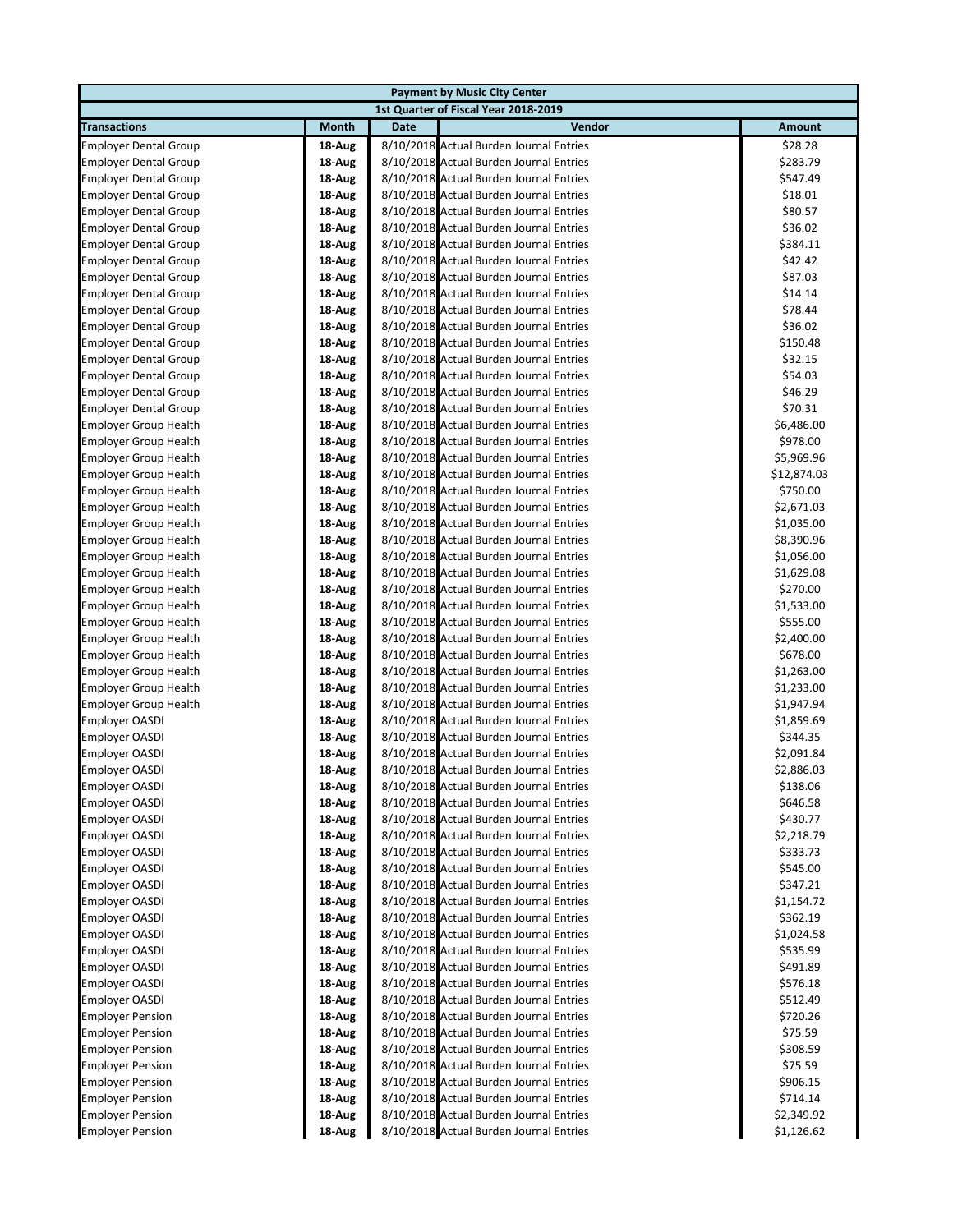|                                                          | <b>Payment by Music City Center</b> |      |                                                                                    |                        |  |  |
|----------------------------------------------------------|-------------------------------------|------|------------------------------------------------------------------------------------|------------------------|--|--|
| 1st Quarter of Fiscal Year 2018-2019                     |                                     |      |                                                                                    |                        |  |  |
| <b>Transactions</b>                                      | Month                               | Date | Vendor                                                                             | Amount                 |  |  |
| <b>Employer Pension</b>                                  | 18-Aug                              |      | 8/10/2018 Actual Burden Journal Entries                                            | \$2,721.77             |  |  |
| <b>Employer Pension</b>                                  | 18-Aug                              |      | 8/10/2018 Actual Burden Journal Entries                                            | \$75.57                |  |  |
| <b>Employer SSN Medical</b>                              | 18-Aug                              |      | 8/10/2018 Actual Burden Journal Entries                                            | \$434.95               |  |  |
| <b>Employer SSN Medical</b>                              | 18-Aug                              |      | 8/10/2018 Actual Burden Journal Entries                                            | \$80.54                |  |  |
| <b>Employer SSN Medical</b>                              | 18-Aug                              |      | 8/10/2018 Actual Burden Journal Entries                                            | \$489.23               |  |  |
| <b>Employer SSN Medical</b>                              | 18-Aug                              |      | 8/10/2018 Actual Burden Journal Entries                                            | \$674.95               |  |  |
| <b>Employer SSN Medical</b>                              | 18-Aug                              |      | 8/10/2018 Actual Burden Journal Entries                                            | \$32.29                |  |  |
| <b>Employer SSN Medical</b>                              | 18-Aug                              |      | 8/10/2018 Actual Burden Journal Entries                                            | \$151.22               |  |  |
| <b>Employer SSN Medical</b>                              | 18-Aug                              |      | 8/10/2018 Actual Burden Journal Entries                                            | \$100.74               |  |  |
| <b>Employer SSN Medical</b>                              | 18-Aug                              |      | 8/10/2018 Actual Burden Journal Entries                                            | \$518.90               |  |  |
| <b>Employer SSN Medical</b>                              | 18-Aug                              |      | 8/10/2018 Actual Burden Journal Entries                                            | \$78.04                |  |  |
| <b>Employer SSN Medical</b>                              | 18-Aug                              |      | 8/10/2018 Actual Burden Journal Entries                                            | \$127.45               |  |  |
| <b>Employer SSN Medical</b>                              | 18-Aug                              |      | 8/10/2018 Actual Burden Journal Entries                                            | \$81.20                |  |  |
| <b>Employer SSN Medical</b>                              | 18-Aug                              |      | 8/10/2018 Actual Burden Journal Entries                                            | \$270.05               |  |  |
| <b>Employer SSN Medical</b>                              | 18-Aug                              |      | 8/10/2018 Actual Burden Journal Entries                                            | \$84.70                |  |  |
| <b>Employer SSN Medical</b>                              | 18-Aug                              |      | 8/10/2018 Actual Burden Journal Entries                                            | \$239.64               |  |  |
| <b>Employer SSN Medical</b>                              | 18-Aug                              |      | 8/10/2018 Actual Burden Journal Entries                                            | \$125.35               |  |  |
| <b>Employer SSN Medical</b>                              | 18-Aug                              |      | 8/10/2018 Actual Burden Journal Entries                                            | \$115.05               |  |  |
| <b>Employer SSN Medical</b>                              | 18-Aug                              |      | 8/10/2018 Actual Burden Journal Entries                                            | \$313.31               |  |  |
| <b>Employer SSN Medical</b>                              | 18-Aug                              |      | 8/10/2018 Actual Burden Journal Entries                                            | \$119.84               |  |  |
| <b>FSA Pre-Tax Savings</b>                               | 18-Aug                              |      | 8/10/2018 Actual Burden Journal Entries                                            | \$1.59                 |  |  |
| <b>FSA Pre-Tax Savings</b>                               | 18-Aug                              |      | 8/10/2018 Actual Burden Journal Entries                                            | \$8.29                 |  |  |
| <b>FSA Pre-Tax Savings</b>                               | 18-Aug                              |      | 8/10/2018 Actual Burden Journal Entries<br>8/10/2018 Actual Burden Journal Entries | \$6.70<br>\$24.23      |  |  |
| <b>FSA Pre-Tax Savings</b><br><b>FSA Pre-Tax Savings</b> | 18-Aug<br>18-Aug                    |      | 8/10/2018 Actual Burden Journal Entries                                            | \$8.29                 |  |  |
| <b>Holiday Pay</b>                                       | 18-Aug                              |      | 8/10/2018 Payroll Labor Distribution                                               | \$148.56               |  |  |
| <b>Holiday Pay</b>                                       | 18-Aug                              |      | 8/10/2018 Payroll Labor Distribution                                               | \$707.12               |  |  |
| Host & Hostess                                           | 18-Aug                              |      | 8/10/2018 CENTERPLATE MCC (ACH)                                                    | \$9.85                 |  |  |
| Leave Pay                                                | 18-Aug                              |      | 8/10/2018 Payroll Labor Distribution                                               | \$1,112.82             |  |  |
| Leave Pay                                                | 18-Aug                              |      | 8/10/2018 Payroll Labor Distribution                                               | \$1,613.37             |  |  |
| Leave Pay                                                | 18-Aug                              |      | 8/10/2018 Payroll Labor Distribution                                               | \$1,029.10             |  |  |
| Leave Pay                                                | 18-Aug                              |      | 8/10/2018 Payroll Labor Distribution                                               | \$798.27               |  |  |
| Leave Pay                                                | 18-Aug                              |      | 8/10/2018 Payroll Labor Distribution                                               | \$456.64               |  |  |
| Leave Pay                                                | 18-Aug                              |      | 8/10/2018 Payroll Labor Distribution                                               | \$1,260.99             |  |  |
| Leave Pay                                                | 18-Aug                              |      | 8/10/2018 Payroll Labor Distribution                                               | \$1,060.56             |  |  |
| Leave Pay                                                | 18-Aug                              |      | 8/10/2018 Payroll Labor Distribution                                               | \$131.26               |  |  |
| Leave Pay                                                | 18-Aug                              |      | 8/10/2018 Payroll Labor Distribution                                               | \$4,299.20             |  |  |
| Leave Pay                                                | 18-Aug                              |      | 8/10/2018 Payroll Labor Distribution                                               | \$2,144.40             |  |  |
| Leave Pay                                                | 18-Aug                              |      | 8/10/2018 Payroll Labor Distribution                                               | \$577.20               |  |  |
| Leave Pay                                                | 18-Aug                              |      | 8/10/2018 Payroll Labor Distribution                                               | \$2,088.87             |  |  |
| Leave Pay                                                | 18-Aug                              |      | 8/10/2018 Payroll Labor Distribution                                               | \$559.08               |  |  |
| Leave Pay                                                | 18-Aug                              |      | 8/10/2018 Payroll Labor Distribution                                               | \$1,452.80             |  |  |
| Leave Pay                                                | 18-Aug                              |      | 8/10/2018 Payroll Labor Distribution                                               | \$536.28               |  |  |
| Overtime Pay                                             | 18-Aug                              |      | 8/10/2018 Payroll Labor Distribution                                               | \$644.33               |  |  |
| Overtime Pay                                             | 18-Aug                              |      | 8/10/2018 Payroll Labor Distribution                                               | \$825.72               |  |  |
| Overtime Pay                                             | 18-Aug                              |      | 8/10/2018 Payroll Labor Distribution                                               | \$3,640.69             |  |  |
| Overtime Pay                                             | 18-Aug                              |      | 8/10/2018 Payroll Labor Distribution                                               | \$485.54               |  |  |
| Overtime Pay<br>Overtime Pay                             | 18-Aug                              |      | 8/10/2018 Payroll Labor Distribution<br>8/10/2018 Payroll Labor Distribution       | \$89.04                |  |  |
| Overtime Pay                                             | 18-Aug<br>18-Aug                    |      | 8/10/2018 Payroll Labor Distribution                                               | \$2,573.57<br>\$796.12 |  |  |
| Overtime Pay                                             | 18-Aug                              |      | 8/10/2018 Payroll Labor Distribution                                               | \$294.17               |  |  |
| Overtime Pay                                             | 18-Aug                              |      | 8/10/2018 Payroll Labor Distribution                                               | \$64.80                |  |  |
| Overtime Pay                                             | 18-Aug                              |      | 8/10/2018 Payroll Labor Distribution                                               | \$550.58               |  |  |
| Overtime Pay                                             | 18-Aug                              |      | 8/10/2018 Payroll Labor Distribution                                               | \$272.21               |  |  |
| Overtime Pay                                             | 18-Aug                              |      | 8/10/2018 Payroll Labor Distribution                                               | \$69.56                |  |  |
| Overtime Pay                                             | 18-Aug                              |      | 8/10/2018 Payroll Labor Distribution                                               | \$46.46                |  |  |
| Regular Pay                                              | 18-Aug                              |      | 8/10/2018 Payroll Labor Distribution                                               | \$30,101.41            |  |  |
| Regular Pay                                              | 18-Aug                              |      | 8/10/2018 Payroll Labor Distribution                                               | \$5,836.80             |  |  |
| <b>Regular Pay</b>                                       | 18-Aug                              |      | 8/10/2018 Payroll Labor Distribution                                               | \$33,335.40            |  |  |
| Regular Pay                                              | 18-Aug                              |      | 8/10/2018 Payroll Labor Distribution                                               | \$46,290.30            |  |  |
| Regular Pay                                              | 18-Aug                              |      | 8/10/2018 Payroll Labor Distribution                                               | \$2,015.20             |  |  |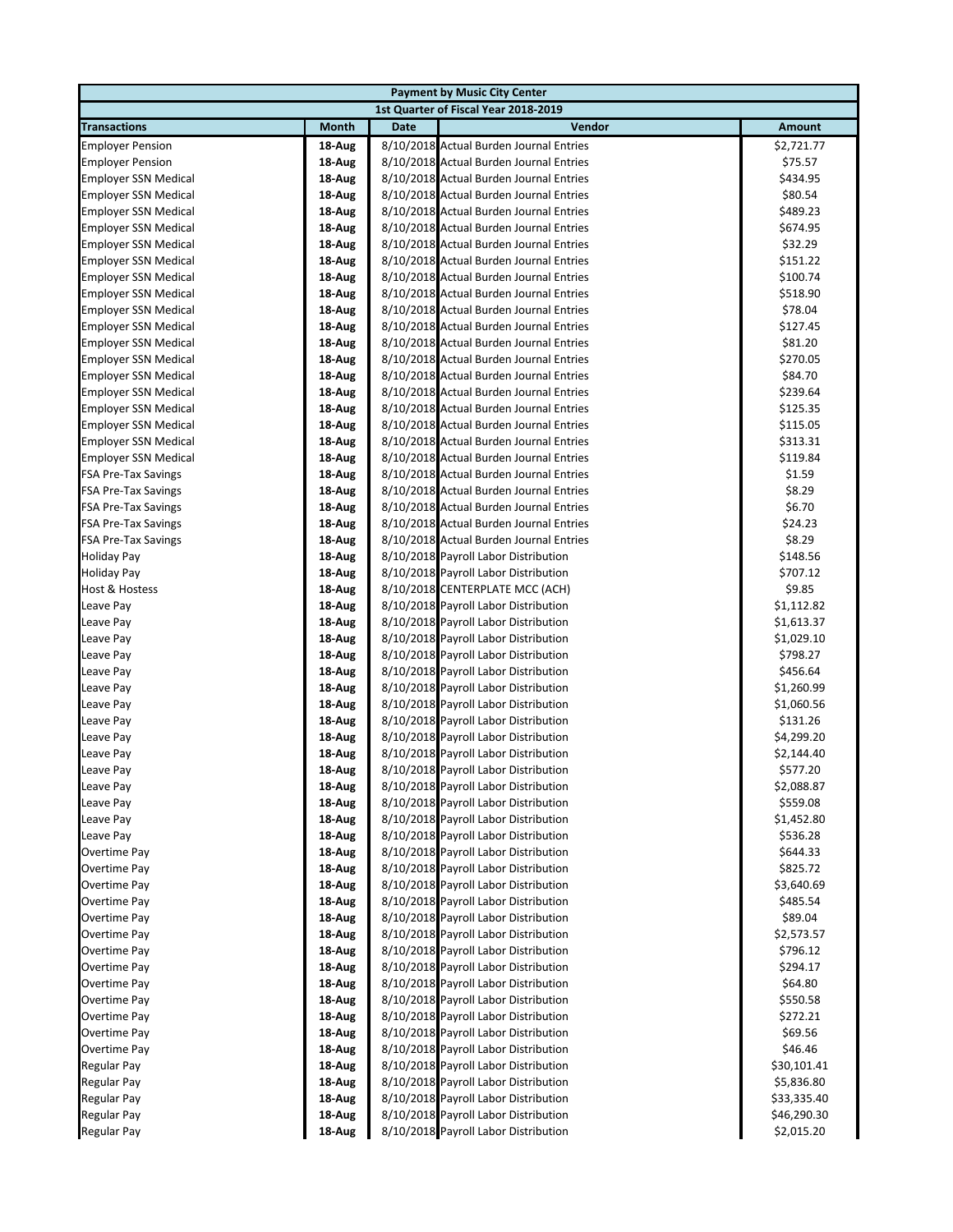| <b>Payment by Music City Center</b>                            |                  |               |                                                                                 |                       |  |  |
|----------------------------------------------------------------|------------------|---------------|---------------------------------------------------------------------------------|-----------------------|--|--|
| 1st Quarter of Fiscal Year 2018-2019                           |                  |               |                                                                                 |                       |  |  |
| <b>Transactions</b>                                            | <b>Month</b>     | <b>Date</b>   | Vendor                                                                          | Amount                |  |  |
| <b>Regular Pay</b>                                             | 18-Aug           |               | 8/10/2018 Payroll Labor Distribution                                            | \$10,066.68           |  |  |
| <b>Regular Pay</b>                                             | 18-Aug           |               | 8/10/2018 Payroll Labor Distribution                                            | \$6,886.56            |  |  |
| <b>Regular Pay</b>                                             | 18-Aug           |               | 8/10/2018 Payroll Labor Distribution                                            | \$34,075.79           |  |  |
| Regular Pay                                                    | 18-Aug           |               | 8/10/2018 Payroll Labor Distribution                                            | \$3,930.45            |  |  |
| Regular Pay                                                    | 18-Aug           |               | 8/10/2018 Payroll Labor Distribution                                            | \$8,910.02            |  |  |
| <b>Regular Pay</b>                                             | 18-Aug           |               | 8/10/2018 Payroll Labor Distribution                                            | \$1,280.00            |  |  |
| <b>Regular Pay</b>                                             | 18-Aug           |               | 8/10/2018 Payroll Labor Distribution                                            | \$16,898.80           |  |  |
| Regular Pay                                                    | 18-Aug           |               | 8/10/2018 Payroll Labor Distribution                                            | \$5,316.40            |  |  |
| Regular Pay                                                    | 18-Aug           |               | 8/10/2018 Payroll Labor Distribution                                            | \$14,572.33           |  |  |
| <b>Regular Pay</b>                                             | 18-Aug           |               | 8/10/2018 Payroll Labor Distribution                                            | \$8,857.60            |  |  |
| <b>Regular Pay</b>                                             | 18 Aug           |               | 8/10/2018 Payroll Labor Distribution                                            | \$7,739.97            |  |  |
| Regular Pay                                                    | 18-Aug           |               | 8/10/2018 Payroll Labor Distribution                                            | \$20,534.12           |  |  |
| Regular Pay                                                    | 18-Aug           |               | 8/10/2018 Payroll Labor Distribution                                            | \$8,333.04            |  |  |
| <b>Temporary Service</b>                                       | 18-Aug           |               | 8/10/2018 CONVENTION PROD RIGGING INC (A                                        | \$1,640.00            |  |  |
| <b>Temporary Service</b>                                       | 18-Aug           |               | 8/10/2018 ELITE SHOW SERVICES INC (ACH)                                         | \$1,637.43            |  |  |
| Employee Out-of-town Travel                                    | 18-Aug           |               | 8/13/2018 STARKS, CHARLES L                                                     | \$955.51              |  |  |
| Food & Ice                                                     | 18-Aug           |               | 8/13/2018 CENTERPLATE MCC (ACH)                                                 | \$56.29               |  |  |
| <b>Internet Services</b>                                       | 18-Aug           |               | 8/13/2018 AT&T DATACOMM                                                         | \$5,002.13            |  |  |
| <b>Membership Dues</b>                                         | 18-Aug           |               | 8/13/2018 SOCIETY FOR HUMAN RESOURCES MG<br>8/13/2018 CONTRACT CARPETS SALES CO | \$189.00              |  |  |
| Rent Storage/Safety Box                                        | 18-Aug           |               | 8/13/2018 AT&T DATACOMM                                                         | \$795.00              |  |  |
| Telephone & Telegraph                                          | 18-Aug           |               | 8/13/2018 CINTAS CORP #051 MATS & RUGS(A                                        | \$2,100.17            |  |  |
| <b>Uniform Cleaning Service</b><br>Employee Out-of-town Travel | 18-Aug<br>18-Aug |               | 8/16/2018 IVEY, BRIAN                                                           | \$1,217.71<br>\$60.00 |  |  |
| Host & Hostess                                                 | 18-Aug           |               | 8/16/2018 OMNI NASHVILLE LLC (ACH)                                              | \$231.55              |  |  |
| <b>Medical Services</b>                                        | 18-Aug           |               | 8/16/2018 MED STAR MEDICAL STAFFING INC                                         | \$3,750.00            |  |  |
| <b>Medical Services</b>                                        | 18-Aug           |               | 8/16/2018 MED STAR MEDICAL STAFFING INC                                         | \$4,187.50            |  |  |
| <b>Merchant Fees</b>                                           | 18-Aug           |               | 8/16/2018 7100 MCC CC Receipts                                                  | $-$ \$8.05            |  |  |
| <b>Mngt Cnsltnt Srvc</b>                                       | 18-Aug           |               | 8/16/2018 CUSHION EMPLOYER SER (ACH)                                            | \$11,100.00           |  |  |
| Other Rpr & Maint Srvc                                         | 18-Aug           |               | 8/16/2018 EQUIPMENT DEPOT                                                       | \$1,809.97            |  |  |
| Rpr & Maint Srvc Green Roof                                    | 18-Aug           |               | 8/16/2018 GREENRISE TECHNOLOGIES (ACH)                                          | \$6,224.89            |  |  |
| <b>Security Services</b>                                       | 18-Aug           |               | 8/16/2018 ELITE SHOW SERVICES INC (ACH)                                         | \$1,604.07            |  |  |
| <b>Security Services</b>                                       | 18-Aug           |               | 8/16/2018 ELITE SHOW SERVICES INC (ACH)                                         | \$272.86              |  |  |
| <b>Security Services</b>                                       | 18-Aug           |               | 8/16/2018 ELITE SHOW SERVICES INC (ACH)                                         | \$22,554.83           |  |  |
| <b>District Energy System</b>                                  | 18-Aug           |               | 8/17/2018 DES REVENUE / US BANK (ACH)                                           | \$292,313.80          |  |  |
| <b>Merchant Fees</b>                                           | 18 Aug           | 8/17/2018 FIS |                                                                                 | \$16,891.75           |  |  |
| <b>Mngt Cnsltnt Srvc</b>                                       | 18-Aug           |               | 8/17/2018 OCCUPATIONAL HLTH SW D/B/A CON                                        | \$234.00              |  |  |
| Other Rpr & Maint Srvc                                         | 18-Aug           |               | 8/17/2018 NASHVILLE MACHINE ELEVATOR CO                                         | \$505.35              |  |  |
| Other Rpr & Maint Srvc                                         | 18-Aug           |               | 8/17/2018 NASHVILLE MACHINE ELEVATOR CO                                         | \$692.42              |  |  |
| Other Rpr & Maint Srvc                                         | 18-Aug           |               | 8/17/2018 NASHVILLE MACHINE ELEVATOR CO                                         | \$344.00              |  |  |
| Auto Fuel                                                      | 18-Aug           |               | 8/20/2018 WEX (WRIGHT EXPRESS FINANCIAL)                                        | \$259.11              |  |  |
| Employee Out-of-town Travel                                    | 18 Aug           |               | 8/20/2018 BLOUIN, ERIC P                                                        | \$468.03              |  |  |
| Other Rpr & Maint Srvc                                         | 18 Aug           |               | 8/20/2018 RICOH USA INC (ACH)                                                   | \$559.34              |  |  |
| Other Rpr & Maint Srvc                                         | 18 Aug           |               | 8/20/2018 RICOH USA INC (ACH)                                                   | \$53.24               |  |  |
| Other Rpr & Maint Srvc                                         | 18 Aug           |               | 8/20/2018 RICOH USA INC (ACH)                                                   | \$117.85              |  |  |
| Other Rpr & Maint Srvc                                         | 18 Aug           |               | 8/20/2018 STAR DISTRIBUTING CO INC                                              | \$308.11              |  |  |
| Other Rpr & Maint Srvc                                         | 18 Aug           |               | 8/20/2018 RICOH USA INC (ACH)                                                   | \$117.85              |  |  |
| Other Rpr & Maint Srvc                                         | 18 Aug           |               | 8/20/2018 JOHNSON CONTROLS FIRE PROTECTI                                        | \$535.00              |  |  |
| Other Rpr & Maint Srvc                                         | 18 Aug           |               | 8/20/2018 BAILEY CO INC, THE (P#)                                               | \$112.48              |  |  |
| Other Rpr & Maint Srvc                                         | 18 Aug           |               | 8/20/2018 RICOH USA INC (ACH)                                                   | \$1,137.86            |  |  |
| Other Rpr & Maint Srvc<br>Other Rpr & Maint Srvc               | 18 Aug           |               | 8/20/2018 RICOH USA INC (ACH)                                                   | \$266.18              |  |  |
|                                                                | 18 Aug           |               | 8/20/2018 RICOH USA INC (ACH)                                                   | \$20.97               |  |  |
| Other Rpr & Maint Srvc                                         | 18 Aug           |               | 8/20/2018 RICOH USA INC (ACH)                                                   | \$188.77              |  |  |
| Other Rpr & Maint Srvc<br>Other Rpr & Maint Srvc               | 18 Aug           |               | 8/20/2018 RICOH USA INC (ACH)<br>8/20/2018 RICOH USA INC (ACH)                  | \$180.90<br>\$355.58  |  |  |
| Other Rpr & Maint Srvc                                         | 18 Aug<br>18 Aug |               | 8/20/2018 RICOH USA INC (ACH)                                                   | \$271.96              |  |  |
| Rpr & Maint Srvc Access Ctrl                                   | 18 Aug           |               | 8/20/2018 JOHNSON CONTROLS FIRE PROTECTI                                        | \$6,333.34            |  |  |
| Rpr & Maint Srvc CCTV                                          | 18-Aug           |               | 8/20/2018 JOHNSON CONTROLS FIRE PROTECTI                                        | \$8,500.00            |  |  |
| <b>Security Services</b>                                       | 18 Aug           |               | 8/20/2018 ELITE SHOW SERVICES INC (ACH)                                         | \$44,317.82           |  |  |
| <b>Security Services</b>                                       | 18-Aug           |               | 8/20/2018 ELITE SHOW SERVICES INC (ACH)                                         | \$1,594.60            |  |  |
| Telephone & Telegraph                                          | 18-Aug           |               | 8/20/2018 AT&T CIRCUITS                                                         | \$322.88              |  |  |
| <b>Temporary Service</b>                                       | 18 Aug           |               | 8/20/2018 ELITE SHOW SERVICES INC (ACH)                                         | \$2,571.03            |  |  |
|                                                                |                  |               |                                                                                 |                       |  |  |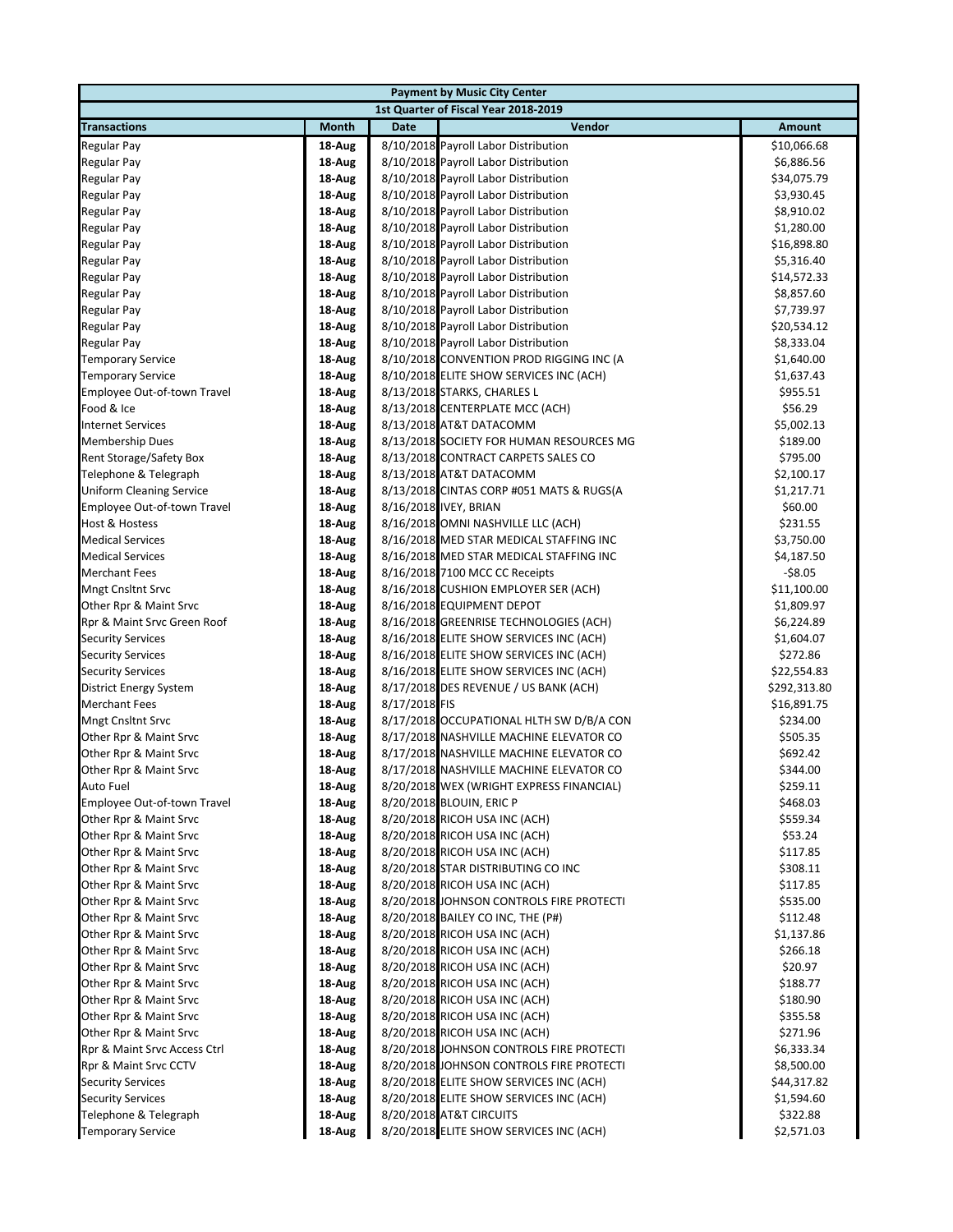| <b>Payment by Music City Center</b> |        |      |                                          |               |  |  |
|-------------------------------------|--------|------|------------------------------------------|---------------|--|--|
|                                     |        |      | 1st Quarter of Fiscal Year 2018-2019     |               |  |  |
| <b>Transactions</b>                 | Month  | Date | Vendor                                   | <b>Amount</b> |  |  |
| <b>Temporary Service</b>            | 18-Aug |      | 8/20/2018 ELITE SHOW SERVICES INC (ACH)  | \$9,115.40    |  |  |
| <b>Uniform Cleaning Service</b>     | 18-Aug |      | 8/20/2018 CINTAS CORP #051 MATS & RUGS(A | \$1,349.92    |  |  |
| <b>Building Maintenance Srvc</b>    | 18-Aug |      | 8/21/2018 CRAWFORD DOOR SALES (ACH)      | \$1,251.00    |  |  |
| Employee Out-of-town Travel         | 18-Aug |      | 8/22/2018 IVEY, BRIAN                    | \$103.50      |  |  |
| <b>Mngt Cnsltnt Srvc</b>            | 18-Aug |      | 8/22/2018 CUNA MUTUAL GROUP              | \$222.87      |  |  |
| Other Rpr & Maint Srvc              | 18-Aug |      | 8/22/2018 FIRE PRO LLC (ACH)             | \$350.00      |  |  |
| Other Rpr & Maint Srvc              | 18-Aug |      | 8/22/2018 MAYNARD SELECT LLC (ACH)       | \$1,123.02    |  |  |
| Other Rpr & Maint Srvc              | 18-Aug |      | 8/22/2018 MAYNARD SELECT LLC (ACH)       | \$1,352.18    |  |  |
| Allowance-Cell/Mobile Devices       | 18-Aug |      | 8/24/2018 Payroll Labor Distribution     | \$46.00       |  |  |
| CCA Employer 401K Plan              | 18-Aug |      | 8/24/2018 Actual Burden Journal Entries  | \$958.38      |  |  |
| CCA Employer 401K Plan              | 18-Aug |      | 8/24/2018 Actual Burden Journal Entries  | \$1,103.26    |  |  |
| CCA Employer 401K Plan              | 18-Aug |      | 8/24/2018 Actual Burden Journal Entries  | \$1,204.77    |  |  |
| CCA Employer 401K Plan              | 18-Aug |      | 8/24/2018 Actual Burden Journal Entries  | \$407.08      |  |  |
| CCA Employer 401K Plan              | 18-Aug |      | 8/24/2018 Actual Burden Journal Entries  | \$1,055.84    |  |  |
| CCA Employer 401K Plan              | 18-Aug |      | 8/24/2018 Actual Burden Journal Entries  | \$246.74      |  |  |
| CCA Employer 401K Plan              | 18-Aug |      | 8/24/2018 Actual Burden Journal Entries  | \$224.99      |  |  |
| CCA Employer 401K Plan              | 18-Aug |      | 8/24/2018 Actual Burden Journal Entries  | \$235.75      |  |  |
| CCA Employer 401K Plan              | 18-Aug |      | 8/24/2018 Actual Burden Journal Entries  | \$553.47      |  |  |
| CCA Employer 401K Plan              | 18-Aug |      | 8/24/2018 Actual Burden Journal Entries  | \$243.31      |  |  |
| CCA Employer 401K Plan              | 18-Aug |      | 8/24/2018 Actual Burden Journal Entries  | \$171.36      |  |  |
| <b>Employer OASDI</b>               | 18-Aug |      | 8/24/2018 Actual Burden Journal Entries  | \$1,936.82    |  |  |
| <b>Employer OASDI</b>               | 18-Aug |      | 8/24/2018 Actual Burden Journal Entries  | \$361.88      |  |  |
| <b>Employer OASDI</b>               | 18-Aug |      | 8/24/2018 Actual Burden Journal Entries  | \$2,216.44    |  |  |
| <b>Employer OASDI</b>               | 18-Aug |      | 8/24/2018 Actual Burden Journal Entries  | \$3,149.65    |  |  |
| <b>Employer OASDI</b>               | 18-Aug |      | 8/24/2018 Actual Burden Journal Entries  | \$138.48      |  |  |
| <b>Employer OASDI</b>               | 18-Aug |      | 8/24/2018 Actual Burden Journal Entries  | \$691.73      |  |  |
| <b>Employer OASDI</b>               | 18-Aug |      | 8/24/2018 Actual Burden Journal Entries  | \$455.28      |  |  |
| <b>Employer OASDI</b>               | 18-Aug |      | 8/24/2018 Actual Burden Journal Entries  | \$2,357.80    |  |  |
| <b>Employer OASDI</b>               | 18-Aug |      | 8/24/2018 Actual Burden Journal Entries  | \$361.56      |  |  |
| <b>Employer OASDI</b>               | 18-Aug |      | 8/24/2018 Actual Burden Journal Entries  | \$604.17      |  |  |
| <b>Employer OASDI</b>               | 18-Aug |      | 8/24/2018 Actual Burden Journal Entries  | \$348.74      |  |  |
| <b>Employer OASDI</b>               | 18-Aug |      | 8/24/2018 Actual Burden Journal Entries  | \$1,178.20    |  |  |
| <b>Employer OASDI</b>               | 18-Aug |      | 8/24/2018 Actual Burden Journal Entries  | \$2.48        |  |  |
| <b>Employer OASDI</b>               | 18-Aug |      | 8/24/2018 Actual Burden Journal Entries  | \$365.41      |  |  |
| <b>Employer OASDI</b>               | 18-Aug |      | 8/24/2018 Actual Burden Journal Entries  | \$1,082.45    |  |  |
| <b>Employer OASDI</b>               | 18-Aug |      | 8/24/2018 Actual Burden Journal Entries  | \$553.53      |  |  |
| <b>Employer OASDI</b>               | 18-Aug |      | 8/24/2018 Actual Burden Journal Entries  | \$515.19      |  |  |
| <b>Employer OASDI</b>               | 18-Aug |      | 8/24/2018 Actual Burden Journal Entries  | \$586.00      |  |  |
| <b>Employer OASDI</b>               | 18-Aug |      | 8/24/2018 Actual Burden Journal Entries  | \$555.69      |  |  |
| <b>Employer Pension</b>             | 18 Aug |      | 8/24/2018 Actual Burden Journal Entries  | \$720.26      |  |  |
| <b>Employer Pension</b>             | 18-Aug |      | 8/24/2018 Actual Burden Journal Entries  | \$74.82       |  |  |
| <b>Employer Pension</b>             | 18-Aug |      | 8/24/2018 Actual Burden Journal Entries  | \$275.63      |  |  |
| <b>Employer Pension</b>             | 18-Aug |      | 8/24/2018 Actual Burden Journal Entries  | \$74.82       |  |  |
| <b>Employer Pension</b>             | 18-Aug |      | 8/24/2018 Actual Burden Journal Entries  | \$906.15      |  |  |
| <b>Employer Pension</b>             | 18-Aug |      | 8/24/2018 Actual Burden Journal Entries  | \$719.63      |  |  |
| <b>Employer Pension</b>             | 18-Aug |      | 8/24/2018 Actual Burden Journal Entries  | \$2,344.98    |  |  |
| <b>Employer Pension</b>             | 18-Aug |      | 8/24/2018 Actual Burden Journal Entries  | \$4.94        |  |  |
| <b>Employer Pension</b>             | 18-Aug |      | 8/24/2018 Actual Burden Journal Entries  | \$1,101.68    |  |  |
| <b>Employer Pension</b>             | 18-Aug |      | 8/24/2018 Actual Burden Journal Entries  | \$2,681.30    |  |  |
| <b>Employer Pension</b>             | 18-Aug |      | 8/24/2018 Actual Burden Journal Entries  | \$74.92       |  |  |
| <b>Employer SSN Medical</b>         | 18-Aug |      | 8/24/2018 Actual Burden Journal Entries  | \$452.94      |  |  |
| <b>Employer SSN Medical</b>         | 18-Aug |      | 8/24/2018 Actual Burden Journal Entries  | \$84.64       |  |  |
| <b>Employer SSN Medical</b>         | 18-Aug |      | 8/24/2018 Actual Burden Journal Entries  | \$518.37      |  |  |
| <b>Employer SSN Medical</b>         | 18-Aug |      | 8/24/2018 Actual Burden Journal Entries  | \$736.61      |  |  |
| <b>Employer SSN Medical</b>         | 18-Aug |      | 8/24/2018 Actual Burden Journal Entries  | \$32.39       |  |  |
| <b>Employer SSN Medical</b>         | 18-Aug |      | 8/24/2018 Actual Burden Journal Entries  | \$161.77      |  |  |
| <b>Employer SSN Medical</b>         | 18-Aug |      | 8/24/2018 Actual Burden Journal Entries  | \$106.48      |  |  |
| <b>Employer SSN Medical</b>         | 18-Aug |      | 8/24/2018 Actual Burden Journal Entries  | \$551.41      |  |  |
| <b>Employer SSN Medical</b>         | 18-Aug |      | 8/24/2018 Actual Burden Journal Entries  | \$84.57       |  |  |
| <b>Employer SSN Medical</b>         | 18-Aug |      | 8/24/2018 Actual Burden Journal Entries  | \$141.30      |  |  |
| <b>Employer SSN Medical</b>         | 18-Aug |      | 8/24/2018 Actual Burden Journal Entries  | \$81.56       |  |  |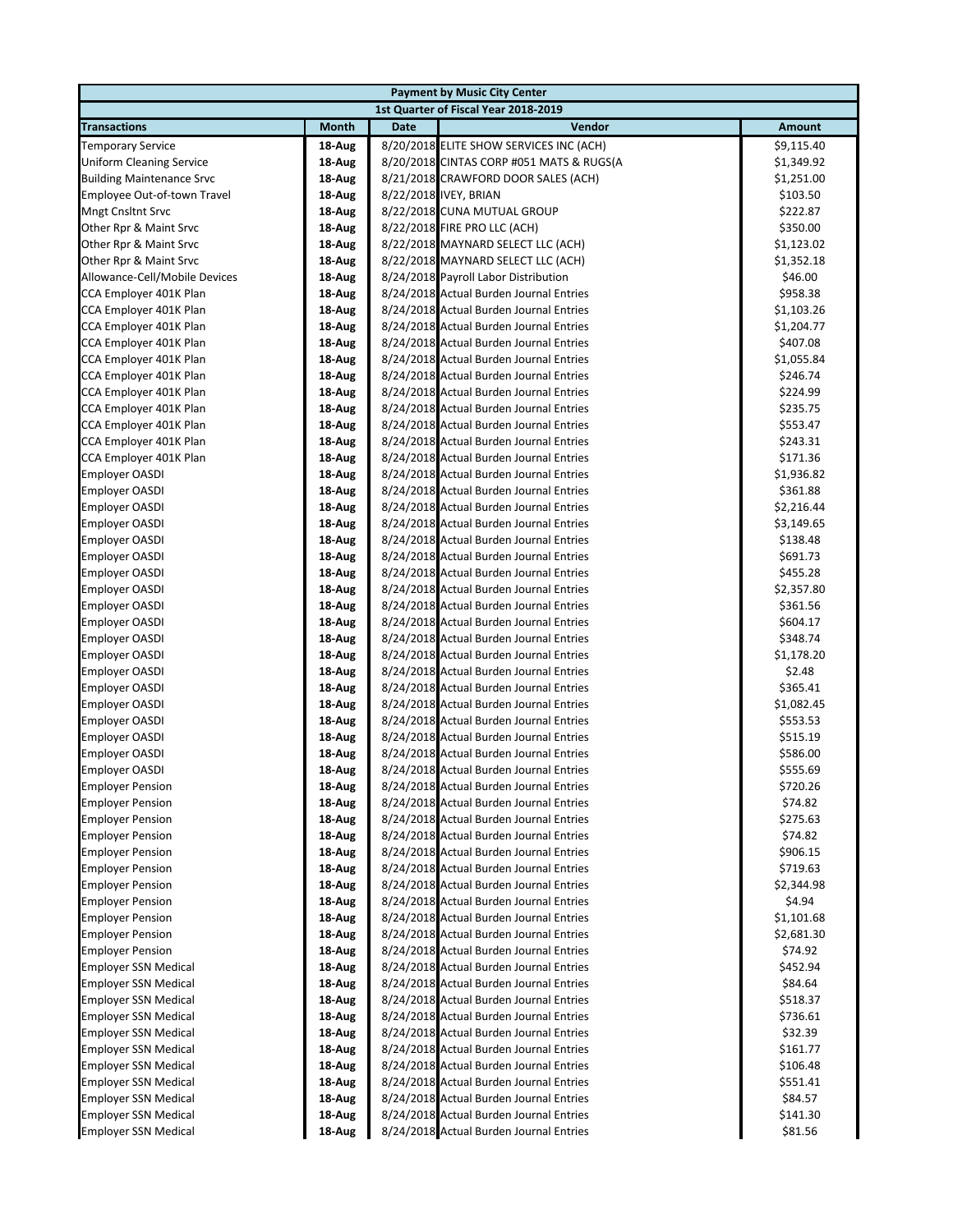| <b>Payment by Music City Center</b>  |                  |      |                                                                              |                      |  |  |
|--------------------------------------|------------------|------|------------------------------------------------------------------------------|----------------------|--|--|
| 1st Quarter of Fiscal Year 2018-2019 |                  |      |                                                                              |                      |  |  |
| <b>Transactions</b>                  | Month            | Date | Vendor                                                                       | <b>Amount</b>        |  |  |
| <b>Employer SSN Medical</b>          | 18-Aug           |      | 8/24/2018 Actual Burden Journal Entries                                      | \$275.54             |  |  |
| <b>Employer SSN Medical</b>          | 18-Aug           |      | 8/24/2018 Actual Burden Journal Entries                                      | \$0.58               |  |  |
| <b>Employer SSN Medical</b>          | 18-Aug           |      | 8/24/2018 Actual Burden Journal Entries                                      | \$85.46              |  |  |
| <b>Employer SSN Medical</b>          | 18-Aug           |      | 8/24/2018 Actual Burden Journal Entries                                      | \$253.13             |  |  |
| <b>Employer SSN Medical</b>          | 18-Aug           |      | 8/24/2018 Actual Burden Journal Entries                                      | \$129.45             |  |  |
| <b>Employer SSN Medical</b>          | 18-Aug           |      | 8/24/2018 Actual Burden Journal Entries                                      | \$120.49             |  |  |
| <b>Employer SSN Medical</b>          | 18-Aug           |      | 8/24/2018 Actual Burden Journal Entries                                      | \$315.06             |  |  |
| <b>Employer SSN Medical</b>          | 18-Aug           |      | 8/24/2018 Actual Burden Journal Entries                                      | \$129.98             |  |  |
| <b>Holiday Pay</b>                   | 18-Aug           |      | 8/24/2018 Payroll Labor Distribution                                         | \$51.32              |  |  |
| <b>Holiday Pay</b>                   | 18-Aug           |      | 8/24/2018 Payroll Labor Distribution                                         | \$660.76             |  |  |
| <b>Holiday Pay</b>                   | 18-Aug           |      | 8/24/2018 Payroll Labor Distribution                                         | \$166.25             |  |  |
| <b>Holiday Pay</b>                   | 18-Aug           |      | 8/24/2018 Payroll Labor Distribution                                         | \$143.84             |  |  |
| Injured on Duty Pay                  | 18-Aug           |      | 8/24/2018 Payroll Labor Distribution                                         | \$40.05              |  |  |
| Leave Pay                            | 18-Aug           |      | 8/24/2018 Payroll Labor Distribution                                         | \$1,121.11           |  |  |
| Leave Pay                            | 18-Aug           |      | 8/24/2018 Payroll Labor Distribution                                         | \$762.40             |  |  |
| Leave Pay                            | 18-Aug           |      | 8/24/2018 Payroll Labor Distribution                                         | \$2,255.99           |  |  |
| Leave Pay                            | 18-Aug           |      | 8/24/2018 Payroll Labor Distribution                                         | \$1,875.01           |  |  |
| Leave Pay                            | 18-Aug           |      | 8/24/2018 Payroll Labor Distribution                                         | \$921.81             |  |  |
| Leave Pay                            | 18-Aug           |      | 8/24/2018 Payroll Labor Distribution                                         | \$1,141.60           |  |  |
| Leave Pay                            | 18-Aug           |      | 8/24/2018 Payroll Labor Distribution                                         | \$4,494.71           |  |  |
| Leave Pay                            | 18-Aug           |      | 8/24/2018 Payroll Labor Distribution                                         | \$129.76             |  |  |
| Leave Pay                            | 18-Aug           |      | 8/24/2018 Payroll Labor Distribution                                         | \$537.39             |  |  |
| Leave Pay                            | 18-Aug           |      | 8/24/2018 Payroll Labor Distribution                                         | \$8.00               |  |  |
| Leave Pay                            | 18-Aug           |      | 8/24/2018 Payroll Labor Distribution                                         | \$3,614.53           |  |  |
| Leave Pay                            | 18-Aug           |      | 8/24/2018 Payroll Labor Distribution                                         | \$1,760.22           |  |  |
| Leave Pay                            | 18-Aug           |      | 8/24/2018 Payroll Labor Distribution                                         | \$256.64             |  |  |
| Leave Pay                            | 18-Aug           |      | 8/24/2018 Payroll Labor Distribution                                         | \$39.56              |  |  |
| Leave Pay                            | 18-Aug           |      | 8/24/2018 Payroll Labor Distribution                                         | \$350.99             |  |  |
| Overtime Pay                         | 18-Aug           |      | 8/24/2018 Payroll Labor Distribution                                         | \$479.86             |  |  |
| Overtime Pay                         | 18-Aug           |      | 8/24/2018 Payroll Labor Distribution                                         | \$804.30             |  |  |
| Overtime Pay                         | 18-Aug           |      | 8/24/2018 Payroll Labor Distribution                                         | \$2,055.76           |  |  |
| Overtime Pay<br>Overtime Pay         | 18-Aug<br>18-Aug |      | 8/24/2018 Payroll Labor Distribution<br>8/24/2018 Payroll Labor Distribution | \$218.40<br>\$106.68 |  |  |
| Overtime Pay                         |                  |      | 8/24/2018 Payroll Labor Distribution                                         | \$962.34             |  |  |
| Overtime Pay                         | 18-Aug<br>18-Aug |      | 8/24/2018 Payroll Labor Distribution                                         | \$785.55             |  |  |
| Overtime Pay                         | 18-Aug           |      | 8/24/2018 Payroll Labor Distribution                                         | \$130.15             |  |  |
| Overtime Pay                         | 18 Aug           |      | 8/24/2018 Payroll Labor Distribution                                         | \$37.68              |  |  |
| Overtime Pay                         | 18-Aug           |      | 8/24/2018 Payroll Labor Distribution                                         | \$92.79              |  |  |
| Overtime Pay                         | 18-Aug           |      | 8/24/2018 Payroll Labor Distribution                                         | \$60.85              |  |  |
| Overtime Pay                         | 18-Aug           |      | 8/24/2018 Payroll Labor Distribution                                         | \$12.46              |  |  |
| Overtime Pay                         | 18-Aug           |      | 8/24/2018 Payroll Labor Distribution                                         | \$91.57              |  |  |
| Overtime Pay                         | 18-Aug           |      | 8/24/2018 Payroll Labor Distribution                                         | \$98.95              |  |  |
| Regular Pay                          | 18 Aug           |      | 8/24/2018 Payroll Labor Distribution                                         | \$29,638.64          |  |  |
| Regular Pay                          | 18 Aug           |      | 8/24/2018 Payroll Labor Distribution                                         | \$5,074.40           |  |  |
| Regular Pay                          | 18-Aug           |      | 8/24/2018 Payroll Labor Distribution                                         | \$32,637.26          |  |  |
| <b>Regular Pay</b>                   | 18-Aug           |      | 8/24/2018 Payroll Labor Distribution                                         | \$46,870.56          |  |  |
| <b>Regular Pay</b>                   | 18-Aug           |      | 8/24/2018 Payroll Labor Distribution                                         | \$2,015.20           |  |  |
| <b>Regular Pay</b>                   | 18 Aug           |      | 8/24/2018 Payroll Labor Distribution                                         | \$10,128.22          |  |  |
| <b>Regular Pay</b>                   | 18 Aug           |      | 8/24/2018 Payroll Labor Distribution                                         | \$6,201.60           |  |  |
| <b>Regular Pay</b>                   | 18 Aug           |      | 8/24/2018 Payroll Labor Distribution                                         | \$31,911.11          |  |  |
| <b>Regular Pay</b>                   | 18 Aug           |      | 8/24/2018 Payroll Labor Distribution                                         | \$4,916.40           |  |  |
| <b>Regular Pay</b>                   | 18 Aug           |      | 8/24/2018 Payroll Labor Distribution                                         | \$8,910.92           |  |  |
| <b>Regular Pay</b>                   | 18-Aug           |      | 8/24/2018 Payroll Labor Distribution                                         | \$5,579.20           |  |  |
| <b>Regular Pay</b>                   | 18-Aug           |      | 8/24/2018 Payroll Labor Distribution                                         | \$15,388.62          |  |  |
| <b>Regular Pay</b>                   | 18-Aug           |      | 8/24/2018 Payroll Labor Distribution                                         | \$5,893.60           |  |  |
| <b>Regular Pay</b>                   | 18 Aug           |      | 8/24/2018 Payroll Labor Distribution                                         | \$15,415.94          |  |  |
| Regular Pay                          | 18 Aug           |      | 8/24/2018 Payroll Labor Distribution                                         | \$8,610.26           |  |  |
| <b>Regular Pay</b>                   | 18 Aug           |      | 8/24/2018 Payroll Labor Distribution                                         | \$8,257.51           |  |  |
| <b>Regular Pay</b>                   | 18-Aug           |      | 8/24/2018 Payroll Labor Distribution                                         | \$21,636.92          |  |  |
| <b>Regular Pay</b>                   | 18-Aug           |      | 8/24/2018 Payroll Labor Distribution                                         | \$8,512.62           |  |  |
| Advertising & Promot'n               | 18-Aug           |      | 8/27/2018 TN TRIBUNE NEWSPAPER (ACH)                                         | \$3,402.00           |  |  |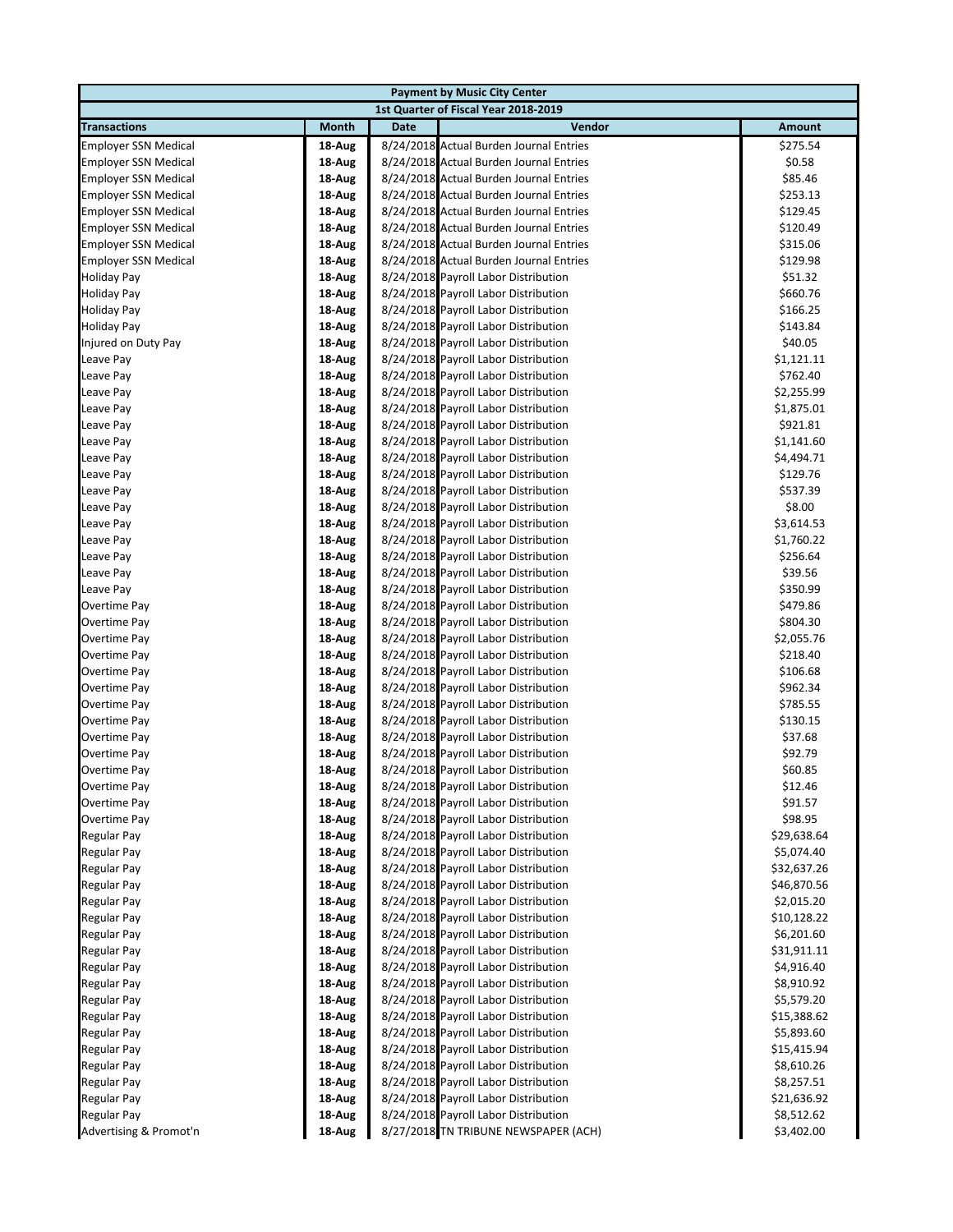|                                      |        |                 | <b>Payment by Music City Center</b>      |              |
|--------------------------------------|--------|-----------------|------------------------------------------|--------------|
|                                      |        |                 | 1st Quarter of Fiscal Year 2018-2019     |              |
| <b>Transactions</b>                  | Month  | Date            | Vendor                                   | Amount       |
| <b>Cable Television</b>              | 18-Aug |                 | 8/27/2018 COMCAST (ACH)                  | \$450.76     |
| Food & Bev-Inhouse                   | 18-Aug |                 | 8/27/2018 CENTERPLATE MCC (ACH)          | \$426.50     |
| Food & Bev-Inhouse                   | 18-Aug |                 | 8/27/2018 CENTERPLATE MCC (ACH)          | \$456.92     |
| Food & Bev-Inhouse                   | 18-Aug |                 | 8/27/2018 CENTERPLATE MCC (ACH)          | \$206.41     |
| Food & Ice                           | 18-Aug |                 | 8/27/2018 CENTERPLATE MCC (ACH)          | \$60.36      |
| Food & Ice                           | 18-Aug |                 | 8/27/2018 CENTERPLATE MCC (ACH)          | \$41.02      |
| Food & Ice                           | 18-Aug |                 | 8/27/2018 CENTERPLATE MCC (ACH)          | \$48.87      |
| Food & Ice                           | 18-Aug |                 | 8/27/2018 CENTERPLATE MCC (ACH)          | \$183.40     |
| Food & Ice                           | 18-Aug |                 | 8/27/2018 CENTERPLATE MCC (ACH)          | \$80.67      |
| <b>Internet Services</b>             | 18-Aug |                 | 8/27/2018 COMCAST (ACH)                  | \$254.85     |
| <b>Internet Services</b>             | 18-Aug |                 | 8/27/2018 COMCAST OF NASHVILLE, LLC (ACH | \$1,157.29   |
| <b>Internet Services</b>             | 18-Aug |                 | 8/27/2018 COMCAST OF NASHVILLE, LLC (ACH | \$2,919.26   |
| Janitorial Srvc                      | 18-Aug |                 | 8/27/2018 INDUSTRIAL STAFFING OF TN (ACH | \$15,976.64  |
| <b>Medical Services</b>              | 18-Aug |                 | 8/27/2018 MED STAR MEDICAL STAFFING INC  | \$1,181.25   |
| <b>Medical Services</b>              | 18-Aug |                 | 8/27/2018 MED STAR MEDICAL STAFFING INC  | \$875.00     |
| <b>Medical Services</b>              | 18-Aug |                 | 8/27/2018 MED STAR MEDICAL STAFFING INC  | \$1,000.00   |
| <b>Medical Services</b>              | 18-Aug |                 | 8/27/2018 MED STAR MEDICAL STAFFING INC  | \$637.50     |
| Rpr & Maint Srvc Elev/Escel          | 18-Aug |                 | 8/27/2018 NASHVILLE MACHINE ELEVATOR CO  | \$14,489.19  |
| <b>Security Services</b>             | 18-Aug |                 | 8/27/2018 ELITE SHOW SERVICES INC (ACH)  | \$10,013.68  |
| <b>Temporary Service</b>             | 18-Aug |                 | 8/27/2018 INDUSTRIAL STAFFING OF TN (ACH | \$9,435.29   |
| <b>Temporary Service</b>             | 18-Aug |                 | 8/27/2018 ELITE SHOW SERVICES INC (ACH)  | \$1,410.17   |
| <b>Temporary Service</b>             | 18-Aug |                 | 8/27/2018 ELITE SHOW SERVICES INC (ACH)  | \$590.32     |
| <b>Laundry Services</b>              | 18-Aug | 8/28/2018 ALSCO |                                          | \$621.38     |
| <b>Laundry Services</b>              | 18-Aug | 8/28/2018 ALSCO |                                          | \$138.00     |
| <b>Laundry Services</b>              | 18-Aug | 8/28/2018 ALSCO |                                          | \$138.00     |
| Other Rpr & Maint Srvc               | 18-Aug |                 | 8/28/2018 BAKER ROOFING CO (ACH)         | \$759.68     |
| Other Rpr & Maint Srvc               | 18-Aug |                 | 8/28/2018 NASHVILLE MACHINE ELEVATOR CO  | \$150.00     |
| <b>HVAC Supply</b>                   | 18-Aug |                 | 8/29/2018 W W GRAINGER (P#)              | \$1,526.60   |
| <b>Internet Services</b>             | 18-Aug |                 | 8/29/2018 AT&T CIRCUITS                  | \$2,759.32   |
| Janitorial Srvc                      | 18-Aug |                 | 8/29/2018 INDUSTRIAL STAFFING OF TN (ACH | \$15,136.61  |
| <b>Medical Services</b>              | 18-Aug |                 | 8/29/2018 MED STAR MEDICAL STAFFING INC  | \$3,687.50   |
| <b>Mngt Cnsltnt Srvc</b>             | 18-Aug |                 | 8/29/2018 CUSHION EMPLOYER SER (ACH)     | \$1,267.00   |
| Other Rpr & Maint Srvc               | 18-Aug |                 | 8/29/2018 HAMILTON MACHINE CO INC (ACH)  | \$524.00     |
| Other Rpr & Maint Srvc               | 18-Aug |                 | 8/29/2018 MERRYMAN-FARR LLC (ACH)        | \$4,215.00   |
| Rpr & Maint Srvc Bld Auto            | 18-Aug |                 | 8/29/2018 JOHNSON CNTRLS INC(TN/NC)(P#)( | \$3,904.13   |
| <b>Security Services</b>             | 18-Aug |                 | 8/29/2018 ELITE SHOW SERVICES INC (ACH)  | \$2,189.60   |
| <b>Security Services</b>             | 18-Aug |                 | 8/29/2018 ELITE SHOW SERVICES INC (ACH)  | \$2,154.68   |
| <b>Security Services</b>             | 18-Aug |                 | 8/29/2018 ELITE SHOW SERVICES INC (ACH)  | \$1,303.60   |
| <b>Security Services</b>             | 18-Aug |                 | 8/29/2018 ELITE SHOW SERVICES INC (ACH)  | \$2,356.20   |
| <b>Security Services</b>             | 18-Aug |                 | 8/29/2018 ELITE SHOW SERVICES INC (ACH)  | \$1,659.42   |
| <b>Temporary Service</b>             | 18-Aug |                 | 8/29/2018 INDUSTRIAL STAFFING OF TN (ACH | \$7,853.67   |
| <b>Uniform Cleaning Service</b>      | 18-Aug |                 | 8/29/2018 CINTAS CORP #051 MATS & RUGS(A | \$963.67     |
| Furniture/Fixtures<\$10K             | 18-Aug |                 | 8/30/2018 LOWES OF MADISON #413 (ACH)    | \$324.00     |
| <b>Host &amp; Hostess</b>            | 18-Aug |                 | 8/30/2018 MCC 8/18 PREPAID EXP RCLS      | \$19,800.00  |
| <b>HVAC Supply</b>                   | 18-Aug |                 | 8/30/2018 SUNSET MARKETING INC           | \$1,416.00   |
| Postage & Delivery Srvc              | 18-Aug |                 | 8/30/2018 SUNSET MARKETING INC           | \$198.00     |
| Registration                         | 18-Aug |                 | 8/30/2018 MCC 8/18 PREPAID EXP RCLS      | \$2,372.00   |
| <b>Rent Tradeshow Booth Expenses</b> | 18-Aug |                 | 8/30/2018 MCC 8/18 PREPAID EXP RCLS      | \$2,100.00   |
| Advertising & Promot'n               | 18-Aug |                 | 8/31/2018 MCC PV#5437582 8/10/2018 Corr  | \$500.00     |
| Advertising & Promot'n               | 18-Aug |                 | 8/31/2018 PINNACLE NATIONAL BANK (MCC CC | \$500.00     |
| <b>Building Maintenance Srvc</b>     | 18-Aug |                 | 8/31/2018 CRAWFORD DOOR SALES (ACH)      | \$205.00     |
| <b>Building Maintenance Srvc</b>     | 18-Aug |                 | 8/31/2018 CRAWFORD DOOR SALES (ACH)      | \$145.00     |
| Cable Television                     | 18-Aug |                 | 8/31/2018 AT&T CIRCUITS                  | \$118.74     |
| <b>Computer Software</b>             | 18-Aug |                 | 8/31/2018 NET TANGO INC (ACH)            | \$400.00     |
| Electric                             | 18-Aug |                 | 8/31/2018 NASHVILLE ELECTRIC SERVICE CO  | \$141,855.79 |
| <b>Electrical Supply</b>             | 18-Aug |                 | 8/31/2018 MCC PCC MUSIC CITY CENTER      | \$94.31      |
| <b>Electrical Supply</b>             | 18-Aug |                 | 8/31/2018 MCC PCC MUSIC CITY CENTER      | \$64.74      |
| <b>Electrical Supply-Lamps</b>       | 18-Aug |                 | 8/31/2018 GRAYBAR ELECTRIC CO INC (ACH)  | \$468.39     |
| <b>Employee Air Travel</b>           | 18-Aug |                 | 8/31/2018 PINNACLE NATIONAL BANK (MCC CC | \$1,703.79   |
| <b>Employee Air Travel</b>           | 18-Aug |                 | 8/31/2018 PINNACLE NATIONAL BANK (MCC CC | \$616.93     |
| <b>Employee Award/Gift</b>           | 18-Aug |                 | 8/31/2018 MCC PCC MUSIC CITY CENTER      | \$300.00     |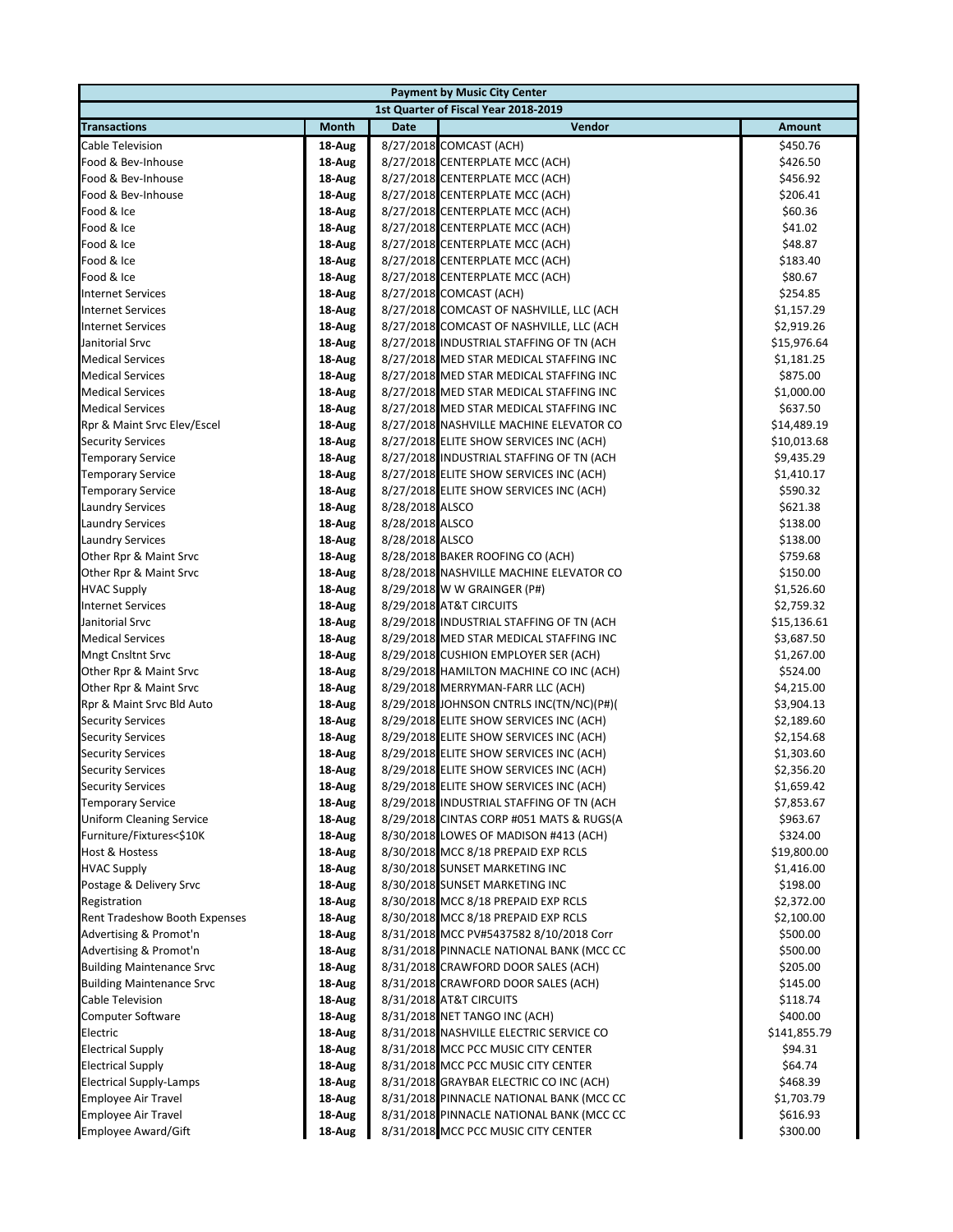| <b>Payment by Music City Center</b>  |                  |                                                                                      |                       |  |  |  |
|--------------------------------------|------------------|--------------------------------------------------------------------------------------|-----------------------|--|--|--|
| 1st Quarter of Fiscal Year 2018-2019 |                  |                                                                                      |                       |  |  |  |
| <b>Transactions</b>                  | Month            | Vendor<br>Date                                                                       | <b>Amount</b>         |  |  |  |
| <b>Employee Local Travel/Park</b>    | 18-Aug           | 8/31/2018 MCC PCC MUSIC CITY CENTER                                                  | \$15.00               |  |  |  |
| Employee Local Travel/Park           | 18-Aug           | 8/31/2018 MCC PCC MUSIC CITY CENTER                                                  | \$16.00               |  |  |  |
| Employee Local Travel/Park           | 18-Aug           | 8/31/2018 MCC PCC MUSIC CITY CENTER                                                  | \$29.76               |  |  |  |
| Employee Out-of-town Travel          | 18-Aug           | 8/31/2018 PINNACLE NATIONAL BANK (MCC CC                                             | \$2,056.90            |  |  |  |
| Employee Out-of-town Travel          | 18-Aug           | 8/31/2018 IVEY, BRIAN                                                                | \$46.50               |  |  |  |
| Employee Out-of-town Travel          | 18-Aug           | 8/31/2018 STARKS, CHARLES L                                                          | \$353.55              |  |  |  |
| Employee Out-of-town Travel          | 18-Aug           | 8/31/2018 STARKS, CHARLES L                                                          | \$1,917.20            |  |  |  |
| Employee Out-of-town Travel          | 18-Aug           | 8/31/2018 PINNACLE NATIONAL BANK (MCC CC                                             | \$1,338.88            |  |  |  |
| Food & Bev-Inhouse                   | 18-Aug           | 8/31/2018 CENTERPLATE MCC (ACH)                                                      | \$409.37              |  |  |  |
| Food & Ice                           | 18-Aug           | 8/31/2018 CENTERPLATE MCC (ACH)                                                      | \$47.29               |  |  |  |
| Food & Ice                           | 18-Aug           | 8/31/2018 CENTERPLATE MCC (ACH)                                                      | \$499.80              |  |  |  |
| Gas                                  | 18-Aug           | 8/31/2018 PIEDMONT NATURAL GAS CO (METRO                                             | \$2,825.02            |  |  |  |
| <b>Host &amp; Hostess</b>            | 18-Aug           | 8/31/2018 OMNI NASHVILLE LLC (ACH)                                                   | \$241.70              |  |  |  |
| <b>Host &amp; Hostess</b>            | 18-Aug           | 8/31/2018 PINNACLE NATIONAL BANK (MCC CC                                             | \$55.44               |  |  |  |
| <b>Internet Services</b>             | 18-Aug           | 8/31/2018 AT&T MOBILITY (REMIT)                                                      | \$55.75               |  |  |  |
| Janitorial Srvc                      | 18-Aug           | 8/31/2018 INDUSTRIAL STAFFING OF TN (ACH                                             | \$15,843.65           |  |  |  |
| Janitorial Srvc                      | 18-Aug           | 8/31/2018 INDUSTRIAL STAFFING OF TN (ACH                                             | \$14,481.45           |  |  |  |
| <b>Laundry Services</b>              | 18-Aug           | 8/31/2018 ALSCO                                                                      | \$1,213.63            |  |  |  |
| <b>Laundry Services</b>              | 18 Aug           | 8/31/2018 ALSCO                                                                      | \$138.00              |  |  |  |
| <b>Legal Services</b>                | 18-Aug           | 8/31/2018 BONE MCALLESTER NORTON PLLC                                                | \$10,867.76           |  |  |  |
| <b>Medical Services</b>              | 18-Aug           | 8/31/2018 MED STAR MEDICAL STAFFING INC                                              | \$900.00              |  |  |  |
| <b>Mngt Cnsltnt Srvc</b>             | 18-Aug           | 8/31/2018 PINNACLE NATIONAL BANK (MCC CC                                             | \$45.00               |  |  |  |
| <b>Mngt Cnsltnt Srvc</b>             | 18-Aug           | 8/31/2018 MCC 8/18 Misc A/R Entry                                                    | $-$20,092.50$         |  |  |  |
| <b>Mngt Cnsltnt Srvc</b>             | 18-Aug           | 8/31/2018 COMMONWEALTH DEVELOPMENT GRP I                                             | \$20,092.50           |  |  |  |
| <b>Mngt Cnsltnt Srvc</b>             | 18-Aug           | 8/31/2018 COMMONWEALTH DEVELOPMENT GRP I                                             | \$4,232.50            |  |  |  |
| <b>Mngt Cnsltnt Srvc</b>             | 18-Aug           | 8/31/2018 INQUIRIES SCREENING (ACH)                                                  | \$489.50              |  |  |  |
| Offc & Admin Supply                  | 18-Aug           | 8/31/2018 DURYS (ACH)                                                                | \$596.95              |  |  |  |
| Other Rpr & Maint Srvc               | 18-Aug           | 8/31/2018 JOHNSON CONTROLS INC/CARDKEY (                                             | \$1,438.00            |  |  |  |
| Other Rpr & Maint Srvc               | 18-Aug           | 8/31/2018 HAMILTON MACHINE CO INC (ACH)                                              | \$573.85              |  |  |  |
| Other Rpr & Maint Srvc               | 18-Aug           | 8/31/2018 NASHVILLE MACHINE ELEVATOR CO                                              | \$2,916.00            |  |  |  |
| Other Rpr & Maint Srvc               | 18-Aug           | 8/31/2018 FIRE PRO LLC (ACH)                                                         | \$1,555.00            |  |  |  |
| Other Rpr & Maint Srvc               | 18-Aug           | 8/31/2018 NASHVILLE MACHINE ELEVATOR CO                                              | \$1,126.20            |  |  |  |
| Other Rpr & Maint Srvc               | 18-Aug           | 8/31/2018 PIERREMONT MEDIA GROUP INC (AC                                             | \$1,029.00            |  |  |  |
| Other Rpr & Maint Srvc               | 18-Aug           | 8/31/2018 MCC 8/18 Misc A/R Entry                                                    | $-$1,137.86$          |  |  |  |
| Other Rpr & Maint Srvc               | 18-Aug           | 8/31/2018 ATECH INC                                                                  | \$2,898.57            |  |  |  |
| Other Rpr & Maint Srvc               | 18-Aug           | 8/31/2018 MAYNARD SELECT LLC (ACH)                                                   | \$125.00              |  |  |  |
| Other Rpr & Maint Srvc               | 18-Aug           | 8/31/2018 MAYNARD SELECT LLC (ACH)                                                   | \$1,757.54            |  |  |  |
| Other Rpr & Maint Srvc               | 18-Aug           | 8/31/2018 HAMILTON MACHINE CO INC (ACH)                                              | \$4,350.00            |  |  |  |
| <b>Pest Control Srvc</b>             | 18-Aug           | 8/31/2018 MIDDLE TN EXTERMINATING (ACH)                                              | \$1,407.00            |  |  |  |
| Postage & Delivery Srvc              | 18-Aug           | 8/31/2018 GRAYBAR ELECTRIC CO INC (ACH)                                              | \$28.93               |  |  |  |
| Postage & Delivery Srvc              | 18 Aug           | 8/31/2018 TN REGIONAL SAFETY COUNCIL INC                                             | \$12.31               |  |  |  |
| Printing/Binding                     | 18-Aug           | 8/31/2018 MCC PCC MUSIC CITY CENTER                                                  | \$20.47               |  |  |  |
| Registration                         | 18 Aug           | 8/31/2018 PINNACLE NATIONAL BANK (MCC CC                                             | \$5,461.50            |  |  |  |
| Registration                         | 18 Aug           | 8/31/2018 MCC PCC MUSIC CITY CENTER                                                  | \$35.00               |  |  |  |
| Registration                         | 18 Aug           | 8/31/2018 MCC PCC MUSIC CITY CENTER                                                  | \$95.00               |  |  |  |
| Registration                         | 18-Aug           | 8/31/2018 MCC PCC MUSIC CITY CENTER<br>8/31/2018 MCC PCC MUSIC CITY CENTER           | \$10.00               |  |  |  |
| Registration                         | 18-Aug           |                                                                                      | \$26.53               |  |  |  |
| Registration<br>Registration         | 18 Aug           | 8/31/2018 TN REGIONAL SAFETY COUNCIL INC<br>8/31/2018 PINNACLE NATIONAL BANK (MCC CC | \$58.50               |  |  |  |
| Registration                         | 18 Aug<br>18-Aug | 8/31/2018 MCC PCC MUSIC CITY CENTER                                                  | \$1,370.00<br>\$28.00 |  |  |  |
| Registration                         | 18-Aug           | 8/31/2018 MCC PCC MUSIC CITY CENTER                                                  | \$30.00               |  |  |  |
| <b>Rent Equipment</b>                | 18 Aug           | 8/31/2018 AT&T MOBILITY II LLC                                                       | \$2,000.00            |  |  |  |
| <b>Rent Equipment</b>                | 18-Aug           | 8/31/2018 LMG INC (ACH)                                                              | \$380.51              |  |  |  |
| <b>Rent Tradeshow Booth Expenses</b> | 18-Aug           | 8/31/2018 PINNACLE NATIONAL BANK (MCC CC                                             | \$796.00              |  |  |  |
| Rpr & Maint Srvc Bld Auto            | 18-Aug           | 8/31/2018 JOHNSON CONTROLS INC/CARDKEY (                                             | \$3,904.17            |  |  |  |
| Rpr & Maint Srvc Green Roof          | 18-Aug           | 8/31/2018 GREENRISE TECHNOLOGIES (ACH)                                               | \$6,224.89            |  |  |  |
| Software License                     | 18 Aug           | 8/31/2018 PINNACLE NATIONAL BANK (MCC CC                                             | \$32.95               |  |  |  |
| <b>Subscriptions</b>                 | 18 Aug           | 8/31/2018 TENNESSEAN, THE (CIRCULATION O                                             | \$515.90              |  |  |  |
| Telephone & Telegraph                | 18-Aug           | 8/31/2018 AT&T (PO BOX 105320)(105262)(7                                             | \$300.00              |  |  |  |
| <b>Temporary Service</b>             | 18-Aug           | 8/31/2018 MCC 08/18 Temp Labor RCLS                                                  | -\$4,764.38           |  |  |  |
| <b>Temporary Service</b>             | 18-Aug           | 8/31/2018 INDUSTRIAL STAFFING OF TN (ACH                                             | \$7,421.40            |  |  |  |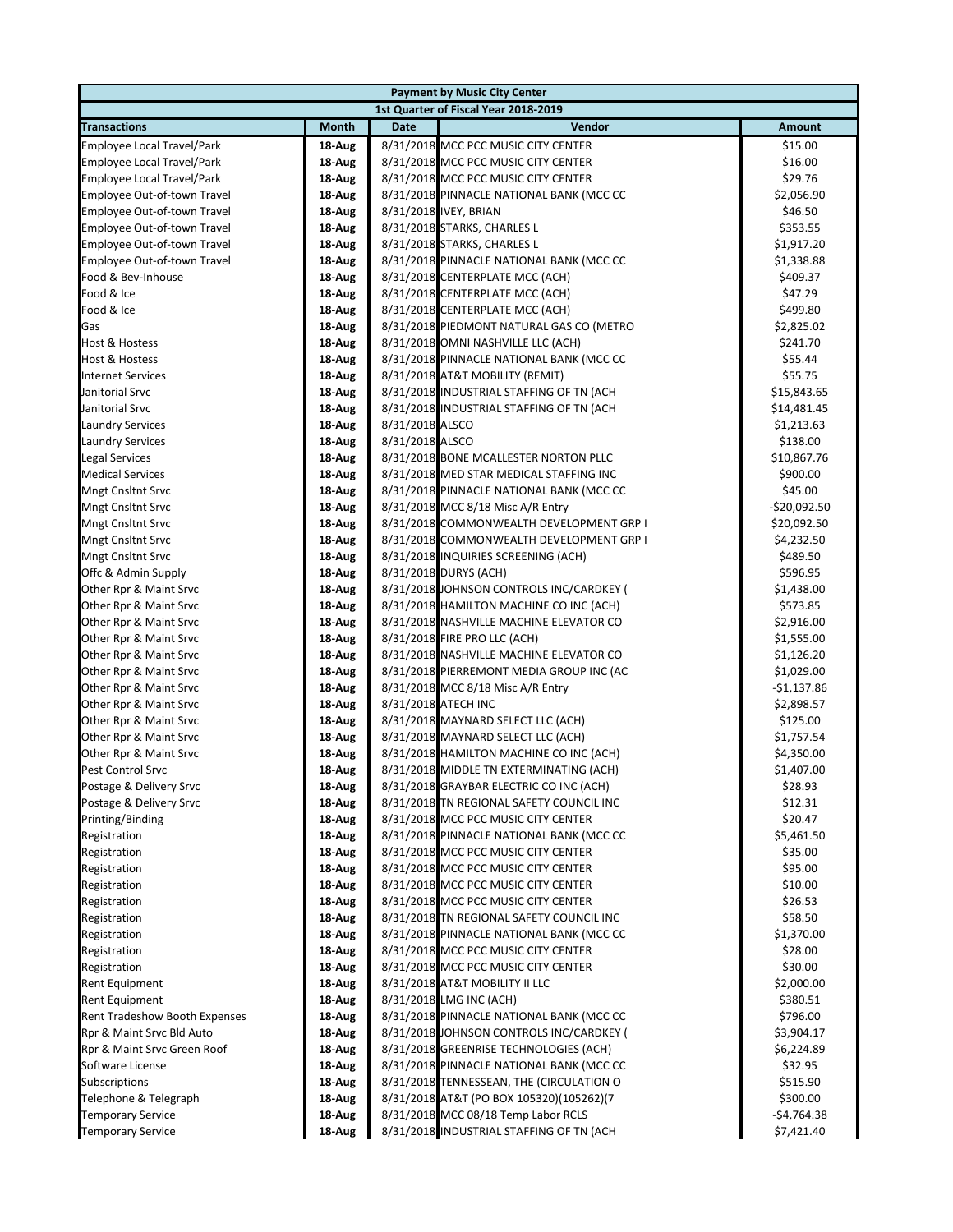|                                      |              | <b>Payment by Music City Center</b> |                                          |                |  |  |
|--------------------------------------|--------------|-------------------------------------|------------------------------------------|----------------|--|--|
| 1st Quarter of Fiscal Year 2018-2019 |              |                                     |                                          |                |  |  |
| <b>Transactions</b>                  | <b>Month</b> | <b>Date</b>                         | Vendor                                   | Amount         |  |  |
| <b>Temporary Service</b>             | 18-Aug       |                                     | 8/31/2018 INDUSTRIAL STAFFING OF TN (ACH | \$6,673.29     |  |  |
| <b>Temporary Service</b>             | 18-Aug       |                                     | 8/31/2018 ELITE SHOW SERVICES INC (ACH)  | \$486.51       |  |  |
| <b>Temporary Service</b>             | 18-Aug       |                                     | 8/31/2018 ELITE SHOW SERVICES INC (ACH)  | \$3,633.54     |  |  |
| <b>Temporary Service</b>             | 18-Aug       |                                     | 8/31/2018 ELITE SHOW SERVICES INC (ACH)  | \$1,064.87     |  |  |
| <b>Temporary Service</b>             | 18-Aug       |                                     | 8/31/2018 ELITE SHOW SERVICES INC (ACH)  | \$7,053.25     |  |  |
| <b>Temporary Service</b>             | 18-Aug       |                                     | 8/31/2018 ELITE SHOW SERVICES INC (ACH)  | $-$43.00$      |  |  |
| <b>Temporary Service</b>             | 18-Aug       | 8/31/2018 LOOMIS FARGO & CO         |                                          | \$1,232.15     |  |  |
| <b>Temporary Service</b>             | 18-Aug       | 8/31/2018 LMG INC (ACH)             |                                          | \$100.00       |  |  |
| <b>Temporary Service-Reimb</b>       | 18-Aug       |                                     | 8/31/2018 MCC 08/18 Temp Labor RCLS      | \$4,764.38     |  |  |
| <b>Uniform Cleaning Service</b>      | 18-Aug       |                                     | 8/31/2018 CINTAS CORP #051 MATS & RUGS(A | \$1,601.69     |  |  |
| <b>Uniform Cleaning Service</b>      | 18-Aug       |                                     | 8/31/2018 CINTAS CORP #051 MATS & RUGS(A | $-$ \$88.56    |  |  |
| Water                                | 18-Aug       | 8/31/2018 W&S/AUG 18/WATER IDB      |                                          | \$4,033.93     |  |  |
| Water                                | 18-Aug       | 8/31/2018 W&S/AUG 18/SEWER IDB      |                                          | \$4,140.41     |  |  |
| <b>August Total</b>                  | 18-Aug       |                                     |                                          | \$1,739,377.64 |  |  |
| <b>Convention Center Authority</b>   | 18-Sep       |                                     | 9/1/2018 ADM FY19 9/18 LOCAP Billing     | \$36,800.00    |  |  |
| Info Systems Charge                  | 18-Sep       |                                     | 9/1/2018 ITS 09/18 FY 19 ISF BILLING     | \$22,800.00    |  |  |
| Insurance-Liability/PropDmg          | 18-Sep       |                                     | 9/1/2018 MCC 9/18 INSURANCE RCLS         | \$11,302.00    |  |  |
| Insurance-Liability/PropDmg          | 18-Sep       |                                     | 9/1/2018 MCC 9/18 INSURANCE RCLS         | \$271.25       |  |  |
| Insurance-Liability/PropDmg          | 18-Sep       |                                     | 9/1/2018 MCC 9/18 INSURANCE RCLS         | \$10,976.00    |  |  |
| Insurance-Liability/PropDmg          | 18-Sep       |                                     | 9/1/2018 MCC 9/18 INSURANCE RCLS         | \$4,820.50     |  |  |
| Insurance-Liability/PropDmg          | 18-Sep       |                                     | 9/1/2018 MCC 9/18 INSURANCE RCLS         | \$602.75       |  |  |
| Insurance-Liability/PropDmg          | 18-Sep       |                                     | 9/1/2018 MCC 9/18 INSURANCE RCLS         | \$392.25       |  |  |
| Insurance-Liability/PropDmg          | 18-Sep       |                                     | 9/1/2018 MCC 9/18 INSURANCE RCLS         | \$3,553.17     |  |  |
| Insurance-Liability/PropDmg          | 18-Sep       |                                     | 9/1/2018 MCC 9/18 INSURANCE RCLS         | \$2,085.17     |  |  |
| Insurance-Liability/PropDmg          | 18-Sep       |                                     | 9/1/2018 MCC 9/18 INSURANCE RCLS         | \$978.67       |  |  |
| Insurance-Liability/PropDmg          | 18-Sep       |                                     | 9/1/2018 MCC 9/18 INSURANCE RCLS         | \$300.00       |  |  |
| Insurance-Vehicles                   | 18-Sep       |                                     | 9/1/2018 MCC 9/18 INSURANCE RCLS         | \$832.92       |  |  |
| Insurance-Workman's Comp             | 18-Sep       |                                     | 9/1/2018 MCC 9/18 INSURANCE RCLS         | \$5,080.50     |  |  |
| MIS Tech Revolving Charge            | 18-Sep       |                                     | 9/1/2018 ITS PC REVOLVING FD 09/18       | \$1,659.51     |  |  |
| Rpr & Maint Srvc Air Walls           | 18-Sep       |                                     | 9/1/2018 MCC 9/18 SRVC CONTRACT RCLS     | \$3,550.00     |  |  |
| Rpr & Maint Srvc Air Walls           | 18-Sep       |                                     | 9/1/2018 MCC 9/18 SRVC CONTRACT RCLS     | \$3,000.00     |  |  |
| Rpr & Maint Srvc Crestron            | 18-Sep       |                                     | 9/1/2018 MCC 9/18 SRVC CONTRACT RCLS     | \$2,066.66     |  |  |
| Rpr & Maint Srvc Solar Panel         | 18-Sep       |                                     | 9/1/2018 MCC 9/18 SRVC CONTRACT RCLS     | \$450.00       |  |  |
| Rpr & Maint Srvc UPS                 | 18-Sep       |                                     | 9/1/2018 MCC 9/18 SRVC CONTRACT RCLS     | \$1,093.25     |  |  |
| Landscaping Srvc                     | 18-Sep       |                                     | 9/4/2018 REED LANDSCAPING INC (ACH)      | \$2,800.00     |  |  |
| Other Rpr & Maint Srvc               | 18-Sep       | 9/4/2018 RICOH USA INC (ACH)        |                                          | \$527.95       |  |  |
| Other Rpr & Maint Srvc               | 18-Sep       | 9/4/2018 RICOH USA INC (ACH)        |                                          | \$52.01        |  |  |
| Other Rpr & Maint Srvc               | 18-Sep       | 9/4/2018 RICOH USA INC (ACH)        |                                          | \$120.61       |  |  |
| Other Rpr & Maint Srvc               | 18-Sep       | 9/4/2018 RICOH USA INC (ACH)        |                                          | \$120.61       |  |  |
| Other Rpr & Maint Srvc               | 18-Sep       | 9/4/2018 RICOH USA INC (ACH)        |                                          | \$1,125.87     |  |  |
| Other Rpr & Maint Srvc               | 18-Sep       | 9/4/2018 RICOH USA INC (ACH)        |                                          | \$260.07       |  |  |
| Other Rpr & Maint Srvc               | 18-Sep       | 9/4/2018 RICOH USA INC (ACH)        |                                          | \$26.69        |  |  |
| Other Rpr & Maint Srvc               | 18-Sep       | 9/4/2018 RICOH USA INC (ACH)        |                                          | \$240.22       |  |  |
| Other Rpr & Maint Srvc               | 18-Sep       | 9/4/2018 RICOH USA INC (ACH)        |                                          | \$164.13       |  |  |
| Other Rpr & Maint Srvc               | 18-Sep       | 9/4/2018 RICOH USA INC (ACH)        |                                          | \$367.37       |  |  |
| Other Rpr & Maint Srvc               | 18-Sep       | 9/4/2018 RICOH USA INC (ACH)        |                                          | \$294.78       |  |  |
| Rpr & Maint Srvc Access Ctrl         | 18-Sep       |                                     | 9/4/2018 JOHNSON CONTROLS FIRE PROTECTI  | \$3,166.67     |  |  |
| Rpr & Maint Srvc CCTV                | 18-Sep       |                                     | 9/4/2018 JOHNSON CONTROLS FIRE PROTECTI  | \$4,250.00     |  |  |
| Allowance-Cell/Mobile Devices        | 18-Sep       |                                     | 9/7/2018 Payroll Labor Distribution      | \$276.00       |  |  |
| Allowance-Cell/Mobile Devices        | 18-Sep       |                                     | 9/7/2018 Payroll Labor Distribution      | \$92.00        |  |  |
| Allowance-Cell/Mobile Devices        | 18-Sep       |                                     | 9/7/2018 Payroll Labor Distribution      | \$92.00        |  |  |
| Allowance-Cell/Mobile Devices        | 18-Sep       |                                     | 9/7/2018 Payroll Labor Distribution      | \$138.00       |  |  |
| Allowance-Cell/Mobile Devices        | 18-Sep       |                                     | 9/7/2018 Payroll Labor Distribution      | \$46.00        |  |  |
| Allowance-Cell/Mobile Devices        | 18-Sep       |                                     | 9/7/2018 Payroll Labor Distribution      | \$92.00        |  |  |
| Allowance-Cell/Mobile Devices        | 18-Sep       |                                     | 9/7/2018 Payroll Labor Distribution      | \$230.00       |  |  |
| Allowance-Cell/Mobile Devices        | 18-Sep       |                                     | 9/7/2018 Payroll Labor Distribution      | \$46.00        |  |  |
| Allowance-Cell/Mobile Devices        | 18-Sep       |                                     | 9/7/2018 Payroll Labor Distribution      | \$46.00        |  |  |
| Allowance-Cell/Mobile Devices        | 18-Sep       |                                     | 9/7/2018 Payroll Labor Distribution      | \$230.00       |  |  |
| Allowance-Cell/Mobile Devices        | 18-Sep       |                                     | 9/7/2018 Payroll Labor Distribution      | \$138.00       |  |  |
| Allowance-Cell/Mobile Devices        | 18-Sep       |                                     | 9/7/2018 Payroll Labor Distribution      | \$46.00        |  |  |
| Allowance-Cell/Mobile Devices        | 18-Sep       |                                     | 9/7/2018 Payroll Labor Distribution      | \$92.00        |  |  |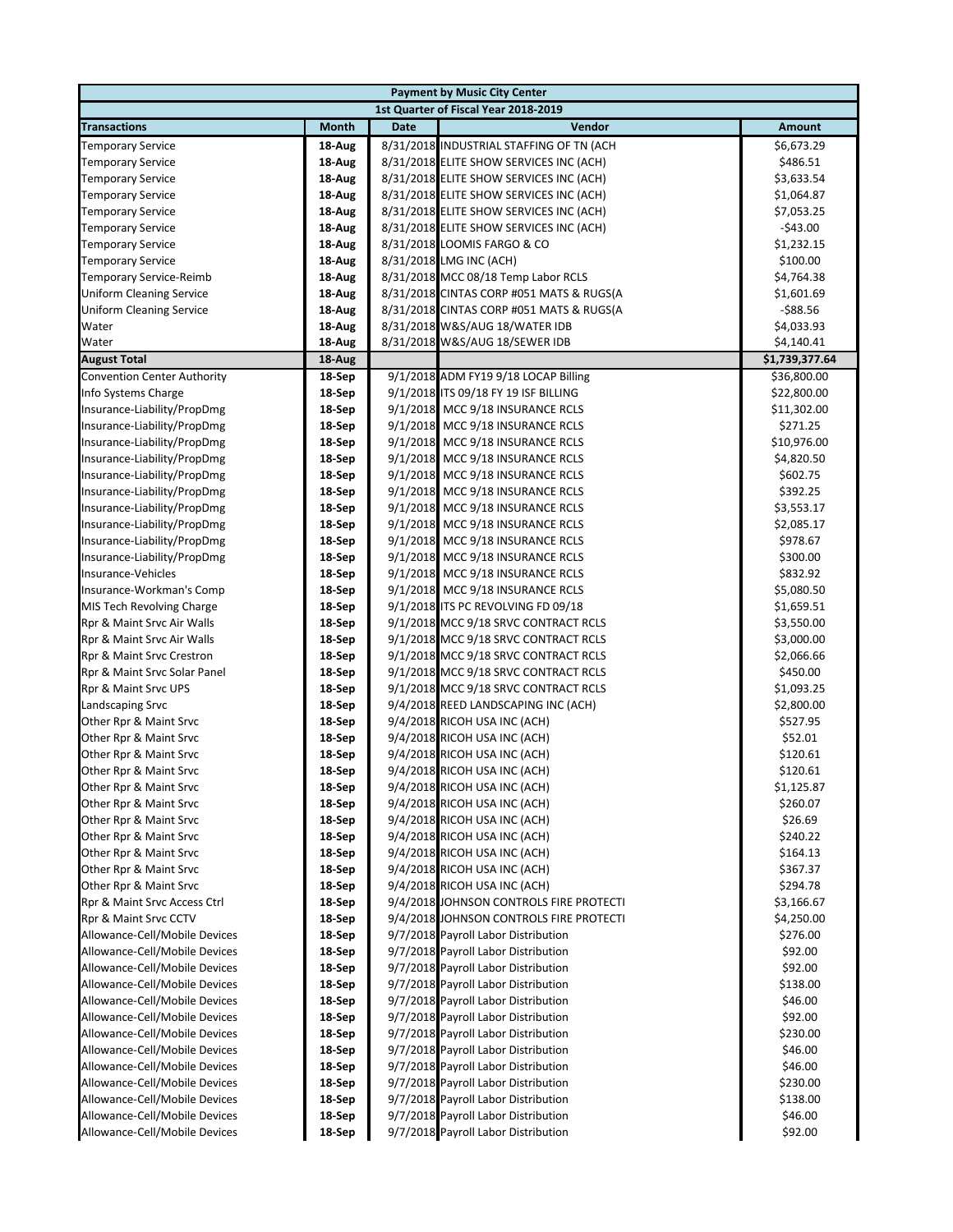| <b>Payment by Music City Center</b> |        |      |                                        |               |  |  |
|-------------------------------------|--------|------|----------------------------------------|---------------|--|--|
|                                     |        |      | 1st Quarter of Fiscal Year 2018-2019   |               |  |  |
| <b>Transactions</b>                 | Month  | Date | Vendor                                 | <b>Amount</b> |  |  |
| Allowance-Cell/Mobile Devices       | 18-Sep |      | 9/7/2018 Payroll Labor Distribution    | \$92.00       |  |  |
| Allowance-Cell/Mobile Devices       | 18-Sep |      | 9/7/2018 Payroll Labor Distribution    | \$92.00       |  |  |
| Allowance-Cell/Mobile Devices       | 18-Sep |      | 9/7/2018 Payroll Labor Distribution    | \$92.00       |  |  |
| Cafe Plan Pre-Tax Savings           | 18-Sep |      | 9/7/2018 Actual Burden Journal Entries | \$152.29      |  |  |
| Cafe Plan Pre-Tax Savings           | 18-Sep |      | 9/7/2018 Actual Burden Journal Entries | \$27.08       |  |  |
| Cafe Plan Pre-Tax Savings           | 18-Sep |      | 9/7/2018 Actual Burden Journal Entries | \$161.78      |  |  |
| Cafe Plan Pre-Tax Savings           | 18-Sep |      | 9/7/2018 Actual Burden Journal Entries | \$341.72      |  |  |
| Cafe Plan Pre-Tax Savings           | 18-Sep |      | 9/7/2018 Actual Burden Journal Entries | \$20.96       |  |  |
| Cafe Plan Pre-Tax Savings           | 18-Sep |      | 9/7/2018 Actual Burden Journal Entries | \$55.07       |  |  |
| Cafe Plan Pre-Tax Savings           | 18-Sep |      | 9/7/2018 Actual Burden Journal Entries | \$29.00       |  |  |
| Cafe Plan Pre-Tax Savings           | 18-Sep |      | 9/7/2018 Actual Burden Journal Entries | \$233.19      |  |  |
| Cafe Plan Pre-Tax Savings           | 18-Sep |      | 9/7/2018 Actual Burden Journal Entries | \$30.94       |  |  |
| Cafe Plan Pre-Tax Savings           | 18-Sep |      | 9/7/2018 Actual Burden Journal Entries | \$44.30       |  |  |
| Cafe Plan Pre-Tax Savings           | 18-Sep |      | 9/7/2018 Actual Burden Journal Entries | $-520.66$     |  |  |
| Cafe Plan Pre-Tax Savings           | 18-Sep |      | 9/7/2018 Actual Burden Journal Entries | \$42.92       |  |  |
| Cafe Plan Pre-Tax Savings           | 18-Sep |      | 9/7/2018 Actual Burden Journal Entries | \$14.52       |  |  |
| Cafe Plan Pre-Tax Savings           | 18-Sep |      | 9/7/2018 Actual Burden Journal Entries | \$66.42       |  |  |
| Cafe Plan Pre-Tax Savings           | 18-Sep |      | 9/7/2018 Actual Burden Journal Entries | \$19.90       |  |  |
| Cafe Plan Pre-Tax Savings           | 18-Sep |      | 9/7/2018 Actual Burden Journal Entries | \$35.00       |  |  |
| Cafe Plan Pre-Tax Savings           | 18-Sep |      | 9/7/2018 Actual Burden Journal Entries | \$33.07       |  |  |
| Cafe Plan Pre-Tax Savings           | 18-Sep |      | 9/7/2018 Actual Burden Journal Entries | \$56.73       |  |  |
| CCA Employer 401K Plan              | 18-Sep |      | 9/7/2018 Actual Burden Journal Entries | \$950.14      |  |  |
| CCA Employer 401K Plan              | 18-Sep |      | 9/7/2018 Actual Burden Journal Entries | \$1,096.37    |  |  |
| CCA Employer 401K Plan              | 18-Sep |      | 9/7/2018 Actual Burden Journal Entries | \$1,219.42    |  |  |
| CCA Employer 401K Plan              | 18-Sep |      | 9/7/2018 Actual Burden Journal Entries | \$405.19      |  |  |
| CCA Employer 401K Plan              | 18-Sep |      | 9/7/2018 Actual Burden Journal Entries | \$1,094.08    |  |  |
| CCA Employer 401K Plan              | 18-Sep |      | 9/7/2018 Actual Burden Journal Entries | \$145.82      |  |  |
| CCA Employer 401K Plan              | 18-Sep |      | 9/7/2018 Actual Burden Journal Entries | \$225.12      |  |  |
| CCA Employer 401K Plan              | 18-Sep |      | 9/7/2018 Actual Burden Journal Entries | \$193.33      |  |  |
| CCA Employer 401K Plan              | 18-Sep |      | 9/7/2018 Actual Burden Journal Entries | \$431.22      |  |  |
| CCA Employer 401K Plan              | 18-Sep |      | 9/7/2018 Actual Burden Journal Entries | \$241.77      |  |  |
| CCA Employer 401K Plan              | 18-Sep |      | 9/7/2018 Actual Burden Journal Entries | \$166.06      |  |  |
| <b>Employer Dental Group</b>        | 18-Sep |      | 9/7/2018 Actual Burden Journal Entries | \$253.33      |  |  |
| <b>Employer Dental Group</b>        | 18-Sep |      | 9/7/2018 Actual Burden Journal Entries | \$28.28       |  |  |
| <b>Employer Dental Group</b>        | 18-Sep |      | 9/7/2018 Actual Burden Journal Entries | \$283.79      |  |  |
| <b>Employer Dental Group</b>        | 18-Sep |      | 9/7/2018 Actual Burden Journal Entries | \$511.47      |  |  |
| <b>Employer Dental Group</b>        | 18-Sep |      | 9/7/2018 Actual Burden Journal Entries | \$18.01       |  |  |
| <b>Employer Dental Group</b>        | 18-Sep |      | 9/7/2018 Actual Burden Journal Entries | \$80.57       |  |  |
| <b>Employer Dental Group</b>        | 18-Sep |      | 9/7/2018 Actual Burden Journal Entries | \$36.02       |  |  |
| <b>Employer Dental Group</b>        | 18-Sep |      | 9/7/2018 Actual Burden Journal Entries | \$384.11      |  |  |
| <b>Employer Dental Group</b>        | 18-Sep |      | 9/7/2018 Actual Burden Journal Entries | \$42.42       |  |  |
| <b>Employer Dental Group</b>        | 18-Sep |      | 9/7/2018 Actual Burden Journal Entries | \$87.03       |  |  |
| <b>Employer Dental Group</b>        | 18-Sep |      | 9/7/2018 Actual Burden Journal Entries | $-542.42$     |  |  |
| <b>Employer Dental Group</b>        | 18-Sep |      | 9/7/2018 Actual Burden Journal Entries | \$78.44       |  |  |
| <b>Employer Dental Group</b>        | 18-Sep |      | 9/7/2018 Actual Burden Journal Entries | \$36.02       |  |  |
| <b>Employer Dental Group</b>        | 18-Sep |      | 9/7/2018 Actual Burden Journal Entries | \$150.48      |  |  |
| <b>Employer Dental Group</b>        | 18-Sep |      | 9/7/2018 Actual Burden Journal Entries | \$32.15       |  |  |
| <b>Employer Dental Group</b>        | 18-Sep |      | 9/7/2018 Actual Burden Journal Entries | \$54.03       |  |  |
| <b>Employer Dental Group</b>        | 18-Sep |      | 9/7/2018 Actual Burden Journal Entries | \$46.29       |  |  |
| <b>Employer Dental Group</b>        | 18-Sep |      | 9/7/2018 Actual Burden Journal Entries | \$70.31       |  |  |
| <b>Employer Group Health</b>        | 18-Sep |      | 9/7/2018 Actual Burden Journal Entries | \$5,916.00    |  |  |
| <b>Employer Group Health</b>        | 18-Sep |      | 9/7/2018 Actual Burden Journal Entries | \$978.00      |  |  |
| <b>Employer Group Health</b>        | 18-Sep |      | 9/7/2018 Actual Burden Journal Entries | \$5,970.00    |  |  |
| <b>Employer Group Health</b>        | 18-Sep |      | 9/7/2018 Actual Burden Journal Entries | \$12,334.07   |  |  |
| <b>Employer Group Health</b>        | 18-Sep |      | 9/7/2018 Actual Burden Journal Entries | \$750.00      |  |  |
| <b>Employer Group Health</b>        | 18-Sep |      | 9/7/2018 Actual Burden Journal Entries | \$2,671.07    |  |  |
| <b>Employer Group Health</b>        | 18-Sep |      | 9/7/2018 Actual Burden Journal Entries | \$1,035.00    |  |  |
| <b>Employer Group Health</b>        | 18-Sep |      | 9/7/2018 Actual Burden Journal Entries | \$8,391.00    |  |  |
| <b>Employer Group Health</b>        | 18-Sep |      | 9/7/2018 Actual Burden Journal Entries | \$1,056.00    |  |  |
| <b>Employer Group Health</b>        | 18-Sep |      | 9/7/2018 Actual Burden Journal Entries | \$1,629.00    |  |  |
| <b>Employer Group Health</b>        | 18-Sep |      | 9/7/2018 Actual Burden Journal Entries | $-$ \$810.00  |  |  |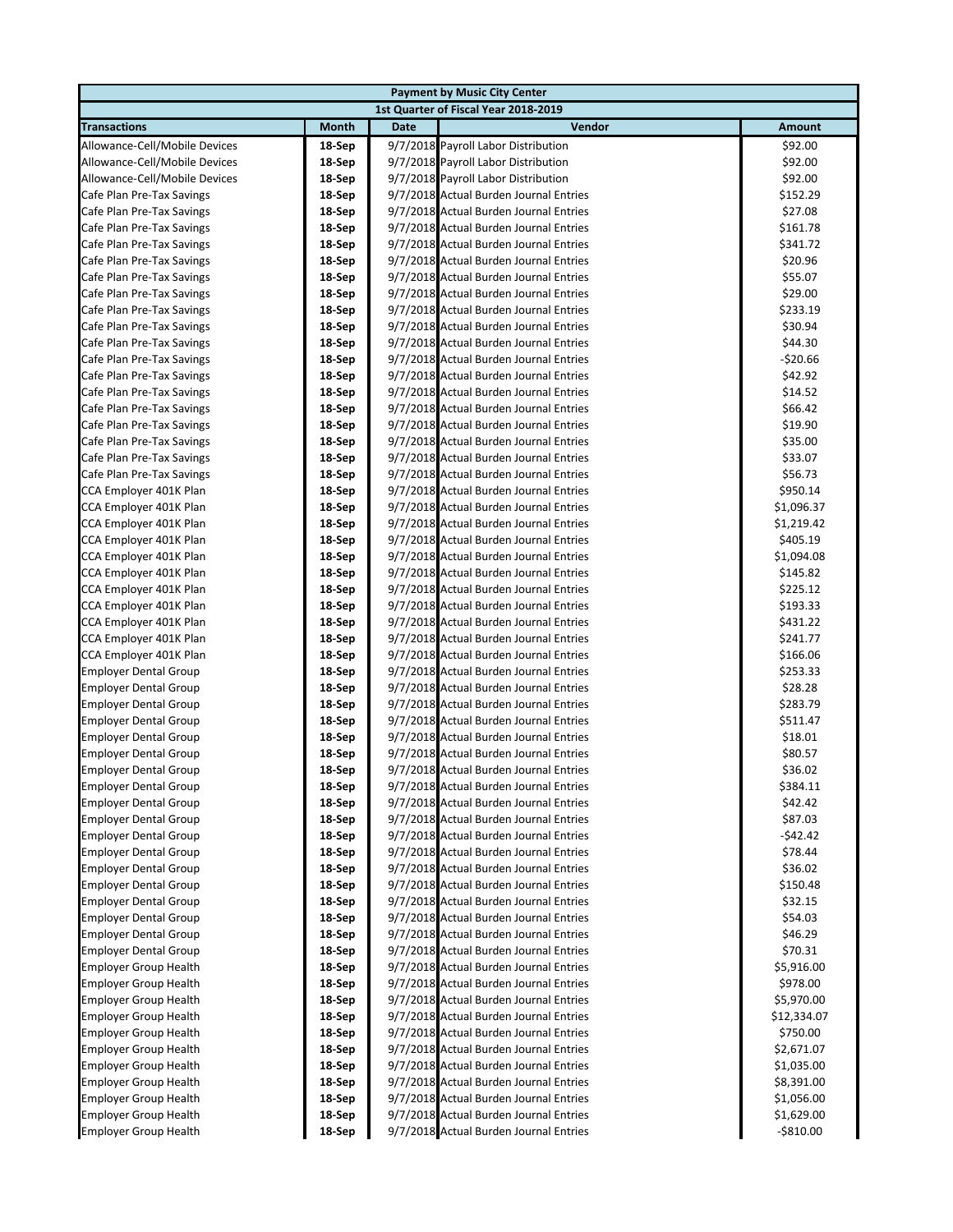| <b>Payment by Music City Center</b>                |                  |             |                                                                                  |                        |  |  |
|----------------------------------------------------|------------------|-------------|----------------------------------------------------------------------------------|------------------------|--|--|
| 1st Quarter of Fiscal Year 2018-2019               |                  |             |                                                                                  |                        |  |  |
| <b>Transactions</b>                                | Month            | <b>Date</b> | Vendor                                                                           | <b>Amount</b>          |  |  |
| <b>Employer Group Health</b>                       | 18-Sep           |             | 9/7/2018 Actual Burden Journal Entries                                           | \$1,533.00             |  |  |
| <b>Employer Group Health</b>                       | 18-Sep           |             | 9/7/2018 Actual Burden Journal Entries                                           | \$555.00               |  |  |
| <b>Employer Group Health</b>                       | 18-Sep           |             | 9/7/2018 Actual Burden Journal Entries                                           | \$2,400.00             |  |  |
| <b>Employer Group Health</b>                       | 18-Sep           |             | 9/7/2018 Actual Burden Journal Entries                                           | \$678.00               |  |  |
| <b>Employer Group Health</b>                       | 18-Sep           |             | 9/7/2018 Actual Burden Journal Entries                                           | \$1,263.00             |  |  |
| <b>Employer Group Health</b>                       | 18-Sep           |             | 9/7/2018 Actual Burden Journal Entries                                           | \$1,233.00             |  |  |
| <b>Employer Group Health</b>                       | 18-Sep           |             | 9/7/2018 Actual Burden Journal Entries                                           | \$1,947.86             |  |  |
| <b>Employer Group Life</b>                         | 18-Sep           |             | 9/7/2018 Actual Burden Journal Entries                                           | \$241.40               |  |  |
| <b>Employer Group Life</b>                         | 18-Sep           |             | 9/7/2018 Actual Burden Journal Entries                                           | \$28.40                |  |  |
| <b>Employer Group Life</b>                         | 18-Sep           |             | 9/7/2018 Actual Burden Journal Entries                                           | \$260.33               |  |  |
| <b>Employer Group Life</b>                         | 18-Sep           |             | 9/7/2018 Actual Burden Journal Entries                                           | \$487.54               |  |  |
| <b>Employer Group Life</b>                         | 18-Sep           |             | 9/7/2018 Actual Burden Journal Entries                                           | \$14.20                |  |  |
| <b>Employer Group Life</b>                         | 18-Sep           |             | 9/7/2018 Actual Burden Journal Entries                                           | \$89.94                |  |  |
| <b>Employer Group Life</b>                         | 18-Sep           |             | 9/7/2018 Actual Burden Journal Entries                                           | \$28.40                |  |  |
| <b>Employer Group Life</b>                         | 18-Sep           |             | 9/7/2018 Actual Burden Journal Entries                                           | \$316.42               |  |  |
| <b>Employer Group Life</b>                         | 18-Sep           |             | 9/7/2018 Actual Burden Journal Entries                                           | \$42.60                |  |  |
| <b>Employer Group Life</b>                         | 18-Sep           |             | 9/7/2018 Actual Burden Journal Entries                                           | \$75.74                |  |  |
| <b>Employer Group Life</b>                         | 18-Sep           |             | 9/7/2018 Actual Burden Journal Entries                                           | \$28.40                |  |  |
| <b>Employer Group Life</b>                         | 18-Sep           |             | 9/7/2018 Actual Burden Journal Entries                                           | \$71.00                |  |  |
| <b>Employer Group Life</b>                         | 18-Sep           |             | 9/7/2018 Actual Burden Journal Entries                                           | \$42.60                |  |  |
| <b>Employer Group Life</b>                         | 18-Sep           |             | 9/7/2018 Actual Burden Journal Entries                                           | \$127.80               |  |  |
| <b>Employer Group Life</b>                         | 18-Sep           |             | 9/7/2018 Actual Burden Journal Entries                                           | \$42.60                |  |  |
| <b>Employer Group Life</b>                         | 18-Sep           |             | 9/7/2018 Actual Burden Journal Entries                                           | \$42.60                |  |  |
| <b>Employer Group Life</b>                         | 18-Sep           |             | 9/7/2018 Actual Burden Journal Entries                                           | \$42.60                |  |  |
| <b>Employer Group Life</b>                         | 18-Sep           |             | 9/7/2018 Actual Burden Journal Entries                                           | \$61.52                |  |  |
| <b>Employer OASDI</b>                              | 18-Sep           |             | 9/7/2018 Actual Burden Journal Entries                                           | \$1,720.01             |  |  |
| <b>Employer OASDI</b>                              | 18-Sep           |             | 9/7/2018 Actual Burden Journal Entries                                           | \$344.34               |  |  |
| <b>Employer OASDI</b>                              | 18-Sep           |             | 9/7/2018 Actual Burden Journal Entries                                           | \$2,076.82             |  |  |
| <b>Employer OASDI</b>                              | 18-Sep           |             | 9/7/2018 Actual Burden Journal Entries                                           | \$2,831.23             |  |  |
| <b>Employer OASDI</b>                              | 18-Sep           |             | 9/7/2018 Actual Burden Journal Entries                                           | \$114.12               |  |  |
| <b>Employer OASDI</b>                              | 18-Sep           |             | 9/7/2018 Actual Burden Journal Entries                                           | \$647.09               |  |  |
| <b>Employer OASDI</b>                              | 18-Sep           |             | 9/7/2018 Actual Burden Journal Entries                                           | \$430.76               |  |  |
| <b>Employer OASDI</b>                              | 18-Sep           |             | 9/7/2018 Actual Burden Journal Entries                                           | \$2,224.33             |  |  |
| <b>Employer OASDI</b>                              | 18-Sep           |             | 9/7/2018 Actual Burden Journal Entries                                           | \$352.61               |  |  |
| <b>Employer OASDI</b>                              | 18-Sep           |             | 9/7/2018 Actual Burden Journal Entries                                           | \$584.64               |  |  |
| <b>Employer OASDI</b>                              | 18-Sep           |             | 9/7/2018 Actual Burden Journal Entries                                           | \$531.88               |  |  |
| <b>Employer OASDI</b>                              | 18-Sep           |             | 9/7/2018 Actual Burden Journal Entries                                           | \$1,154.73             |  |  |
| <b>Employer OASDI</b>                              | 18-Sep           |             | 9/7/2018 Actual Burden Journal Entries                                           | \$296.43               |  |  |
| <b>Employer OASDI</b>                              | 18-Sep           |             | 9/7/2018 Actual Burden Journal Entries                                           | \$791.66               |  |  |
| Employer OASDI                                     | 18-Sep           |             | 9/7/2018 Actual Burden Journal Entries                                           | \$519.66               |  |  |
| <b>Employer OASDI</b>                              | 18-Sep           |             | 9/7/2018 Actual Burden Journal Entries                                           | \$490.14               |  |  |
| <b>Employer OASDI</b>                              | 18-Sep           |             | 9/7/2018 Actual Burden Journal Entries                                           | \$345.41               |  |  |
| <b>Employer OASDI</b>                              | 18-Sep           |             | 9/7/2018 Actual Burden Journal Entries<br>9/7/2018 Actual Burden Journal Entries | \$505.26<br>\$720.26   |  |  |
| <b>Employer Pension</b>                            | 18-Sep           |             | 9/7/2018 Actual Burden Journal Entries                                           | \$74.57                |  |  |
| <b>Employer Pension</b>                            | 18-Sep           |             |                                                                                  |                        |  |  |
| <b>Employer Pension</b><br><b>Employer Pension</b> | 18-Sep<br>18-Sep |             | 9/7/2018 Actual Burden Journal Entries<br>9/7/2018 Actual Burden Journal Entries | \$260.95<br>\$74.57    |  |  |
|                                                    |                  |             | 9/7/2018 Actual Burden Journal Entries                                           |                        |  |  |
| <b>Employer Pension</b>                            | 18-Sep<br>18-Sep |             | 9/7/2018 Actual Burden Journal Entries                                           | \$906.15               |  |  |
| <b>Employer Pension</b><br><b>Employer Pension</b> | 18-Sep           |             | 9/7/2018 Actual Burden Journal Entries                                           | \$751.71<br>\$2,349.92 |  |  |
| <b>Employer Pension</b>                            | 18-Sep           |             | 9/7/2018 Actual Burden Journal Entries                                           | \$1,094.13             |  |  |
| <b>Employer Pension</b>                            | 18-Sep           |             | 9/7/2018 Actual Burden Journal Entries                                           | \$2,714.32             |  |  |
| <b>Employer Pension</b>                            | 18-Sep           |             | 9/7/2018 Actual Burden Journal Entries                                           | \$74.53                |  |  |
| <b>Employer SSN Medical</b>                        | 18-Sep           |             | 9/7/2018 Actual Burden Journal Entries                                           | \$402.27               |  |  |
| <b>Employer SSN Medical</b>                        | 18-Sep           |             | 9/7/2018 Actual Burden Journal Entries                                           | \$80.52                |  |  |
| <b>Employer SSN Medical</b>                        | 18-Sep           |             | 9/7/2018 Actual Burden Journal Entries                                           | \$485.70               |  |  |
| <b>Employer SSN Medical</b>                        | 18-Sep           |             | 9/7/2018 Actual Burden Journal Entries                                           | \$662.18               |  |  |
| <b>Employer SSN Medical</b>                        | 18-Sep           |             | 9/7/2018 Actual Burden Journal Entries                                           | \$26.69                |  |  |
| <b>Employer SSN Medical</b>                        | 18-Sep           |             | 9/7/2018 Actual Burden Journal Entries                                           | \$151.35               |  |  |
| <b>Employer SSN Medical</b>                        | 18-Sep           |             | 9/7/2018 Actual Burden Journal Entries                                           | \$100.74               |  |  |
| <b>Employer SSN Medical</b>                        | 18-Sep           |             | 9/7/2018 Actual Burden Journal Entries                                           | \$520.20               |  |  |
|                                                    |                  |             |                                                                                  |                        |  |  |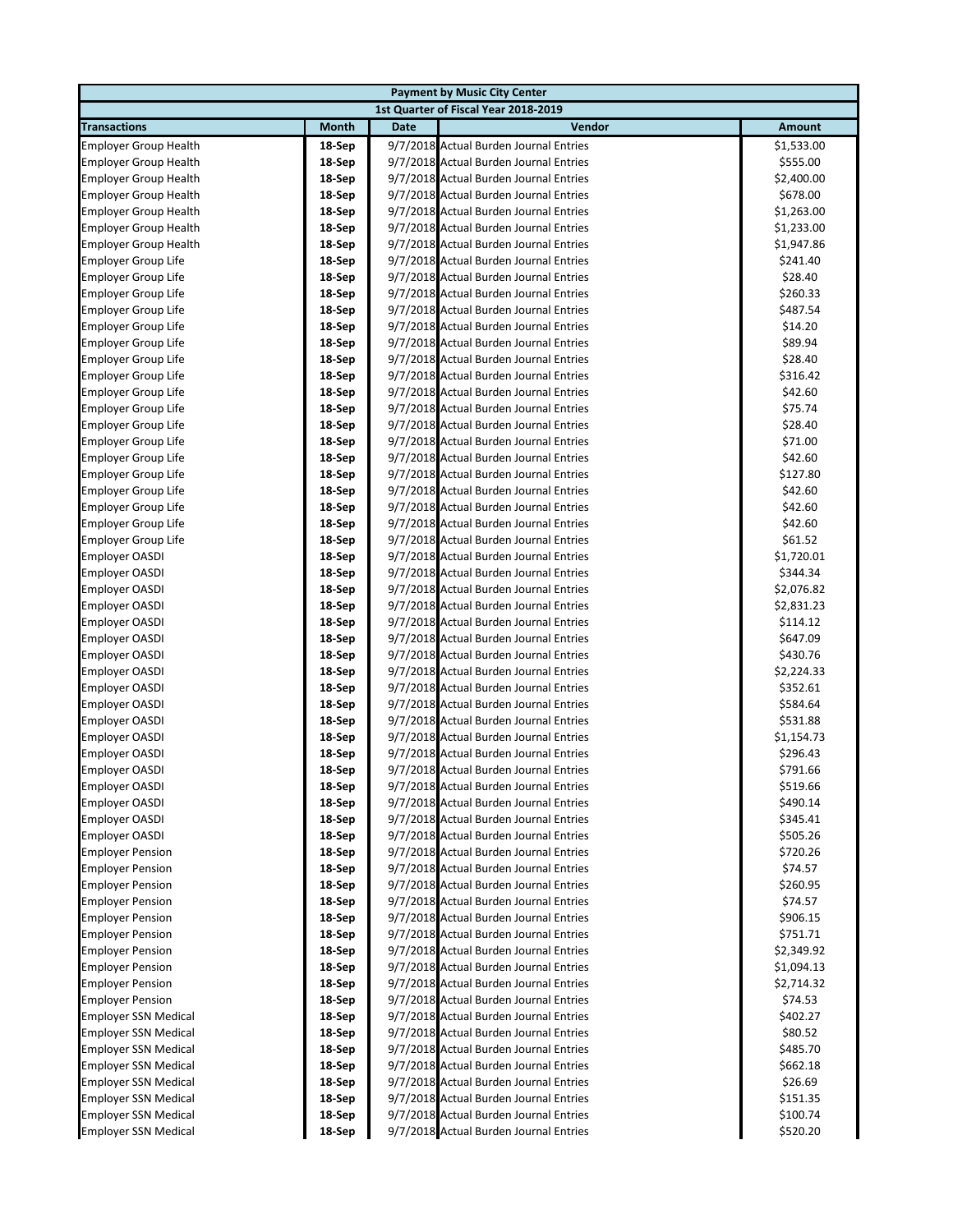|                             |        | <b>Payment by Music City Center</b>    |               |
|-----------------------------|--------|----------------------------------------|---------------|
|                             |        | 1st Quarter of Fiscal Year 2018-2019   |               |
| <b>Transactions</b>         | Month  | <b>Date</b><br>Vendor                  | <b>Amount</b> |
| <b>Employer SSN Medical</b> | 18-Sep | 9/7/2018 Actual Burden Journal Entries | \$82.47       |
| <b>Employer SSN Medical</b> | 18-Sep | 9/7/2018 Actual Burden Journal Entries | \$136.74      |
| <b>Employer SSN Medical</b> | 18-Sep | 9/7/2018 Actual Burden Journal Entries | \$124.39      |
| <b>Employer SSN Medical</b> | 18-Sep | 9/7/2018 Actual Burden Journal Entries | \$270.07      |
| <b>Employer SSN Medical</b> | 18-Sep | 9/7/2018 Actual Burden Journal Entries | \$69.33       |
| <b>Employer SSN Medical</b> | 18-Sep | 9/7/2018 Actual Burden Journal Entries | \$185.15      |
| <b>Employer SSN Medical</b> | 18-Sep | 9/7/2018 Actual Burden Journal Entries | \$121.54      |
| <b>Employer SSN Medical</b> | 18-Sep | 9/7/2018 Actual Burden Journal Entries | \$114.62      |
| <b>Employer SSN Medical</b> | 18-Sep | 9/7/2018 Actual Burden Journal Entries | \$312.43      |
| <b>Employer SSN Medical</b> | 18-Sep | 9/7/2018 Actual Burden Journal Entries | \$118.15      |
| <b>FSA Pre-Tax Savings</b>  | 18-Sep | 9/7/2018 Actual Burden Journal Entries | \$1.59        |
| <b>FSA Pre-Tax Savings</b>  | 18-Sep | 9/7/2018 Actual Burden Journal Entries | \$8.29        |
| <b>FSA Pre-Tax Savings</b>  | 18-Sep | 9/7/2018 Actual Burden Journal Entries | \$6.70        |
| <b>FSA Pre-Tax Savings</b>  | 18-Sep | 9/7/2018 Actual Burden Journal Entries | \$24.23       |
| <b>FSA Pre-Tax Savings</b>  | 18-Sep | 9/7/2018 Actual Burden Journal Entries | \$8.29        |
| Holiday Pay                 | 18-Sep | 9/7/2018 Payroll Labor Distribution    | \$2,451.84    |
| <b>Holiday Pay</b>          | 18-Sep | 9/7/2018 Payroll Labor Distribution    | \$583.68      |
| <b>Holiday Pay</b>          | 18-Sep | 9/7/2018 Payroll Labor Distribution    | \$3,333.24    |
| <b>Holiday Pay</b>          | 18-Sep | 9/7/2018 Payroll Labor Distribution    | \$5,281.54    |
| <b>Holiday Pay</b>          | 18-Sep | 9/7/2018 Payroll Labor Distribution    | \$201.52      |
| <b>Holiday Pay</b>          | 18-Sep | 9/7/2018 Payroll Labor Distribution    | \$1,095.78    |
| <b>Holiday Pay</b>          | 18-Sep | 9/7/2018 Payroll Labor Distribution    | \$734.32      |
| <b>Holiday Pay</b>          | 18-Sep | 9/7/2018 Payroll Labor Distribution    | \$1,894.92    |
| <b>Holiday Pay</b>          | 18-Sep | 9/7/2018 Payroll Labor Distribution    | \$129.76      |
| <b>Holiday Pay</b>          | 18-Sep | 9/7/2018 Payroll Labor Distribution    | \$465.85      |
| <b>Holiday Pay</b>          | 18-Sep | 9/7/2018 Payroll Labor Distribution    | \$821.38      |
| <b>Holiday Pay</b>          | 18-Sep | 9/7/2018 Payroll Labor Distribution    | \$1,904.32    |
| <b>Holiday Pay</b>          | 18-Sep | 9/7/2018 Payroll Labor Distribution    | \$306.56      |
| <b>Holiday Pay</b>          | 18-Sep | 9/7/2018 Payroll Labor Distribution    | \$1,682.56    |
| <b>Holiday Pay</b>          | 18-Sep | 9/7/2018 Payroll Labor Distribution    | \$631.60      |
| <b>Holiday Pay</b>          | 18-Sep | 9/7/2018 Payroll Labor Distribution    | \$828.56      |
| <b>Holiday Pay</b>          | 18-Sep | 9/7/2018 Payroll Labor Distribution    | \$2,890.10    |
| <b>Holiday Pay</b>          | 18-Sep | 9/7/2018 Payroll Labor Distribution    | \$884.44      |
| Landscaping Srvc-Indoor     | 18-Sep | 9/7/2018 PLANTS ALIVE (ACH)            | \$510.00      |
| Leave Pay                   | 18-Sep | 9/7/2018 Payroll Labor Distribution    | \$2,303.82    |
| Leave Pay                   | 18-Sep | 9/7/2018 Payroll Labor Distribution    | \$3,302.08    |
| Leave Pay                   | 18-Sep | 9/7/2018 Payroll Labor Distribution    | \$2,563.76    |
| Leave Pay                   | 18-Sep | 9/7/2018 Payroll Labor Distribution    | \$6,391.24    |
| Leave Pay                   | 18-Sep | 9/7/2018 Payroll Labor Distribution    | \$201.52      |
| Leave Pay                   | 18-Sep | 9/7/2018 Payroll Labor Distribution    | \$810.56      |
| Leave Pay                   | 18-Sep | 9/7/2018 Payroll Labor Distribution    | \$1,666.08    |
| Leave Pay                   | 18-Sep | 9/7/2018 Payroll Labor Distribution    | \$1,452.08    |
| Leave Pay                   | 18-Sep | 9/7/2018 Payroll Labor Distribution    | \$129.76      |
| Leave Pay                   | 18-Sep | 9/7/2018 Payroll Labor Distribution    | \$2,287.12    |
| Leave Pay                   | 18-Sep | 9/7/2018 Payroll Labor Distribution    | \$1,223.97    |
| Leave Pay                   | 18-Sep | 9/7/2018 Payroll Labor Distribution    | \$383.38      |
| Leave Pay                   | 18-Sep | 9/7/2018 Payroll Labor Distribution    | \$679.17      |
| Leave Pay                   | 18-Sep | 9/7/2018 Payroll Labor Distribution    | \$2,559.76    |
| Leave Pay                   | 18-Sep | 9/7/2018 Payroll Labor Distribution    | \$83.51       |
| Leave Pay                   | 18-Sep | 9/7/2018 Payroll Labor Distribution    | \$52.40       |
| Leave Pay                   | 18-Sep | 9/7/2018 Payroll Labor Distribution    | \$884.80      |
| Overtime Pay                | 18-Sep | 9/7/2018 Payroll Labor Distribution    | \$249.17      |
| Overtime Pay                | 18-Sep | 9/7/2018 Payroll Labor Distribution    | \$237.50      |
| Overtime Pay                | 18-Sep | 9/7/2018 Payroll Labor Distribution    | \$360.29      |
| Overtime Pay                | 18-Sep | 9/7/2018 Payroll Labor Distribution    | \$26.10       |
| Overtime Pay                | 18-Sep | 9/7/2018 Payroll Labor Distribution    | \$875.69      |
| Overtime Pay                | 18-Sep | 9/7/2018 Payroll Labor Distribution    | \$1,103.19    |
| Overtime Pay                | 18-Sep | 9/7/2018 Payroll Labor Distribution    | \$388.13      |
| Overtime Pay                | 18-Sep | 9/7/2018 Payroll Labor Distribution    | \$19.68       |
| Overtime Pay                | 18-Sep | 9/7/2018 Payroll Labor Distribution    | \$5.94        |
| Postage & Delivery Srvc     | 18-Sep | 9/7/2018 GRAYBAR ELECTRIC CO INC (ACH) | -\$28.99      |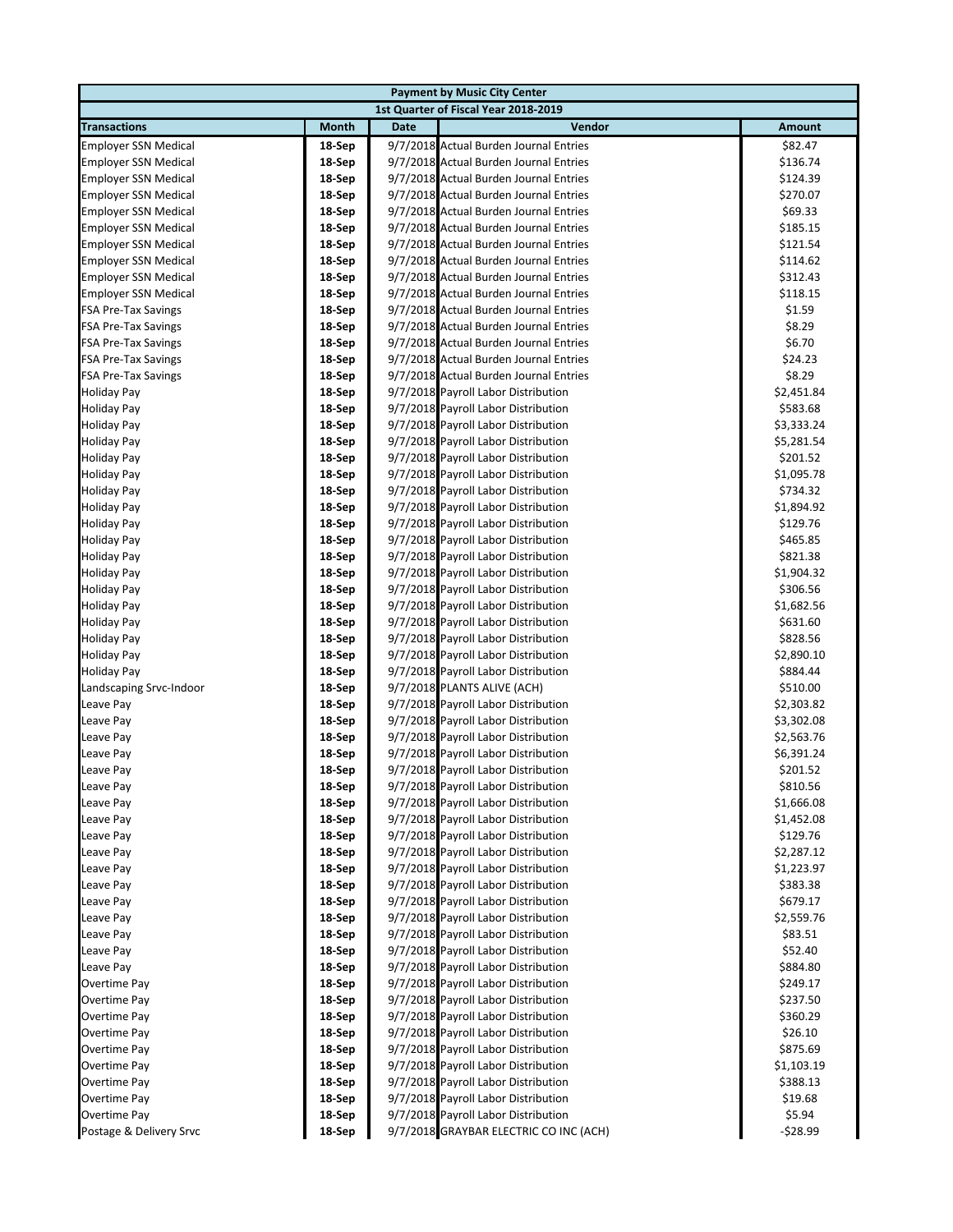|                                                |                                      | <b>Payment by Music City Center</b>                                                  |                               |  |  |  |
|------------------------------------------------|--------------------------------------|--------------------------------------------------------------------------------------|-------------------------------|--|--|--|
|                                                | 1st Quarter of Fiscal Year 2018-2019 |                                                                                      |                               |  |  |  |
| <b>Transactions</b>                            | Month                                | Vendor<br><b>Date</b>                                                                | Amount                        |  |  |  |
| Refuse Disposal-Reimb                          | 18-Sep                               | 9/7/2018 COMPOST CO (ACH)                                                            | \$2,575.00                    |  |  |  |
| Regular Pay                                    | 18-Sep                               | 9/7/2018 Payroll Labor Distribution                                                  | \$24,451.78                   |  |  |  |
| <b>Regular Pay</b>                             | 18-Sep                               | 9/7/2018 Payroll Labor Distribution                                                  | \$1,951.04                    |  |  |  |
| <b>Regular Pay</b>                             | 18-Sep                               | 9/7/2018 Payroll Labor Distribution                                                  | \$29,385.29                   |  |  |  |
| <b>Regular Pay</b>                             | 18-Sep                               | 9/7/2018 Payroll Labor Distribution                                                  | \$37,960.83                   |  |  |  |
| Regular Pay                                    | 18-Sep                               | 9/7/2018 Payroll Labor Distribution                                                  | \$1,711.66                    |  |  |  |
| <b>Regular Pay</b>                             | 18-Sep                               | 9/7/2018 Payroll Labor Distribution                                                  | \$9,178.81                    |  |  |  |
| Regular Pay                                    | 18-Sep                               | 9/7/2018 Payroll Labor Distribution                                                  | \$4,942.80                    |  |  |  |
| Regular Pay                                    | 18-Sep                               | 9/7/2018 Payroll Labor Distribution                                                  | \$34,472.06                   |  |  |  |
| Regular Pay                                    | 18-Sep                               | 9/7/2018 Payroll Labor Distribution                                                  | \$4,728.89                    |  |  |  |
| <b>Regular Pay</b>                             | 18-Sep                               | 9/7/2018 Payroll Labor Distribution                                                  | \$6,822.05                    |  |  |  |
| Regular Pay                                    | 18-Sep                               | 9/7/2018 Payroll Labor Distribution                                                  | \$7,421.56                    |  |  |  |
| <b>Regular Pay</b>                             | 18-Sep                               | 9/7/2018 Payroll Labor Distribution                                                  | \$15,914.91                   |  |  |  |
| <b>Regular Pay</b>                             | 18-Sep                               | 9/7/2018 Payroll Labor Distribution                                                  | \$4,143.16                    |  |  |  |
| <b>Regular Pay</b>                             | 18-Sep                               | 9/7/2018 Payroll Labor Distribution                                                  | \$11,228.97                   |  |  |  |
| <b>Regular Pay</b>                             | 18-Sep                               | 9/7/2018 Payroll Labor Distribution                                                  | \$5,669.21                    |  |  |  |
| Regular Pay                                    | 18-Sep                               | 9/7/2018 Payroll Labor Distribution                                                  | \$7,359.09                    |  |  |  |
| <b>Regular Pay</b>                             | 18-Sep                               | 9/7/2018 Payroll Labor Distribution                                                  | \$19,053.59                   |  |  |  |
| <b>Regular Pay</b>                             | 18-Sep                               | 9/7/2018 Payroll Labor Distribution                                                  | \$7,030.10                    |  |  |  |
| <b>Auto Fuel</b>                               | 18-Sep                               | 9/10/2018 WEX (WRIGHT EXPRESS FINANCIAL)                                             | \$359.58                      |  |  |  |
| <b>Building Maintenance Srvc</b>               | 18-Sep                               | 9/11/2018 ISENHOUR DOOR PRODUCTS INC (AC                                             | \$450.00                      |  |  |  |
| <b>Building Maintenance Srvc</b>               | 18-Sep                               | 9/11/2018 ISENHOUR DOOR PRODUCTS INC (AC                                             | \$300.00                      |  |  |  |
| <b>Laundry Services</b>                        | 18-Sep                               | 9/11/2018 ALSCO                                                                      | \$1,213.63                    |  |  |  |
| <b>Temporary Service</b>                       | 18-Sep                               | 9/11/2018 LOOMIS FARGO & CO                                                          | \$1,232.15                    |  |  |  |
| Food & Ice                                     | 18-Sep                               | 9/12/2018 CENTERPLATE MCC (ACH)                                                      | \$66.95                       |  |  |  |
| Food & Ice                                     | 18-Sep                               | 9/12/2018 CENTERPLATE MCC (ACH)                                                      | \$33.62                       |  |  |  |
| Food & Ice                                     | 18-Sep                               | 9/12/2018 CENTERPLATE MCC (ACH)                                                      | \$702.44                      |  |  |  |
| Legal Services                                 | 18-Sep                               | 9/12/2018 BONE MCALLESTER NORTON PLLC                                                | \$10,000.00                   |  |  |  |
| <b>Uniform Cleaning Service</b>                | 18-Sep                               | 9/12/2018 CINTAS CORP #051 MATS & RUGS(A                                             | \$1,310.33                    |  |  |  |
| <b>Uniform Cleaning Service</b>                | 18-Sep                               | 9/12/2018 CINTAS CORP #051 MATS & RUGS(A                                             | $-$ \$85.57                   |  |  |  |
| <b>Internet Services</b>                       | 18-Sep                               | 9/13/2018 AT&T DATACOMM                                                              | \$800.35                      |  |  |  |
| Telephone & Telegraph                          | 18-Sep                               | 9/13/2018 AT&T DATACOMM                                                              | \$1,889.06                    |  |  |  |
| Furniture/Fixtures<\$10K                       | 18-Sep                               | 9/14/2018 WHERRY, RJ & ASSOC INC (ACH)                                               | \$640.00                      |  |  |  |
| Furniture/Fixtures<\$10K                       | 18-Sep                               | 9/15/2018 LOWES OF MADISON #413 (ACH)                                                | \$324.00                      |  |  |  |
| Advertising & Promot'n                         | 18-Sep                               | 9/17/2018 AERIAL INNOVATIONS OF TN INC                                               | \$163.88                      |  |  |  |
| Advertising & Promot'n                         | 18-Sep                               | 9/17/2018 AERIAL INNOVATIONS OF TN INC                                               | \$249.00                      |  |  |  |
| <b>Host &amp; Hostess</b>                      | 18-Sep                               | 9/17/2018 OMNI NASHVILLE LLC (ACH)                                                   | \$37.66                       |  |  |  |
| <b>Host &amp; Hostess</b>                      | 18-Sep                               | 9/17/2018 OMNI NASHVILLE LLC (ACH)                                                   | \$92.65                       |  |  |  |
| Host & Hostess                                 | 18-Sep                               | 9/17/2018 OMNI NASHVILLE LLC (ACH)                                                   | \$87.27                       |  |  |  |
| <b>Medical Services</b>                        | 18-Sep                               | 9/17/2018 MED STAR MEDICAL STAFFING INC                                              | \$412.50                      |  |  |  |
| <b>Medical Services</b>                        | 18-Sep                               | 9/17/2018 MED STAR MEDICAL STAFFING INC                                              | \$1,000.00                    |  |  |  |
| <b>Medical Services</b>                        | 18-Sep                               | 9/17/2018 MED STAR MEDICAL STAFFING INC                                              | \$2,225.00                    |  |  |  |
| Other Rpr & Maint Srvc                         | 18-Sep                               | 9/17/2018 FIRE PRO LLC (ACH)                                                         | \$2,090.00                    |  |  |  |
| Other Rpr & Maint Srvc                         | 18-Sep<br>18-Sep                     | 9/17/2018 CONTRACT CARPETS SALES CO                                                  | \$970.00                      |  |  |  |
| Other Rpr & Maint Srvc                         |                                      | 9/17/2018 FOOD EQUIPMENT SERVICES CO LLC<br>9/17/2018 FOOD EQUIPMENT SERVICES CO LLC | \$147.00                      |  |  |  |
| Other Rpr & Maint Srvc                         | 18-Sep                               |                                                                                      | \$1,415.56                    |  |  |  |
| Refuse Disposal-Reimb<br>Refuse Disposal-Reimb | 18-Sep                               | 9/17/2018 REPUBLIC SVCS NASH /ALLIED WAS<br>9/17/2018 REPUBLIC SVCS NASH /ALLIED WAS | \$13,974.35                   |  |  |  |
| Rpr & Maint Srvc Elev/Escel                    | 18-Sep<br>18-Sep                     | 9/17/2018 NASHVILLE MACHINE ELEVATOR CO                                              | $-$ \$3,224.90<br>\$14,489.19 |  |  |  |
| <b>Security Services</b>                       | 18-Sep                               | 9/17/2018 ELITE SHOW SERVICES INC (ACH)                                              | \$60,648.35                   |  |  |  |
| <b>Security Services</b>                       | 18-Sep                               | 9/17/2018 ELITE SHOW SERVICES INC (ACH)                                              | \$333.20                      |  |  |  |
| <b>Security Services</b>                       | 18-Sep                               | 9/17/2018 ELITE SHOW SERVICES INC (ACH)                                              | \$190.40                      |  |  |  |
| <b>Security Services</b>                       | 18-Sep                               | 9/17/2018 ELITE SHOW SERVICES INC (ACH)                                              | \$364.95                      |  |  |  |
| <b>Temporary Service</b>                       | 18-Sep                               | 9/17/2018 ELITE SHOW SERVICES INC (ACH)                                              | \$3,708.93                    |  |  |  |
| <b>Temporary Service</b>                       | 18-Sep                               | 9/17/2018 ELITE SHOW SERVICES INC (ACH)                                              | \$1,519.83                    |  |  |  |
| <b>Uniform Cleaning Service</b>                | 18-Sep                               | 9/17/2018 CINTAS CORP #051 MATS & RUGS(A                                             | \$409.59                      |  |  |  |
| Plumbing/HVAC Maintain Srvc                    | 18-Sep                               | 9/18/2018 NASHVILLE PUMP & POND LLC (ACH                                             | \$35,000.00                   |  |  |  |
| District Energy System                         | 18-Sep                               | 9/19/2018 DES REVENUE / US BANK (ACH)                                                | \$299,442.35                  |  |  |  |
| Employee Out-of-town Travel                    | 18-Sep                               | 9/19/2018 STARKS, CHARLES L                                                          | \$401.24                      |  |  |  |
| <b>Membership Dues</b>                         | 18-Sep                               | 9/19/2018 NASHVILLE DWNTWN PRTNRSHP(BIKE                                             | \$2,500.00                    |  |  |  |
| <b>Mngt Cnsltnt Srvc</b>                       | 18-Sep                               | 9/19/2018 WORKFORCE ESSENTIALS INC (DRUG                                             | \$896.00                      |  |  |  |
|                                                |                                      |                                                                                      |                               |  |  |  |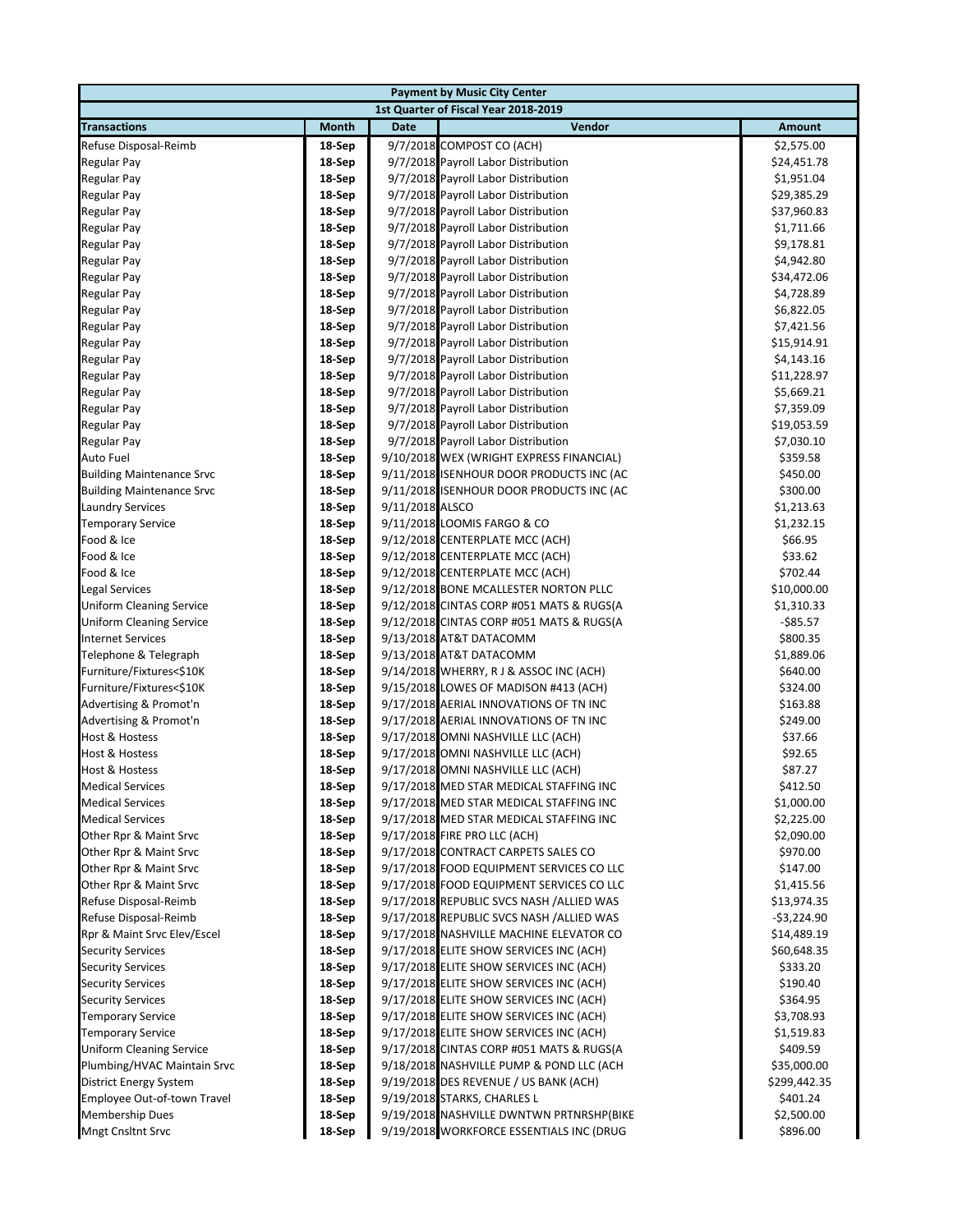| <b>Payment by Music City Center</b>              |                  |               |                                                                                    |                     |  |  |
|--------------------------------------------------|------------------|---------------|------------------------------------------------------------------------------------|---------------------|--|--|
|                                                  |                  |               | 1st Quarter of Fiscal Year 2018-2019                                               |                     |  |  |
| <b>Transactions</b>                              | Month            | Date          | Vendor                                                                             | Amount              |  |  |
| Rent Storage/Safety Box                          | 18-Sep           |               | 9/19/2018 CONTRACT CARPETS SALES CO                                                | \$795.00            |  |  |
| <b>Temporary Service</b>                         | 18-Sep           |               | 9/19/2018 ELITE SHOW SERVICES INC (ACH)                                            | \$1,983.19          |  |  |
| <b>Temporary Service</b>                         | 18-Sep           |               | 9/19/2018 ELITE SHOW SERVICES INC (ACH)                                            | $-$ \$20.00         |  |  |
| <b>Temporary Service</b>                         | 18-Sep           |               | 9/19/2018 ELITE SHOW SERVICES INC (ACH)                                            | \$1,354.49          |  |  |
| Host & Hostess                                   | 18-Sep           |               | 9/20/2018 1500 Omni Management/Refund                                              | $-$ \$92.65         |  |  |
| <b>Medical Services</b>                          | 18-Sep           |               | 9/20/2018 MED STAR MEDICAL STAFFING INC                                            | \$1,750.00          |  |  |
| <b>Merchant Fees</b>                             | 18-Sep           | 9/20/2018 FIS |                                                                                    | \$18,582.44         |  |  |
| Other Rpr & Maint Srvc                           | 18-Sep           |               | 9/20/2018 EQUIPMENT DEPOT                                                          | \$1,515.90          |  |  |
| Other Rpr & Maint Srvc                           | 18-Sep           |               | 9/20/2018 MERRYMAN-FARR LLC (ACH)                                                  | \$740.00            |  |  |
| Other Rpr & Maint Srvc                           | 18-Sep           |               | 9/20/2018 MERRYMAN-FARR LLC (ACH)                                                  | \$3,111.00          |  |  |
| Other Rpr & Maint Srvc                           | 18-Sep           |               | 9/20/2018 MERRYMAN-FARR LLC (ACH)                                                  | \$761.00            |  |  |
| <b>Security Services</b>                         | 18-Sep           |               | 9/20/2018 ELITE SHOW SERVICES INC (ACH)                                            | \$6,846.15          |  |  |
| <b>Security Services</b>                         | 18-Sep           |               | 9/20/2018 ELITE SHOW SERVICES INC (ACH)                                            | \$160.82            |  |  |
| <b>Temporary Service</b>                         | 18-Sep           |               | 9/20/2018 ELITE SHOW SERVICES INC (ACH)                                            | \$1,047.97          |  |  |
| Cafe Plan Pre-Tax Savings                        | 18-Sep           |               | 9/21/2018 Actual Burden Journal Entries                                            | \$159.92            |  |  |
| Cafe Plan Pre-Tax Savings                        | 18-Sep           |               | 9/21/2018 Actual Burden Journal Entries                                            | \$27.08             |  |  |
| Cafe Plan Pre-Tax Savings                        | 18-Sep           |               | 9/21/2018 Actual Burden Journal Entries                                            | \$161.77            |  |  |
| Cafe Plan Pre-Tax Savings                        | 18-Sep           |               | 9/21/2018 Actual Burden Journal Entries                                            | \$356.06            |  |  |
| Cafe Plan Pre-Tax Savings                        | 18-Sep           |               | 9/21/2018 Actual Burden Journal Entries                                            | \$20.96             |  |  |
| Cafe Plan Pre-Tax Savings                        | 18-Sep           |               | 9/21/2018 Actual Burden Journal Entries                                            | \$55.07             |  |  |
| Cafe Plan Pre-Tax Savings                        | 18-Sep           |               | 9/21/2018 Actual Burden Journal Entries                                            | \$29.00             |  |  |
| Cafe Plan Pre-Tax Savings                        | 18-Sep           |               | 9/21/2018 Actual Burden Journal Entries                                            | \$233.11            |  |  |
| Cafe Plan Pre-Tax Savings                        | 18-Sep           |               | 9/21/2018 Actual Burden Journal Entries                                            | \$30.94             |  |  |
| Cafe Plan Pre-Tax Savings                        | 18-Sep           |               | 9/21/2018 Actual Burden Journal Entries                                            | \$36.94             |  |  |
| Cafe Plan Pre-Tax Savings                        | 18-Sep           |               | 9/21/2018 Actual Burden Journal Entries                                            | \$18.26             |  |  |
| Cafe Plan Pre-Tax Savings                        | 18-Sep           |               | 9/21/2018 Actual Burden Journal Entries                                            | \$42.92             |  |  |
| Cafe Plan Pre-Tax Savings                        | 18-Sep           |               | 9/21/2018 Actual Burden Journal Entries                                            | \$14.52             |  |  |
| Cafe Plan Pre-Tax Savings                        | 18-Sep           |               | 9/21/2018 Actual Burden Journal Entries                                            | \$77.34             |  |  |
| Cafe Plan Pre-Tax Savings                        | 18-Sep           |               | 9/21/2018 Actual Burden Journal Entries                                            | \$19.90             |  |  |
| Cafe Plan Pre-Tax Savings                        | 18-Sep           |               | 9/21/2018 Actual Burden Journal Entries                                            | \$17.32             |  |  |
| Cafe Plan Pre-Tax Savings                        | 18-Sep           |               | 9/21/2018 Actual Burden Journal Entries<br>9/21/2018 Actual Burden Journal Entries | \$33.07             |  |  |
| Cafe Plan Pre-Tax Savings                        | 18-Sep<br>18-Sep |               | 9/21/2018 Actual Burden Journal Entries                                            | \$56.73<br>\$976.06 |  |  |
| CCA Employer 401K Plan<br>CCA Employer 401K Plan | 18-Sep           |               | 9/21/2018 Actual Burden Journal Entries                                            | \$1,123.31          |  |  |
| CCA Employer 401K Plan                           | 18-Sep           |               | 9/21/2018 Actual Burden Journal Entries                                            | \$1,051.79          |  |  |
| CCA Employer 401K Plan                           | 18-Sep           |               | 9/21/2018 Actual Burden Journal Entries                                            | \$414.76            |  |  |
| CCA Employer 401K Plan                           | 18-Sep           |               | 9/21/2018 Actual Burden Journal Entries                                            | \$1,128.13          |  |  |
| CCA Employer 401K Plan                           | 18-Sep           |               | 9/21/2018 Actual Burden Journal Entries                                            | \$204.03            |  |  |
| CCA Employer 401K Plan                           | 18-Sep           |               | 9/21/2018 Actual Burden Journal Entries                                            | \$329.57            |  |  |
| CCA Employer 401K Plan                           | 18-Sep           |               | 9/21/2018 Actual Burden Journal Entries                                            | \$134.63            |  |  |
| CCA Employer 401K Plan                           | 18-Sep           |               | 9/21/2018 Actual Burden Journal Entries                                            | \$513.07            |  |  |
| CCA Employer 401K Plan                           | 18-Sep           |               | 9/21/2018 Actual Burden Journal Entries                                            | \$243.46            |  |  |
| CCA Employer 401K Plan                           | 18-Sep           |               | 9/21/2018 Actual Burden Journal Entries                                            | \$171.27            |  |  |
| <b>Employer Dental Group</b>                     | 18-Sep           |               | 9/21/2018 Actual Burden Journal Entries                                            | \$285.48            |  |  |
| <b>Employer Dental Group</b>                     | 18-Sep           |               | 9/21/2018 Actual Burden Journal Entries                                            | \$28.28             |  |  |
| <b>Employer Dental Group</b>                     | 18-Sep           |               | 9/21/2018 Actual Burden Journal Entries                                            | \$283.80            |  |  |
| <b>Employer Dental Group</b>                     | 18-Sep           |               | 9/21/2018 Actual Burden Journal Entries                                            | \$551.37            |  |  |
| <b>Employer Dental Group</b>                     | 18-Sep           |               | 9/21/2018 Actual Burden Journal Entries                                            | \$18.01             |  |  |
| <b>Employer Dental Group</b>                     | 18-Sep           |               | 9/21/2018 Actual Burden Journal Entries                                            | \$80.58             |  |  |
| <b>Employer Dental Group</b>                     | 18-Sep           |               | 9/21/2018 Actual Burden Journal Entries                                            | \$36.02             |  |  |
| <b>Employer Dental Group</b>                     | 18-Sep           |               | 9/21/2018 Actual Burden Journal Entries                                            | \$380.25            |  |  |
| <b>Employer Dental Group</b>                     | 18-Sep           |               | 9/21/2018 Actual Burden Journal Entries                                            | \$42.42             |  |  |
| <b>Employer Dental Group</b>                     | 18-Sep           |               | 9/21/2018 Actual Burden Journal Entries                                            | \$69.00             |  |  |
| <b>Employer Dental Group</b>                     | 18-Sep           |               | 9/21/2018 Actual Burden Journal Entries                                            | \$18.01             |  |  |
| <b>Employer Dental Group</b>                     | 18-Sep           |               | 9/21/2018 Actual Burden Journal Entries                                            | \$78.44             |  |  |
| <b>Employer Dental Group</b>                     | 18-Sep           |               | 9/21/2018 Actual Burden Journal Entries                                            | \$36.02             |  |  |
| <b>Employer Dental Group</b>                     | 18-Sep           |               | 9/21/2018 Actual Burden Journal Entries                                            | \$150.48            |  |  |
| <b>Employer Dental Group</b>                     | 18-Sep           |               | 9/21/2018 Actual Burden Journal Entries                                            | \$32.15             |  |  |
| <b>Employer Dental Group</b>                     | 18-Sep           |               | 9/21/2018 Actual Burden Journal Entries                                            | \$54.03             |  |  |
| <b>Employer Dental Group</b>                     | 18-Sep           |               | 9/21/2018 Actual Burden Journal Entries                                            | \$46.29             |  |  |
| <b>Employer Dental Group</b>                     | 18-Sep           |               | 9/21/2018 Actual Burden Journal Entries                                            | \$70.29             |  |  |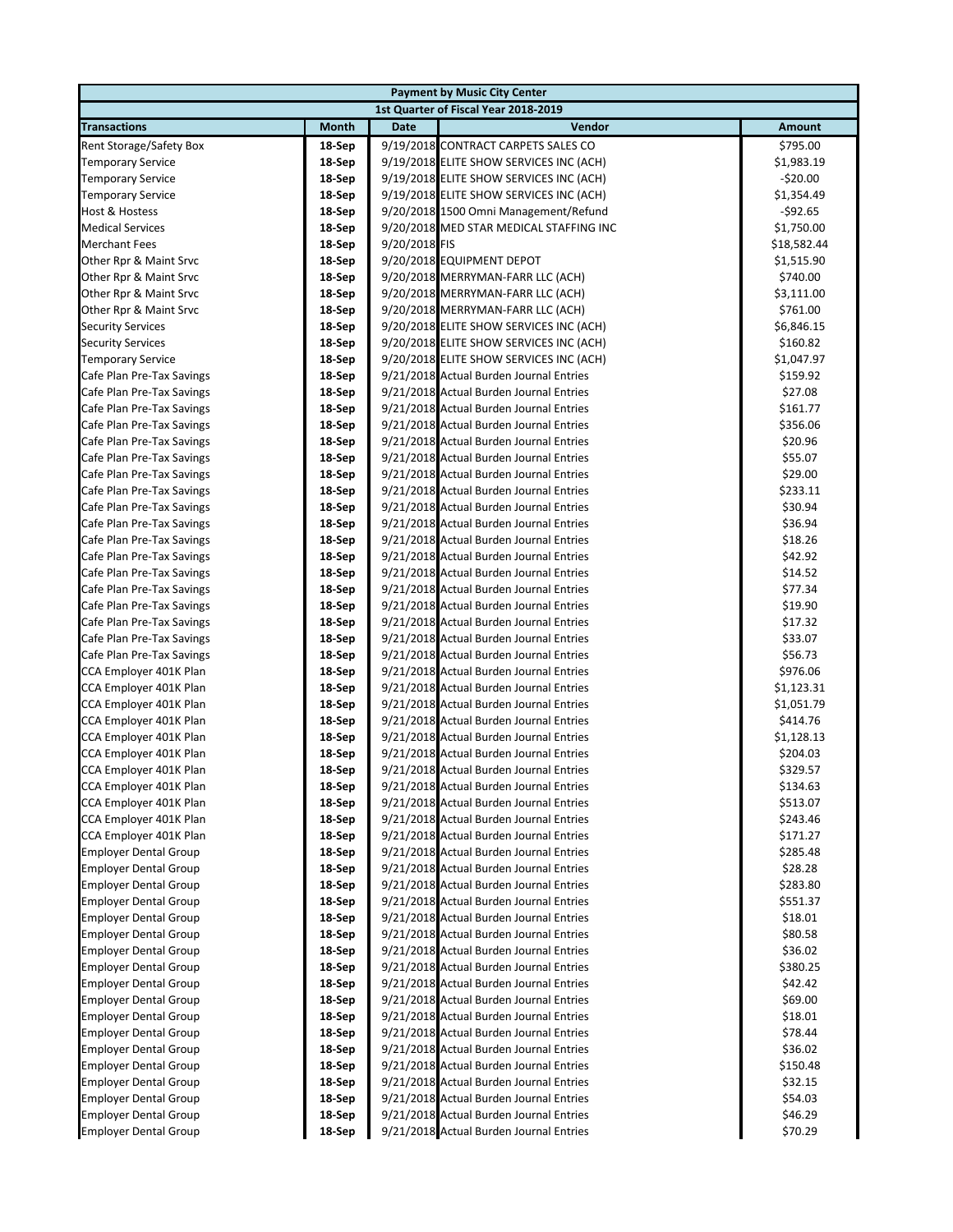| <b>Payment by Music City Center</b>            |                  |             |                                                                                    |                        |  |  |
|------------------------------------------------|------------------|-------------|------------------------------------------------------------------------------------|------------------------|--|--|
| 1st Quarter of Fiscal Year 2018-2019           |                  |             |                                                                                    |                        |  |  |
| <b>Transactions</b>                            | Month            | <b>Date</b> | Vendor                                                                             | Amount                 |  |  |
| <b>Employer Group Health</b>                   | 18-Sep           |             | 9/21/2018 Actual Burden Journal Entries                                            | \$6,201.00             |  |  |
| <b>Employer Group Health</b>                   | 18-Sep           |             | 9/21/2018 Actual Burden Journal Entries                                            | \$978.00               |  |  |
| <b>Employer Group Health</b>                   | 18-Sep           |             | 9/21/2018 Actual Burden Journal Entries                                            | \$5,970.02             |  |  |
| <b>Employer Group Health</b>                   | 18-Sep           |             | 9/21/2018 Actual Burden Journal Entries                                            | \$12,888.97            |  |  |
| <b>Employer Group Health</b>                   | 18-Sep           |             | 9/21/2018 Actual Burden Journal Entries                                            | \$750.00               |  |  |
| <b>Employer Group Health</b>                   | 18-Sep           |             | 9/21/2018 Actual Burden Journal Entries                                            | \$2,670.97             |  |  |
| <b>Employer Group Health</b>                   | 18-Sep           |             | 9/21/2018 Actual Burden Journal Entries                                            | \$1,035.00             |  |  |
| <b>Employer Group Health</b>                   | 18-Sep           |             | 9/21/2018 Actual Burden Journal Entries                                            | \$8,391.02             |  |  |
| <b>Employer Group Health</b>                   | 18-Sep           |             | 9/21/2018 Actual Burden Journal Entries                                            | \$1,056.00             |  |  |
| <b>Employer Group Health</b>                   | 18-Sep           |             | 9/21/2018 Actual Burden Journal Entries                                            | \$1,343.96             |  |  |
| <b>Employer Group Health</b>                   | 18-Sep           |             | 9/21/2018 Actual Burden Journal Entries                                            | \$693.00               |  |  |
| <b>Employer Group Health</b>                   | 18-Sep           |             | 9/21/2018 Actual Burden Journal Entries                                            | \$1,533.00             |  |  |
| <b>Employer Group Health</b>                   | 18-Sep           |             | 9/21/2018 Actual Burden Journal Entries                                            | \$555.00               |  |  |
| <b>Employer Group Health</b>                   | 18-Sep           |             | 9/21/2018 Actual Burden Journal Entries                                            | \$2,400.00             |  |  |
| <b>Employer Group Health</b>                   | 18-Sep           |             | 9/21/2018 Actual Burden Journal Entries                                            | \$678.00               |  |  |
| <b>Employer Group Health</b>                   | 18-Sep           |             | 9/21/2018 Actual Burden Journal Entries                                            | \$570.00               |  |  |
| <b>Employer Group Health</b>                   | 18-Sep           |             | 9/21/2018 Actual Burden Journal Entries                                            | \$1,233.00             |  |  |
| <b>Employer Group Health</b>                   | 18-Sep           |             | 9/21/2018 Actual Burden Journal Entries                                            | \$1,948.06             |  |  |
| Employer OASDI                                 | 18-Sep           |             | 9/21/2018 Actual Burden Journal Entries                                            | \$4,042.60             |  |  |
| <b>Employer OASDI</b>                          | 18-Sep           |             | 9/21/2018 Actual Burden Journal Entries                                            | \$1,095.00             |  |  |
| <b>Employer OASDI</b>                          | 18-Sep           |             | 9/21/2018 Actual Burden Journal Entries                                            | \$5,085.70             |  |  |
| <b>Employer OASDI</b>                          | 18-Sep           |             | 9/21/2018 Actual Burden Journal Entries                                            | \$6,259.47             |  |  |
| <b>Employer OASDI</b>                          | 18-Sep           |             | 9/21/2018 Actual Burden Journal Entries                                            | \$408.63               |  |  |
| <b>Employer OASDI</b>                          | 18-Sep           |             | 9/21/2018 Actual Burden Journal Entries                                            | \$1,755.24             |  |  |
| <b>Employer OASDI</b>                          | 18-Sep           |             | 9/21/2018 Actual Burden Journal Entries                                            | \$1,433.73             |  |  |
| <b>Employer OASDI</b>                          | 18-Sep           |             | 9/21/2018 Actual Burden Journal Entries                                            | \$4,997.41             |  |  |
| <b>Employer OASDI</b>                          | 18-Sep           |             | 9/21/2018 Actual Burden Journal Entries                                            | \$1,011.03             |  |  |
| <b>Employer OASDI</b>                          | 18-Sep           |             | 9/21/2018 Actual Burden Journal Entries                                            | \$1,456.42             |  |  |
| <b>Employer OASDI</b>                          | 18-Sep           |             | 9/21/2018 Actual Burden Journal Entries<br>9/21/2018 Actual Burden Journal Entries | \$921.92               |  |  |
| <b>Employer OASDI</b><br><b>Employer OASDI</b> | 18-Sep<br>18-Sep |             | 9/21/2018 Actual Burden Journal Entries                                            | \$2,716.20<br>\$430.54 |  |  |
| <b>Employer OASDI</b>                          | 18-Sep           |             | 9/21/2018 Actual Burden Journal Entries                                            | \$1,955.30             |  |  |
| <b>Employer OASDI</b>                          | 18-Sep           |             | 9/21/2018 Actual Burden Journal Entries                                            | \$1,751.01             |  |  |
| <b>Employer OASDI</b>                          | 18-Sep           |             | 9/21/2018 Actual Burden Journal Entries                                            | \$1,462.01             |  |  |
| <b>Employer OASDI</b>                          | 18-Sep           |             | 9/21/2018 Actual Burden Journal Entries                                            | \$403.83               |  |  |
| <b>Employer OASDI</b>                          | 18-Sep           |             | 9/21/2018 Actual Burden Journal Entries                                            | \$1,492.61             |  |  |
| <b>Employer Pension</b>                        | 18-Sep           |             | 9/21/2018 Actual Burden Journal Entries                                            | \$2,225.66             |  |  |
| <b>Employer Pension</b>                        | 18-Sep           |             | 9/21/2018 Actual Burden Journal Entries                                            | \$76.49                |  |  |
| <b>Employer Pension</b>                        | 18-Sep           |             | 9/21/2018 Actual Burden Journal Entries                                            | \$847.11               |  |  |
| <b>Employer Pension</b>                        | 18-Sep           |             | 9/21/2018 Actual Burden Journal Entries                                            | \$548.69               |  |  |
| <b>Employer Pension</b>                        | 18-Sep           |             | 9/21/2018 Actual Burden Journal Entries                                            | \$2,913.74             |  |  |
| <b>Employer Pension</b>                        | 18-Sep           |             | 9/21/2018 Actual Burden Journal Entries                                            | \$2,062.18             |  |  |
| <b>Employer Pension</b>                        | 18-Sep           |             | 9/21/2018 Actual Burden Journal Entries                                            | \$6,097.47             |  |  |
| <b>Employer Pension</b>                        | 18-Sep           |             | 9/21/2018 Actual Burden Journal Entries                                            | \$3,556.22             |  |  |
| <b>Employer Pension</b>                        | 18-Sep           |             | 9/21/2018 Actual Burden Journal Entries                                            | \$5,390.71             |  |  |
| <b>Employer Pension</b>                        | 18-Sep           |             | 9/21/2018 Actual Burden Journal Entries                                            | \$76.52                |  |  |
| <b>Employer SSN Medical</b>                    | 18-Sep           |             | 9/21/2018 Actual Burden Journal Entries                                            | \$945.47               |  |  |
| <b>Employer SSN Medical</b>                    | 18-Sep           |             | 9/21/2018 Actual Burden Journal Entries                                            | \$256.09               |  |  |
| <b>Employer SSN Medical</b>                    | 18-Sep           |             | 9/21/2018 Actual Burden Journal Entries                                            | \$1,189.37             |  |  |
| <b>Employer SSN Medical</b>                    | 18-Sep           |             | 9/21/2018 Actual Burden Journal Entries                                            | \$1,463.86             |  |  |
| <b>Employer SSN Medical</b>                    | 18-Sep           |             | 9/21/2018 Actual Burden Journal Entries                                            | \$95.56                |  |  |
| <b>Employer SSN Medical</b>                    | 18-Sep           |             | 9/21/2018 Actual Burden Journal Entries                                            | \$410.47               |  |  |
| <b>Employer SSN Medical</b>                    | 18-Sep           |             | 9/21/2018 Actual Burden Journal Entries                                            | \$335.31               |  |  |
| <b>Employer SSN Medical</b>                    | 18-Sep           |             | 9/21/2018 Actual Burden Journal Entries                                            | \$1,168.76             |  |  |
| <b>Employer SSN Medical</b>                    | 18-Sep           |             | 9/21/2018 Actual Burden Journal Entries                                            | \$236.43               |  |  |
| <b>Employer SSN Medical</b>                    | 18-Sep           |             | 9/21/2018 Actual Burden Journal Entries                                            | \$340.61               |  |  |
| <b>Employer SSN Medical</b>                    | 18-Sep           |             | 9/21/2018 Actual Burden Journal Entries                                            | \$215.62               |  |  |
| <b>Employer SSN Medical</b>                    | 18-Sep           |             | 9/21/2018 Actual Burden Journal Entries                                            | \$707.05               |  |  |
| <b>Employer SSN Medical</b>                    | 18-Sep           |             | 9/21/2018 Actual Burden Journal Entries                                            | \$100.68               |  |  |
| <b>Employer SSN Medical</b>                    | 18-Sep           |             | 9/21/2018 Actual Burden Journal Entries                                            | \$457.29               |  |  |
| <b>Employer SSN Medical</b>                    | 18-Sep           |             | 9/21/2018 Actual Burden Journal Entries                                            | \$409.51               |  |  |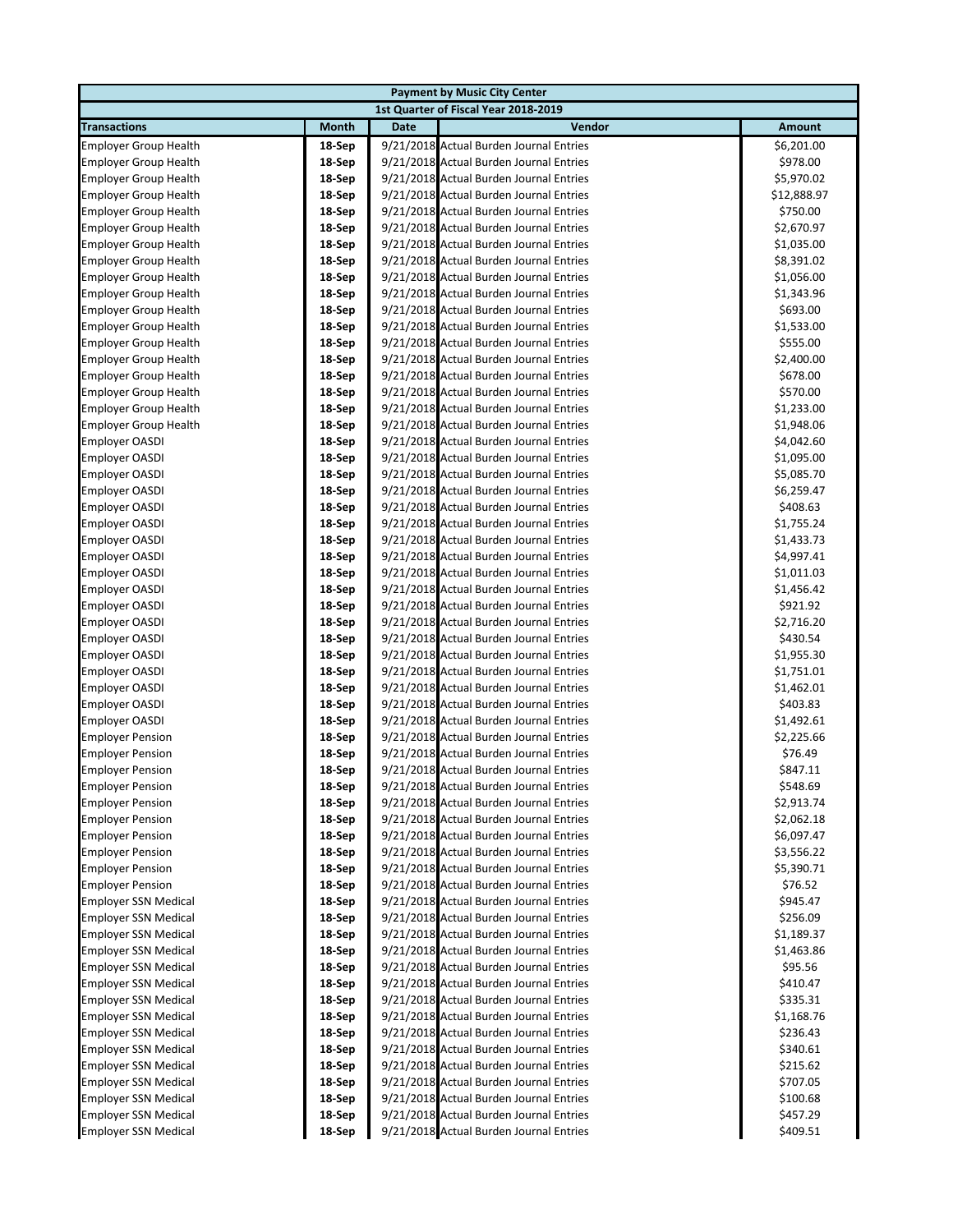| <b>Payment by Music City Center</b>           |                  |      |                                                                              |                            |  |  |
|-----------------------------------------------|------------------|------|------------------------------------------------------------------------------|----------------------------|--|--|
| 1st Quarter of Fiscal Year 2018-2019          |                  |      |                                                                              |                            |  |  |
| <b>Transactions</b>                           | Month            | Date | Vendor                                                                       | <b>Amount</b>              |  |  |
| <b>Employer SSN Medical</b>                   | 18-Sep           |      | 9/21/2018 Actual Burden Journal Entries                                      | \$341.92                   |  |  |
| <b>Employer SSN Medical</b>                   | 18-Sep           |      | 9/21/2018 Actual Burden Journal Entries                                      | \$625.60                   |  |  |
| <b>Employer SSN Medical</b>                   | 18-Sep           |      | 9/21/2018 Actual Burden Journal Entries                                      | \$349.08                   |  |  |
| <b>FSA Pre-Tax Savings</b>                    | 18-Sep           |      | 9/21/2018 Actual Burden Journal Entries                                      | \$1.59                     |  |  |
| <b>FSA Pre-Tax Savings</b>                    | 18-Sep           |      | 9/21/2018 Actual Burden Journal Entries                                      | \$8.29                     |  |  |
| <b>FSA Pre-Tax Savings</b>                    | 18-Sep           |      | 9/21/2018 Actual Burden Journal Entries                                      | \$6.70                     |  |  |
| <b>FSA Pre-Tax Savings</b>                    | 18-Sep           |      | 9/21/2018 Actual Burden Journal Entries                                      | \$24.23                    |  |  |
| <b>FSA Pre-Tax Savings</b>                    | 18-Sep           |      | 9/21/2018 Actual Burden Journal Entries                                      | \$8.29                     |  |  |
| <b>Holiday Pay</b>                            | 18-Sep           |      | 9/21/2018 Payroll Labor Distribution                                         | \$65.44                    |  |  |
| <b>Holiday Pay</b>                            | 18-Sep           |      | 9/21/2018 Payroll Labor Distribution                                         | \$147.84                   |  |  |
| <b>Holiday Pay</b>                            | 18-Sep           |      | 9/21/2018 Payroll Labor Distribution                                         | \$278.24                   |  |  |
| <b>Holiday Pay</b>                            | 18-Sep           |      | 9/21/2018 Payroll Labor Distribution                                         | \$182.24                   |  |  |
| Leave Pay                                     | 18-Sep           |      | 9/21/2018 Payroll Labor Distribution                                         | \$1,795.36                 |  |  |
| Leave Pay                                     | 18-Sep           |      | 9/21/2018 Payroll Labor Distribution                                         | \$2,555.62                 |  |  |
| Leave Pay                                     | 18-Sep           |      | 9/21/2018 Payroll Labor Distribution                                         | \$1,224.57                 |  |  |
| Leave Pay                                     | 18-Sep           |      | 9/21/2018 Payroll Labor Distribution                                         | \$290.33                   |  |  |
| Leave Pay                                     | 18-Sep           |      | 9/21/2018 Payroll Labor Distribution                                         | \$277.68                   |  |  |
| Leave Pay                                     | 18-Sep           |      | 9/21/2018 Payroll Labor Distribution                                         | \$2,513.20                 |  |  |
| Leave Pay                                     | 18-Sep           |      | 9/21/2018 Payroll Labor Distribution                                         | \$129.76                   |  |  |
| Leave Pay                                     | 18-Sep           |      | 9/21/2018 Payroll Labor Distribution                                         | \$102.26                   |  |  |
| Leave Pay                                     | 18-Sep           |      | 9/21/2018 Payroll Labor Distribution                                         | \$134.35                   |  |  |
| Leave Pay                                     | 18-Sep           |      | 9/21/2018 Payroll Labor Distribution                                         | \$401.78                   |  |  |
| Leave Pay                                     | 18-Sep           |      | 9/21/2018 Payroll Labor Distribution                                         | \$147.20                   |  |  |
| Leave Pay                                     | 18-Sep           |      | 9/21/2018 Payroll Labor Distribution                                         | \$350.46                   |  |  |
| Leave Pay                                     | 18-Sep           |      | 9/21/2018 Payroll Labor Distribution                                         | \$473.28                   |  |  |
| Leave Pay                                     | 18-Sep           |      | 9/21/2018 Payroll Labor Distribution                                         | \$170.68                   |  |  |
| Leave Pay                                     | 18-Sep           |      | 9/21/2018 Payroll Labor Distribution                                         | \$777.94                   |  |  |
| <b>Other Special Pay</b>                      | 18-Sep           |      | 9/21/2018 Payroll Labor Distribution                                         | \$36,200.29                |  |  |
| Other Special Pay                             | 18-Sep           |      | 9/21/2018 Payroll Labor Distribution                                         | \$12,199.41                |  |  |
| Other Special Pay                             | 18-Sep           |      | 9/21/2018 Payroll Labor Distribution                                         | \$47,375.69                |  |  |
| <b>Other Special Pay</b>                      | 18-Sep           |      | 9/21/2018 Payroll Labor Distribution                                         | \$55,561.90                |  |  |
| <b>Other Special Pay</b>                      | 18-Sep<br>18-Sep |      | 9/21/2018 Payroll Labor Distribution<br>9/21/2018 Payroll Labor Distribution | \$4,453.59                 |  |  |
| Other Special Pay<br><b>Other Special Pay</b> | 18-Sep           |      | 9/21/2018 Payroll Labor Distribution                                         | \$17,790.50<br>\$16,268.93 |  |  |
| Other Special Pay                             | 18-Sep           |      | 9/21/2018 Payroll Labor Distribution                                         | \$44,238.53                |  |  |
| <b>Other Special Pay</b>                      | 18-Sep           |      | 9/21/2018 Payroll Labor Distribution                                         | \$10,809.08                |  |  |
| <b>Other Special Pay</b>                      | 18-Sep           |      | 9/21/2018 Payroll Labor Distribution                                         | \$12,905.52                |  |  |
| <b>Other Special Pay</b>                      | 18-Sep           |      | 9/21/2018 Payroll Labor Distribution                                         | \$6,868.92                 |  |  |
| <b>Other Special Pay</b>                      | 18-Sep           |      | 9/21/2018 Payroll Labor Distribution                                         | \$30,369.08                |  |  |
| Other Special Pay                             | 18-Sep           |      | 9/21/2018 Payroll Labor Distribution                                         | \$3,768.23                 |  |  |
| <b>Other Special Pay</b>                      | 18-Sep           |      | 9/21/2018 Payroll Labor Distribution                                         | \$16,866.56                |  |  |
| Other Special Pay                             | 18-Sep           |      | 9/21/2018 Payroll Labor Distribution                                         | \$19,687.98                |  |  |
| Other Special Pay                             | 18-Sep           |      | 9/21/2018 Payroll Labor Distribution                                         | \$15,493.92                |  |  |
| Other Special Pay                             | 18-Sep           |      | 9/21/2018 Payroll Labor Distribution                                         | \$22,034.06                |  |  |
| Other Special Pay                             | 18-Sep           |      | 9/21/2018 Payroll Labor Distribution                                         | \$15,786.63                |  |  |
| Overtime Pay                                  | 18-Sep           |      | 9/21/2018 Payroll Labor Distribution                                         | \$649.64                   |  |  |
| Overtime Pay                                  | 18-Sep           |      | 9/21/2018 Payroll Labor Distribution                                         | \$1,661.89                 |  |  |
| Overtime Pay                                  | 18-Sep           |      | 9/21/2018 Payroll Labor Distribution                                         | \$2,576.69                 |  |  |
| Overtime Pay                                  | 18-Sep           |      | 9/21/2018 Payroll Labor Distribution                                         | \$395.99                   |  |  |
| Overtime Pay                                  | 18-Sep           |      | 9/21/2018 Payroll Labor Distribution                                         | \$336.60                   |  |  |
| Overtime Pay                                  | 18-Sep           |      | 9/21/2018 Payroll Labor Distribution                                         | \$1,230.46                 |  |  |
| Overtime Pay                                  | 18-Sep           |      | 9/21/2018 Payroll Labor Distribution                                         | \$789.57                   |  |  |
| Overtime Pay                                  | 18-Sep           |      | 9/21/2018 Payroll Labor Distribution                                         | \$1,486.47                 |  |  |
| Overtime Pay                                  | 18-Sep           |      | 9/21/2018 Payroll Labor Distribution                                         | \$25.68                    |  |  |
| Overtime Pay                                  | 18-Sep           |      | 9/21/2018 Payroll Labor Distribution                                         | \$367.67                   |  |  |
| Overtime Pay                                  | 18-Sep           |      | 9/21/2018 Payroll Labor Distribution                                         | \$273.10                   |  |  |
| Overtime Pay                                  | 18-Sep           |      | 9/21/2018 Payroll Labor Distribution                                         | \$16.91                    |  |  |
| Overtime Pay                                  | 18-Sep           |      | 9/21/2018 Payroll Labor Distribution                                         | \$67.60                    |  |  |
| Overtime Pay                                  | 18-Sep           |      | 9/21/2018 Payroll Labor Distribution                                         | \$161.96                   |  |  |
| <b>Regular Pay</b>                            | 18-Sep           |      | 9/21/2018 Payroll Labor Distribution                                         | \$28,648.74                |  |  |
| <b>Regular Pay</b>                            | 18-Sep           |      | 9/21/2018 Payroll Labor Distribution                                         | \$5,836.80                 |  |  |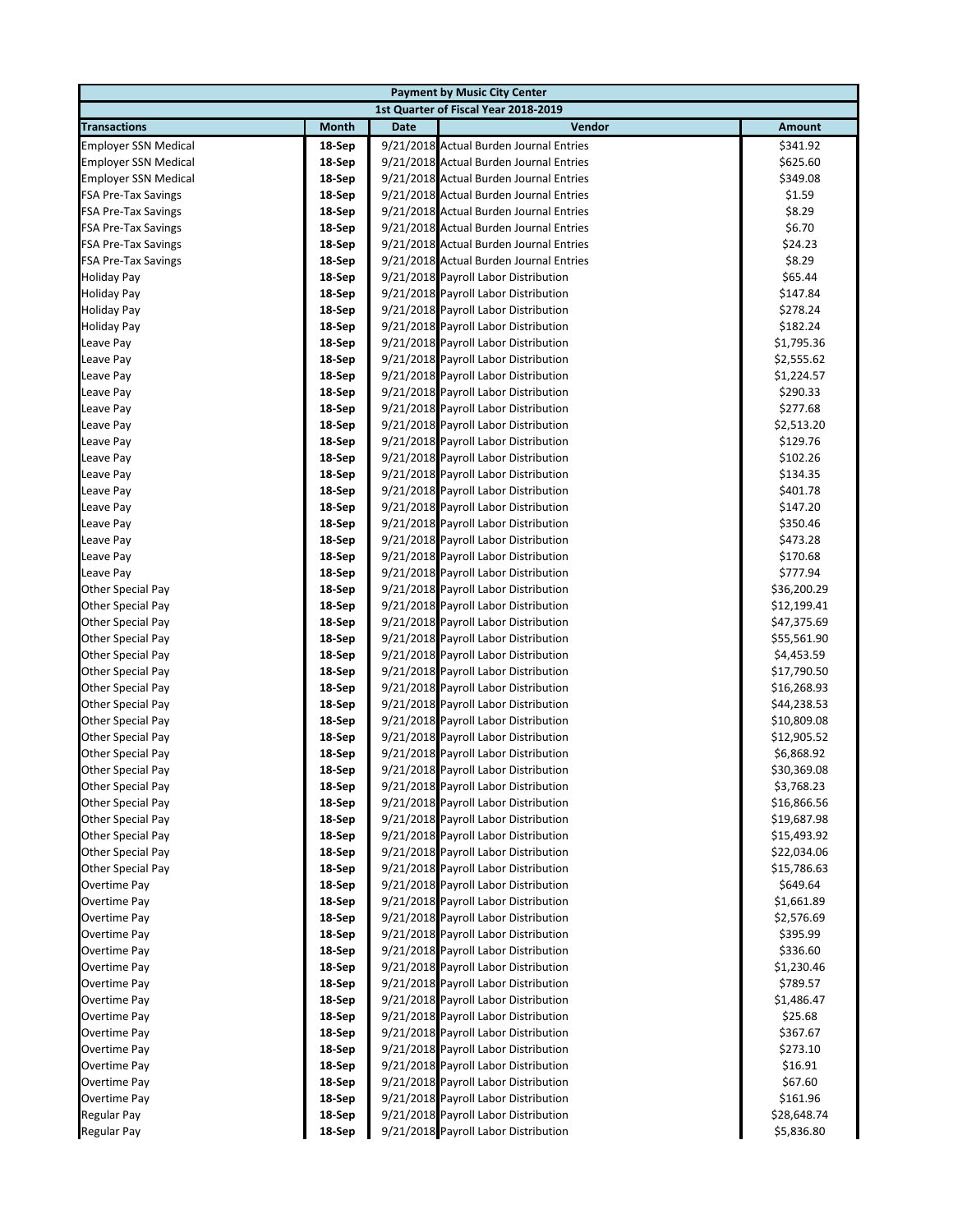| <b>Payment by Music City Center</b>  |                  |                 |                                                                          |                      |  |  |
|--------------------------------------|------------------|-----------------|--------------------------------------------------------------------------|----------------------|--|--|
| 1st Quarter of Fiscal Year 2018-2019 |                  |                 |                                                                          |                      |  |  |
| <b>Transactions</b>                  | Month            | <b>Date</b>     | Vendor                                                                   | <b>Amount</b>        |  |  |
| <b>Regular Pay</b>                   | 18-Sep           |                 | 9/21/2018 Payroll Labor Distribution                                     | \$32,596.21          |  |  |
| <b>Regular Pay</b>                   | 18-Sep           |                 | 9/21/2018 Payroll Labor Distribution                                     | \$46,121.63          |  |  |
| Regular Pay                          | 18-Sep           |                 | 9/21/2018 Payroll Labor Distribution                                     | \$2,015.20           |  |  |
| Regular Pay                          | 18-Sep           |                 | 9/21/2018 Payroll Labor Distribution                                     | \$10,590.84          |  |  |
| <b>Regular Pay</b>                   | 18-Sep           |                 | 9/21/2018 Payroll Labor Distribution                                     | \$7,065.52           |  |  |
| <b>Regular Pay</b>                   | 18-Sep           |                 | 9/21/2018 Payroll Labor Distribution                                     | \$35,366.61          |  |  |
| Regular Pay                          | 18-Sep           |                 | 9/21/2018 Payroll Labor Distribution                                     | \$4,800.68           |  |  |
| Regular Pay                          | 18-Sep           |                 | 9/21/2018 Payroll Labor Distribution                                     | \$9,455.97           |  |  |
| <b>Regular Pay</b>                   | 18-Sep           |                 | 9/21/2018 Payroll Labor Distribution                                     | \$8,079.47           |  |  |
| <b>Regular Pay</b>                   | 18-Sep           |                 | 9/21/2018 Payroll Labor Distribution                                     | \$18,641.42          |  |  |
| Regular Pay                          | 18-Sep           |                 | 9/21/2018 Payroll Labor Distribution                                     | \$3,218.40           |  |  |
| Regular Pay                          | 18-Sep           |                 | 9/21/2018 Payroll Labor Distribution                                     | \$14,963.65          |  |  |
| <b>Regular Pay</b>                   | 18-Sep           |                 | 9/21/2018 Payroll Labor Distribution                                     | \$8,384.32           |  |  |
| Regular Pay                          | 18-Sep           |                 | 9/21/2018 Payroll Labor Distribution                                     | \$8,125.80           |  |  |
| Regular Pay                          | 18-Sep           |                 | 9/21/2018 Payroll Labor Distribution                                     | \$21,583.21          |  |  |
| Regular Pay                          | 18-Sep           |                 | 9/21/2018 Payroll Labor Distribution                                     | \$8,026.43           |  |  |
| <b>Host &amp; Hostess</b>            |                  |                 |                                                                          | \$37.76              |  |  |
| <b>Host &amp; Hostess</b>            | 18-Sep<br>18-Sep |                 | 9/24/2018 OMNI NASHVILLE LLC (ACH)<br>9/24/2018 OMNI NASHVILLE LLC (ACH) | \$39.35              |  |  |
| <b>Laundry Services</b>              | 18-Sep           | 9/24/2018 ALSCO |                                                                          |                      |  |  |
| <b>Laundry Services</b>              | 18-Sep           | 9/24/2018 ALSCO |                                                                          | \$138.00<br>\$621.38 |  |  |
|                                      |                  |                 |                                                                          |                      |  |  |
| <b>Laundry Services</b>              | 18-Sep           | 9/24/2018 ALSCO |                                                                          | \$138.00             |  |  |
| <b>Laundry Services</b>              | 18-Sep           | 9/24/2018 ALSCO |                                                                          | \$1,213.63           |  |  |
| <b>Medical Services</b>              | 18-Sep           |                 | 9/24/2018 MED STAR MEDICAL STAFFING INC                                  | \$1,593.75           |  |  |
| <b>Mngt Cnsltnt Srvc</b>             | 18-Sep           |                 | 9/24/2018 CUSHION EMPLOYER SER (ACH)                                     | \$1,267.00           |  |  |
| Other Rpr & Maint Srvc               | 18-Sep           |                 | 9/24/2018 NASHVILLE MACHINE ELEVATOR CO                                  | \$982.00             |  |  |
| Telephone & Telegraph                | 18-Sep           |                 | 9/24/2018 AT&T CIRCUITS                                                  | \$281.08             |  |  |
| <b>Temporary Service</b>             | 18-Sep           |                 | 9/24/2018 ELITE SHOW SERVICES INC (ACH)                                  | \$6,308.36           |  |  |
| <b>Temporary Service</b>             | 18-Sep           |                 | 9/24/2018 ELITE SHOW SERVICES INC (ACH)                                  | -\$72.70             |  |  |
| <b>Uniform Cleaning Service</b>      | 18-Sep           |                 | 9/24/2018 CINTAS CORP #051 MATS & RUGS(A                                 | \$1,444.72           |  |  |
| <b>Medical Services</b>              | 18-Sep           |                 | 9/25/2018 MED STAR MEDICAL STAFFING INC                                  | \$375.00             |  |  |
| Other Rpr & Maint Srvc               | 18-Sep           |                 | 9/25/2018 NASHVILLE MACHINE ELEVATOR CO                                  | \$295.46             |  |  |
| Other Rpr & Maint Srvc               | 18-Sep           |                 | 9/25/2018 NASHVILLE MACHINE ELEVATOR CO                                  | \$891.33             |  |  |
| <b>Security Services</b>             | 18-Sep           |                 | 9/25/2018 ELITE SHOW SERVICES INC (ACH)                                  | \$6,087.64           |  |  |
| <b>Security Services</b>             | 18-Sep           |                 | 9/25/2018 ELITE SHOW SERVICES INC (ACH)                                  | \$6,285.98           |  |  |
| <b>Accounting Service</b>            | 18-Sep           |                 | 9/26/2018 KPMG PEAT MARWICK LLP (ACH) P#                                 | \$50,000.00          |  |  |
| <b>Employee Award/Gift</b>           | 18-Sep           |                 | 9/26/2018 AWARD CENTER INC, THE (ACH)                                    | \$50.95              |  |  |
| Food & Bev-Inhouse                   | 18-Sep           |                 | 9/26/2018 CENTERPLATE MCC (ACH)                                          | \$499.80             |  |  |
| Food & Bev-Inhouse                   | 18-Sep           |                 | 9/26/2018 CENTERPLATE MCC (ACH)                                          | \$513.59             |  |  |
| Food & Ice                           | 18-Sep           |                 | 9/26/2018 CENTERPLATE MCC (ACH)                                          | \$44.32              |  |  |
| Food & Ice                           | 18-Sep           |                 | 9/26/2018 CENTERPLATE MCC (ACH)                                          | \$76.30              |  |  |
| Food & Ice                           | 18-Sep           |                 | 9/26/2018 CENTERPLATE MCC (ACH)                                          | \$52.05              |  |  |
| Food & Ice                           | 18-Sep           |                 | 9/26/2018 CENTERPLATE MCC (ACH)                                          | \$58.69              |  |  |
| Food & Ice                           | 18-Sep           |                 | 9/26/2018 CENTERPLATE MCC (ACH)                                          | \$44.41              |  |  |
| Food & Ice                           | 18-Sep           |                 | 9/26/2018 CENTERPLATE MCC (ACH)                                          | \$418.65             |  |  |
| <b>Internet Services</b>             | 18-Sep           |                 | 9/26/2018 COMCAST OF NASHVILLE, LLC (ACH                                 | \$2,916.95           |  |  |
| Other Rpr & Maint Srvc               | 18-Sep           |                 | 9/26/2018 JOHNSON CONTROLS FIRE PROTECTI                                 | \$429.29             |  |  |
| Other Rpr & Maint Srvc               | 18-Sep           |                 | 9/26/2018 HOBART CORP                                                    | \$546.00             |  |  |
| <b>Subscriptions</b>                 | 18-Sep           |                 | 9/26/2018 SMITH TRAVEL RESEARCH INC                                      | \$11,610.00          |  |  |
| Furniture/Fixtures<\$10K             | 18-Sep           |                 | 9/27/2018 LOWES OF MADISON #413 (ACH)                                    | $-$ \$324.00         |  |  |
| Landscaping Srvc                     | 18-Sep           |                 | 9/27/2018 LOWES OF MADISON #413 (ACH)                                    | \$299.64             |  |  |
| Other Rpr & Maint Srvc               | 18-Sep           |                 | 9/27/2018 JOHNSON CONTROLS INC/CARDKEY (                                 | \$360.50             |  |  |
| Other Rpr & Maint Srvc               | 18-Sep           |                 | 9/27/2018 JOHNSON CONTROLS INC/CARDKEY (                                 | \$2,643.09           |  |  |
| Cafe Plan Pre-Tax Savings            | 18-Sep           |                 | 9/28/2018 Actual Burden Journal Entries                                  | \$7.00               |  |  |
| CCA Employer 401K Plan               | 18-Sep           |                 | 9/28/2018 Actual Burden Journal Entries                                  | \$165.86             |  |  |
| CCA Employer 401K Plan               | 18-Sep           |                 | 9/28/2018 Actual Burden Journal Entries                                  | \$78.46              |  |  |
| <b>Employer Dental Group</b>         | 18-Sep           |                 | 9/28/2018 Actual Burden Journal Entries                                  | \$14.14              |  |  |
| <b>Employer Group Health</b>         | 18-Sep           |                 | 9/28/2018 Actual Burden Journal Entries                                  | \$270.00             |  |  |
| <b>Employer OASDI</b>                | 18-Sep           |                 | 9/28/2018 Actual Burden Journal Entries                                  | \$764.35             |  |  |
| <b>Employer OASDI</b>                | 18-Sep           |                 | 9/28/2018 Actual Burden Journal Entries                                  | \$121.62             |  |  |
| <b>Employer SSN Medical</b>          | 18-Sep           |                 | 9/28/2018 Actual Burden Journal Entries                                  | \$178.76             |  |  |
| <b>Employer SSN Medical</b>          | 18-Sep           |                 | 9/28/2018 Actual Burden Journal Entries                                  | \$28.44              |  |  |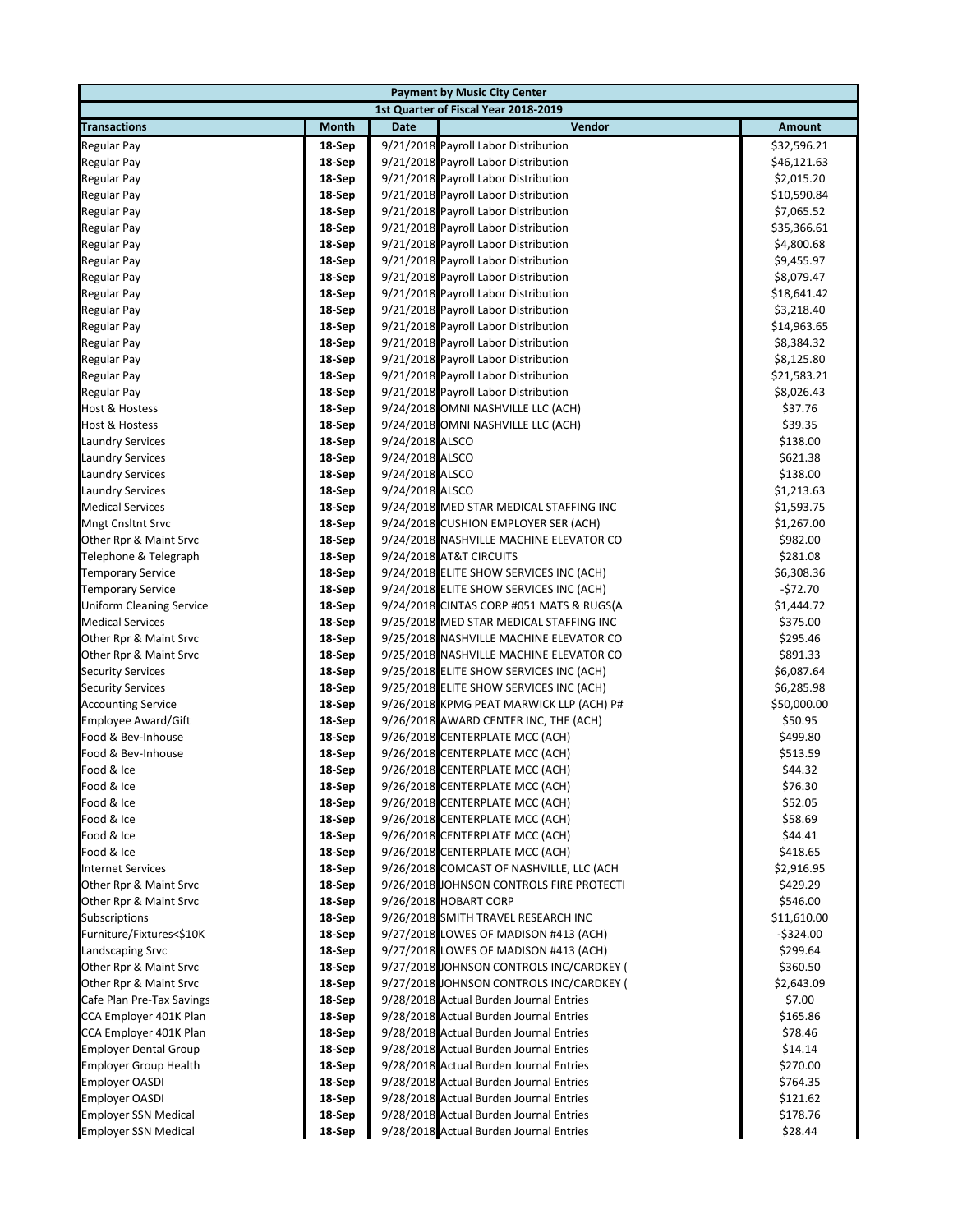| <b>Payment by Music City Center</b>  |                  |                                                                                    |               |  |  |  |
|--------------------------------------|------------------|------------------------------------------------------------------------------------|---------------|--|--|--|
| 1st Quarter of Fiscal Year 2018-2019 |                  |                                                                                    |               |  |  |  |
| <b>Transactions</b>                  | Month            | Vendor<br>Date                                                                     | <b>Amount</b> |  |  |  |
| Leave Pay                            | 18-Sep           | 9/28/2018 Payroll Labor Distribution                                               | \$2,487.84    |  |  |  |
| Other Special Pay                    | 18-Sep           | 9/28/2018 Payroll Labor Distribution                                               | \$8,273.41    |  |  |  |
| Other Special Pay                    | 18-Sep           | 9/28/2018 CENTERPLATE MCC (ACH)                                                    | \$212,144.30  |  |  |  |
| <b>Regular Pay</b>                   | 18-Sep           | 9/28/2018 Payroll Labor Distribution                                               | \$1,658.56    |  |  |  |
| <b>Regular Pay</b>                   | 18-Sep           | 9/28/2018 Payroll Labor Distribution                                               | \$1,961.52    |  |  |  |
| <b>Building Maintenance Srvc</b>     | 18-Sep           | 9/30/2018 ISENHOUR DOOR PRODUCTS INC (AC                                           | \$150.00      |  |  |  |
| Cable Television                     | 18-Sep           | 9/30/2018 AT&T CIRCUITS                                                            | \$127.99      |  |  |  |
| <b>Computer Software</b>             | 18-Sep           | 9/30/2018 NET TANGO INC (ACH)                                                      | \$400.00      |  |  |  |
| Electric                             | 18-Sep           | 9/30/2018 NASHVILLE ELECTRIC SERVICE CO                                            | \$130,890.03  |  |  |  |
| Employee Out-of-town Travel          | 18-Sep           | 9/30/2018 MCALISTER, TERI A                                                        | \$78.00       |  |  |  |
| Employee Out-of-town Travel          | 18-Sep           | 9/30/2018 IVEY, BRIAN                                                              | \$57.00       |  |  |  |
| Employee Out-of-town Travel          | 18-Sep           | 9/30/2018 INGRAM, VAN                                                              | \$66.00       |  |  |  |
| Food & Bev-Inhouse                   | 18-Sep           | 9/30/2018 CENTERPLATE MCC (ACH)                                                    | \$139.37      |  |  |  |
| Food & Bev-Inhouse                   | 18-Sep           | 9/30/2018 CENTERPLATE MCC (ACH)                                                    | \$51.43       |  |  |  |
| Food & Ice                           | 18-Sep           | 9/30/2018 CENTERPLATE MCC (ACH)                                                    | \$49.09       |  |  |  |
| Food & Ice                           | 18-Sep           | 9/30/2018 CENTERPLATE MCC (ACH)                                                    | \$55.01       |  |  |  |
| Food & Ice                           | 18-Sep           | 9/30/2018 CENTERPLATE MCC (ACH)                                                    | \$203.10      |  |  |  |
| Gas                                  | 18-Sep           | 9/30/2018 PIEDMONT NATURAL GAS CO (METRO                                           | \$2,527.16    |  |  |  |
| <b>Internet Services</b>             | 18-Sep           | 9/30/2018 AT&T CIRCUITS                                                            | \$2,759.32    |  |  |  |
| <b>Internet Services</b>             | 18-Sep           | 9/30/2018 AT&T MOBILITY (REMIT)                                                    | \$35.25       |  |  |  |
| <b>Laundry Services</b>              | 18-Sep           | 9/30/2018 ALSCO                                                                    | \$621.38      |  |  |  |
| <b>Laundry Services</b>              | 18-Sep           | 9/30/2018 ALSCO                                                                    | \$138.00      |  |  |  |
| <b>Laundry Services</b>              | 18-Sep           | 9/30/2018 ALSCO                                                                    | \$1,213.63    |  |  |  |
| <b>Medical Services</b>              | 18-Sep           | 9/30/2018 MED STAR MEDICAL STAFFING INC                                            | \$2,275.00    |  |  |  |
| <b>Medical Services</b>              | 18-Sep           | 9/30/2018 MED STAR MEDICAL STAFFING INC                                            | \$875.00      |  |  |  |
| Membership Dues                      | 18-Sep           | 9/30/2018 MCC PCC MUSIC CITY CENTER                                                | \$50.00       |  |  |  |
| <b>Mngt Cnsltnt Srvc</b>             | 18-Sep           | 9/30/2018 INQUIRIES SCREENING (ACH)                                                | \$280.00      |  |  |  |
| <b>Mngt Cnsltnt Srvc</b>             | 18-Sep           | 9/30/2018 COMMONWEALTH DEVELOPMENT GRP I                                           | \$21,790.00   |  |  |  |
| <b>Mngt Cnsltnt Srvc</b>             | 18-Sep           | 9/30/2018 COMMONWEALTH DEVELOPMENT GRP I                                           | \$3,137.50    |  |  |  |
| Other Rpr & Maint Srvc               | 18-Sep           | 9/30/2018 JOHNSON CONTROLS INC/CARDKEY (                                           | \$2,530.19    |  |  |  |
| Other Rpr & Maint Srvc               | 18-Sep           | 9/30/2018 DEMAND MECHANICAL LLC (ACH)                                              | \$898.35      |  |  |  |
| Other Rpr & Maint Srvc               | 18-Sep           | 9/30/2018 BAILEY CO INC, THE (P#)                                                  | \$325.00      |  |  |  |
| Other Rpr & Maint Srvc               | 18-Sep           | 9/30/2018 WIRELESS PLUS INC (ACH)                                                  | \$499.00      |  |  |  |
| Other Rpr & Maint Srvc               | 18-Sep           | 9/30/2018 WIRELESS PLUS INC (ACH)                                                  | \$640.00      |  |  |  |
| Other Rpr & Maint Srvc               | 18-Sep           | 9/30/2018 WIRELESS PLUS INC (ACH)                                                  | \$960.00      |  |  |  |
| Other Rpr & Maint Srvc               | 18-Sep           | 9/30/2018 JOHNSON CONTROLS FIRE PROTECTI                                           | \$588.75      |  |  |  |
| Other Rpr & Maint Srvc               | 18-Sep           | 9/30/2018 JOHNSON CONTROLS FIRE PROTECTI                                           | \$451.50      |  |  |  |
| <b>Pest Control Srvc</b>             | 18-Sep           | 9/30/2018 MIDDLE TN EXTERMINATING (ACH)                                            | \$1,407.00    |  |  |  |
| Refuse Disposal-Reimb                | 18-Sep           | 9/30/2018 REPUBLIC SVCS NASH /ALLIED WAS                                           | \$5,737.15    |  |  |  |
| Rpr & Maint Srvc Bld Auto            | 18-Sep           | 9/30/2018 JOHNSON CONTROLS INC/CARDKEY (                                           | \$3,904.17    |  |  |  |
| Rpr & Maint Srvc Green Roof          | 18-Sep           | 9/30/2018 GREENRISE TECHNOLOGIES (ACH)                                             | \$6,224.89    |  |  |  |
| <b>Security Services</b>             | 18-Sep           | 9/30/2018 ELITE SHOW SERVICES INC (ACH)                                            | \$7,548.86    |  |  |  |
| <b>Security Services</b>             | 18-Sep           | 9/30/2018 ELITE SHOW SERVICES INC (ACH)                                            | \$6,951.42    |  |  |  |
| <b>Security Services</b>             | 18-Sep           | 9/30/2018 ELITE SHOW SERVICES INC (ACH)                                            | \$535.98      |  |  |  |
| <b>Security Services</b>             | 18-Sep           | 9/30/2018 ELITE SHOW SERVICES INC (ACH)                                            | \$165.67      |  |  |  |
| <b>Security Services</b>             | 18-Sep           | 9/30/2018 ELITE SHOW SERVICES INC (ACH)                                            | \$6,802.48    |  |  |  |
| Telephone & Telegraph                | 18-Sep           | 9/30/2018 AT&T (PO BOX 105320)(105262)(7                                           | \$300.00      |  |  |  |
| <b>Temporary Service</b>             | 18-Sep           | 9/30/2018 MCC 09/18 - Temp Labor RCLS                                              | $-5710.64$    |  |  |  |
| <b>Temporary Service</b>             | 18-Sep<br>18-Sep | 9/30/2018 ELITE SHOW SERVICES INC (ACH)<br>9/30/2018 ELITE SHOW SERVICES INC (ACH) | \$1,793.16    |  |  |  |
| <b>Temporary Service</b>             |                  |                                                                                    | \$2,660.18    |  |  |  |
| <b>Temporary Service</b>             | 18-Sep           | 9/30/2018 ELITE SHOW SERVICES INC (ACH)                                            | $-535.00$     |  |  |  |
| <b>Temporary Service</b>             | 18-Sep           | 9/30/2018 ELITE SHOW SERVICES INC (ACH)                                            | \$475.76      |  |  |  |
| <b>Temporary Service</b>             | 18-Sep           | 9/30/2018 ELITE SHOW SERVICES INC (ACH)                                            | \$2,017.73    |  |  |  |
| <b>Temporary Service</b>             | 18-Sep           | 9/30/2018 ELITE SHOW SERVICES INC (ACH)                                            | \$4,719.70    |  |  |  |
| <b>Temporary Service</b>             | 18-Sep           | 9/30/2018 ELITE SHOW SERVICES INC (ACH)                                            | $-$100.00$    |  |  |  |
| <b>Temporary Service</b>             | 18-Sep           | 9/30/2018 ELITE SHOW SERVICES INC (ACH)                                            | \$658.44      |  |  |  |
| <b>Temporary Service</b>             | 18-Sep           | 9/30/2018 ELITE SHOW SERVICES INC (ACH)                                            | \$759.64      |  |  |  |
| <b>Temporary Service</b>             | 18-Sep           | 9/30/2018 ELITE SHOW SERVICES INC (ACH)                                            | \$8,670.21    |  |  |  |
| <b>Temporary Service</b>             | 18-Sep           | 9/30/2018 ELITE SHOW SERVICES INC (ACH)                                            | $-$47.00$     |  |  |  |
| <b>Temporary Service</b>             | 18-Sep           | 9/30/2018 CONVENTION PROD RIGGING INC (A                                           | \$955.26      |  |  |  |
| Temporary Service-Reimb              | 18-Sep           | 9/30/2018 MCC 09/18 - Temp Labor RCLS                                              | \$710.64      |  |  |  |